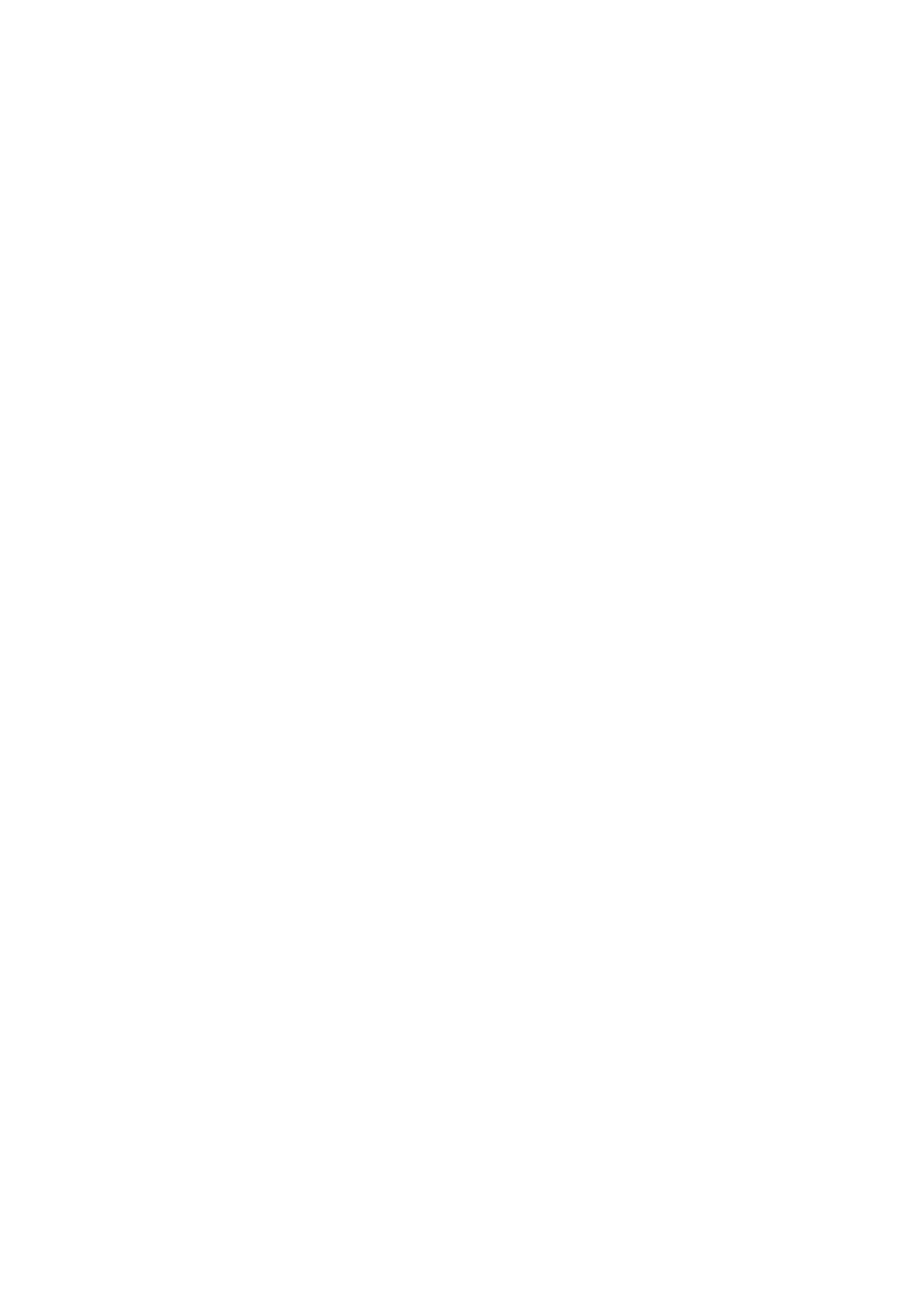

*Titre : Modélisation élasto(visco)plastique avec transform[...] Date : 10/08/2010 Page : 1/36 Responsable : Jean ANGLES Clé : R4.04.02 Révision : 4033*

### **Modelization élasto (visco) plastic taking into account of the metallurgical transformations**

#### **Summarized:**

This document presents the modelization installation in *Code\_Aster* for the mechanical analysis of operations generating of the metallurgical transformations. One presents the various mechanical effects resulting from structure transformations to take into account and their modelizations.

*Warning : The translation process used on this website is a "Machine Translation". It may be imprecise and inaccurate in whole or in part and is provided as a convenience.*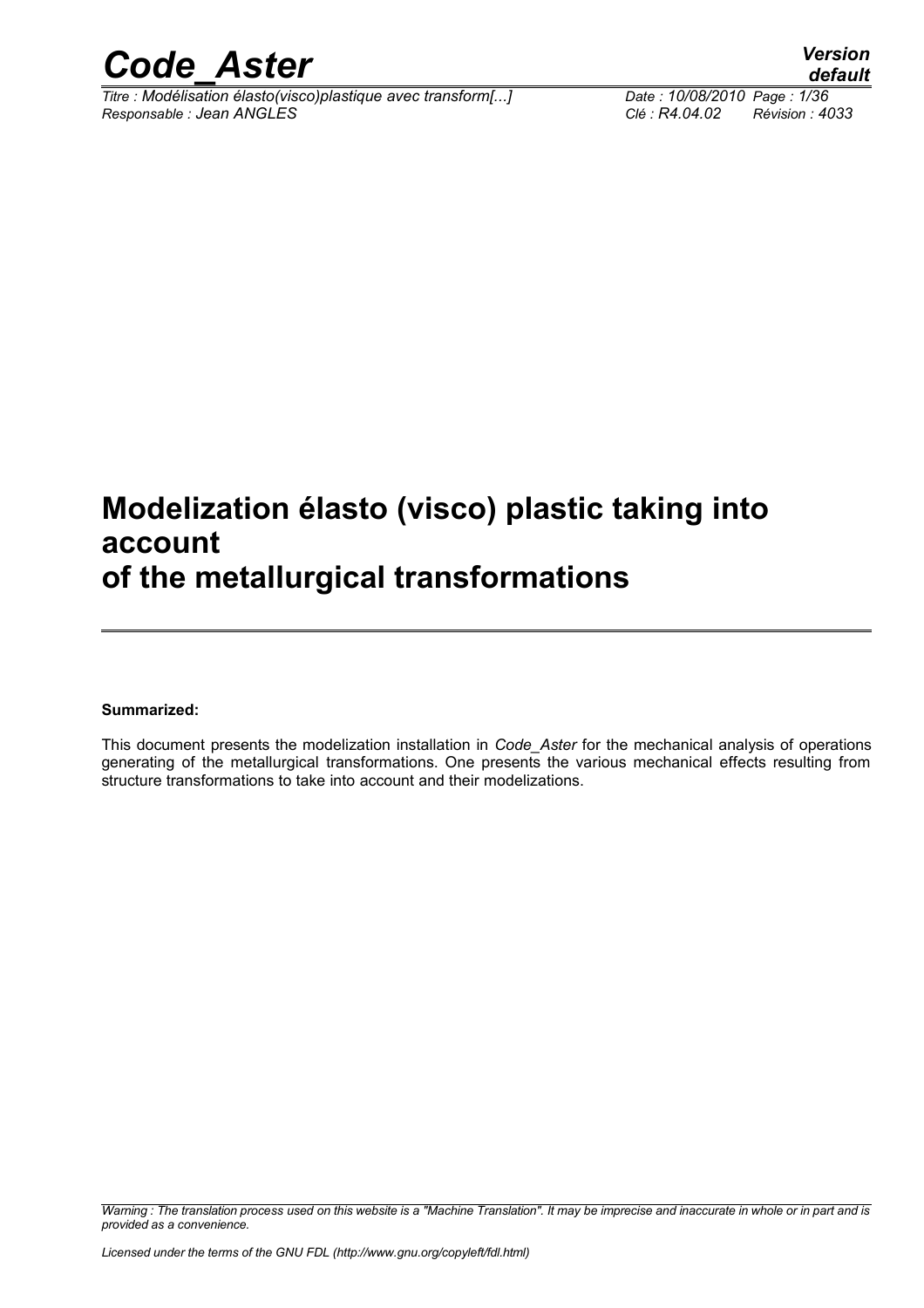**Contents**

*Titre : Modélisation élasto(visco)plastique avec transform[...] Date : 10/08/2010 Page : 2/36 Responsable : Jean ANGLES Clé : R4.04.02 Révision : 4033*

| 4.2 Generalization of the model with N phases with transformations with double sens11 |  |
|---------------------------------------------------------------------------------------|--|
|                                                                                       |  |
|                                                                                       |  |
|                                                                                       |  |
|                                                                                       |  |
|                                                                                       |  |
|                                                                                       |  |
|                                                                                       |  |
|                                                                                       |  |
|                                                                                       |  |
|                                                                                       |  |
|                                                                                       |  |
|                                                                                       |  |
|                                                                                       |  |
| 6.3.4 Relation META P IL PT, META P INL PT, META P CL PT21                            |  |
| 6.3.5 Relation META P IL RE, META P INL RE and META P CL RE21                         |  |
| 6.3.6 Relation META P IL PT RE, META P INL PT RE and META P CL PT RE21                |  |
|                                                                                       |  |
|                                                                                       |  |
|                                                                                       |  |
| 6.4.3 Relation META V IL PT, META V INL PT and META V CL PT22                         |  |
| 6.4.4 Relation META V IL RE, META V INL RE and META V CL RE22                         |  |
| 6.4.5 Relation META_V_IL_PT_RE, META_V_INL_PT_RE and META_V_CL_PT_RE22                |  |
|                                                                                       |  |
|                                                                                       |  |
|                                                                                       |  |
| statique24                                                                            |  |
|                                                                                       |  |
|                                                                                       |  |
|                                                                                       |  |
|                                                                                       |  |
|                                                                                       |  |

*Warning : The translation process used on this website is a "Machine Translation". It may be imprecise and inaccurate in whole or in part and is provided as a convenience.*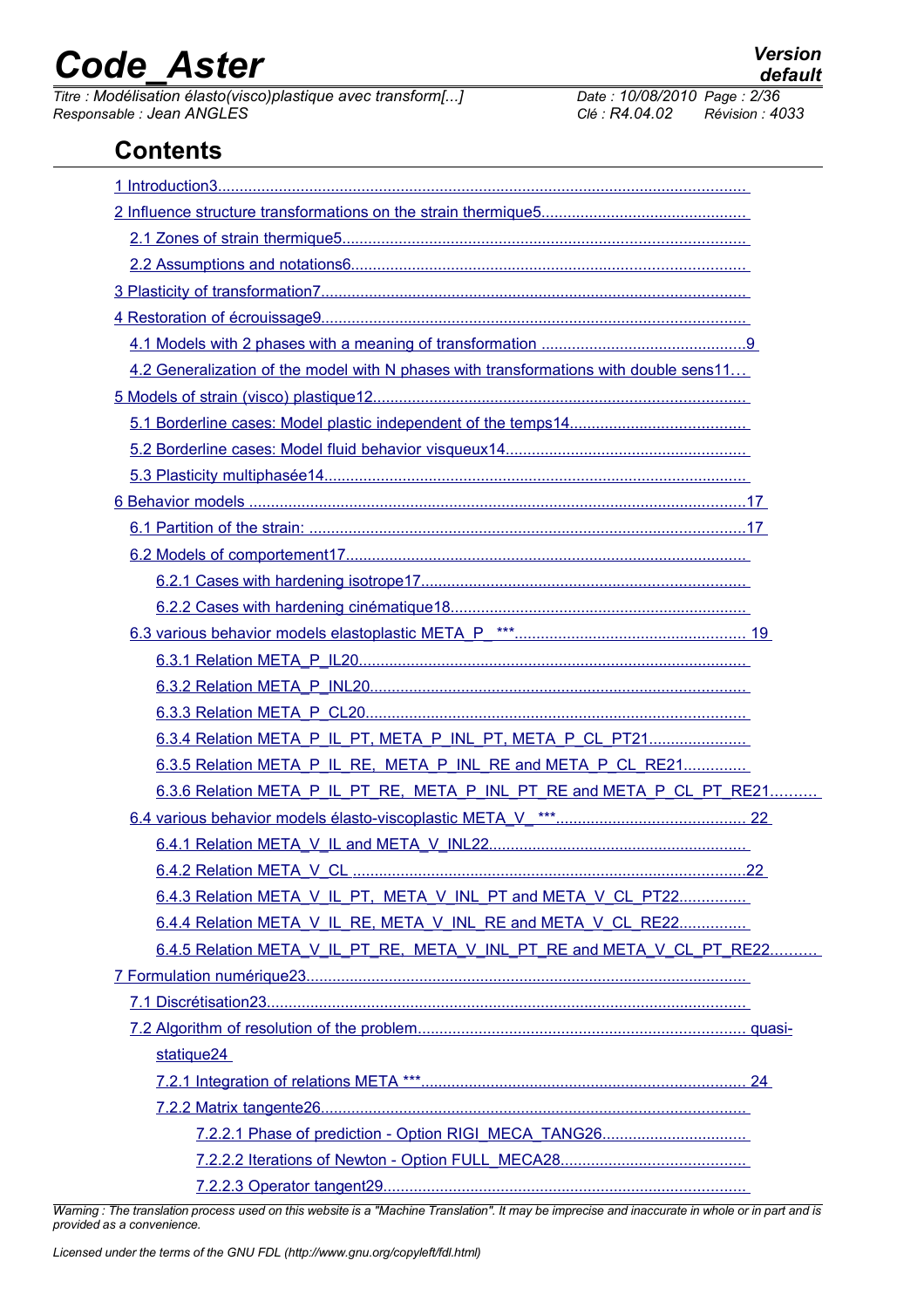*Titre : Modélisation élasto(visco)plastique avec transform[...] Date : 10/08/2010 Date : 10/08/2010 Page : 3/366 Responsable : Jean ANGLES Clé : R4.04.02 Révision : 4033*

*default*

8 Bibliographie32.

9 Description of the versions of the document33.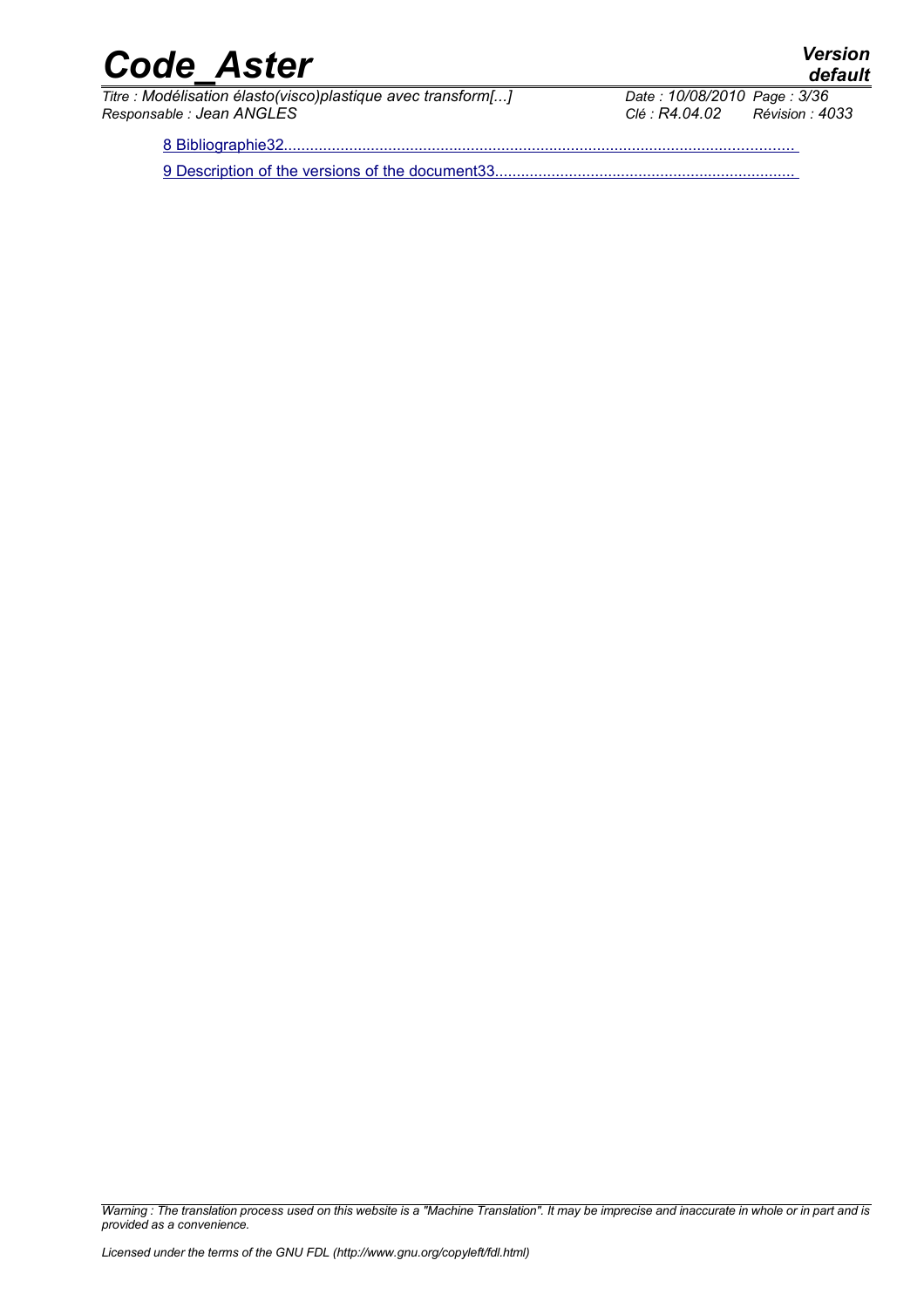*Titre : Modélisation élasto(visco)plastique avec transform[...] Date : 10/08/2010 Page : 4/36 Responsable : Jean ANGLES Clé : R4.04.02 Révision : 4033*

### **1 Introduction**

<span id="page-5-0"></span>Certain materials undergo structure transformations when they are subjected to particular thermal evolutions [bib1], [bib2], [bib3]. It is for example the case of the low alloy steels during operations of type welding and heat treatment or the alloys of zircaloy of the fuel sheaths for certain cases of accidental situation (APRP).

These transformations have a more or less strong influence on the thermal and mechanical evolutions.

From a thermal point of view, structure transformations are accompanied by a modification of the thermal characteristics (voluminal heat capacity, thermal conductivity) of the material which undergoes them, as well as production or of an energy absorption (latent heats of transformation) [bib2]. However, the latent heats of transformation in a solid state relatively weak are compared with the latent heats of change of state liquidate-solid and one can thus, at first approximation, regard the thermal and structural evolutions as decoupled. C `is currently the case of the thermal and metallurgical computation options established in *Code\_Aster*. [bib16]

From a mechanical point of view, the consequences of structure transformations (at the solid state) are of four types [bib2]:

- the mechanical characteristics of the material which undergoes them are modified. More precisely, the elastic characteristics (modulus of YOUNG and Poisson's ratio) are not very affected whereas plastic characteristics (elastic limit in particular) and the thermal coefficient of thermal expansion are it strongly,
- the expansion or the voluminal contraction which accompanies structure transformations translates by a strain (spherical) "of transformation" which is superimposed on the purely thermal strain of origin. This effect is highlighted on a test of dilatometry and, in general, one gathers it with that due to the modification of the coefficient of thermal expansion and one speaks overall about the influence of the transformations on the thermal strain,
- a transformation being held under stresses can give rise to an unrecoverable deformation and this, even for levels of stresses much lower than the elastic limit of the material (with the temperature and in the structural state considered). One calls "**plasticity of transformation**" this phenomenon,
- one can have at the time of the metallurgical transformation a phenomenon of restoration of hardening. The hardening of the mother phase is not transmitted to the phases lately created. Those can then be born with a virgin state of hardening or inherit only one part, possibly totality, hardening of the mother phase.

In addition, the mechanical state also influences the metallurgical behavior. The stress state can in particular accelerate or slow down the kinetics of the transformations and modify the temperatures to which they occur. However, the experimental characterization of this influence, in particular in the case of complex situations (three-dimensional, under temperature and stress state variables) remains very delicate and it is very frequent to regard the structural evolution as independent of the mechanical state. C `is the case of the model of structure transformations established in *Code\_Aster*.

If one neglects the various couplings of mechanical origin, the determination of the mechanical evolution associated with a process bringing into play structure transformations thus requires two successive and uncoupled computations:

- a thermo-metallurgical computation (decoupled) allowing the determination of the thermal evolutions then structural,
- a mechanical computation (élasto-viscoplastic) which takes account of the effects due to the thermal and structural evolutions.

*Warning : The translation process used on this website is a "Machine Translation". It may be imprecise and inaccurate in whole or in part and is provided as a convenience.*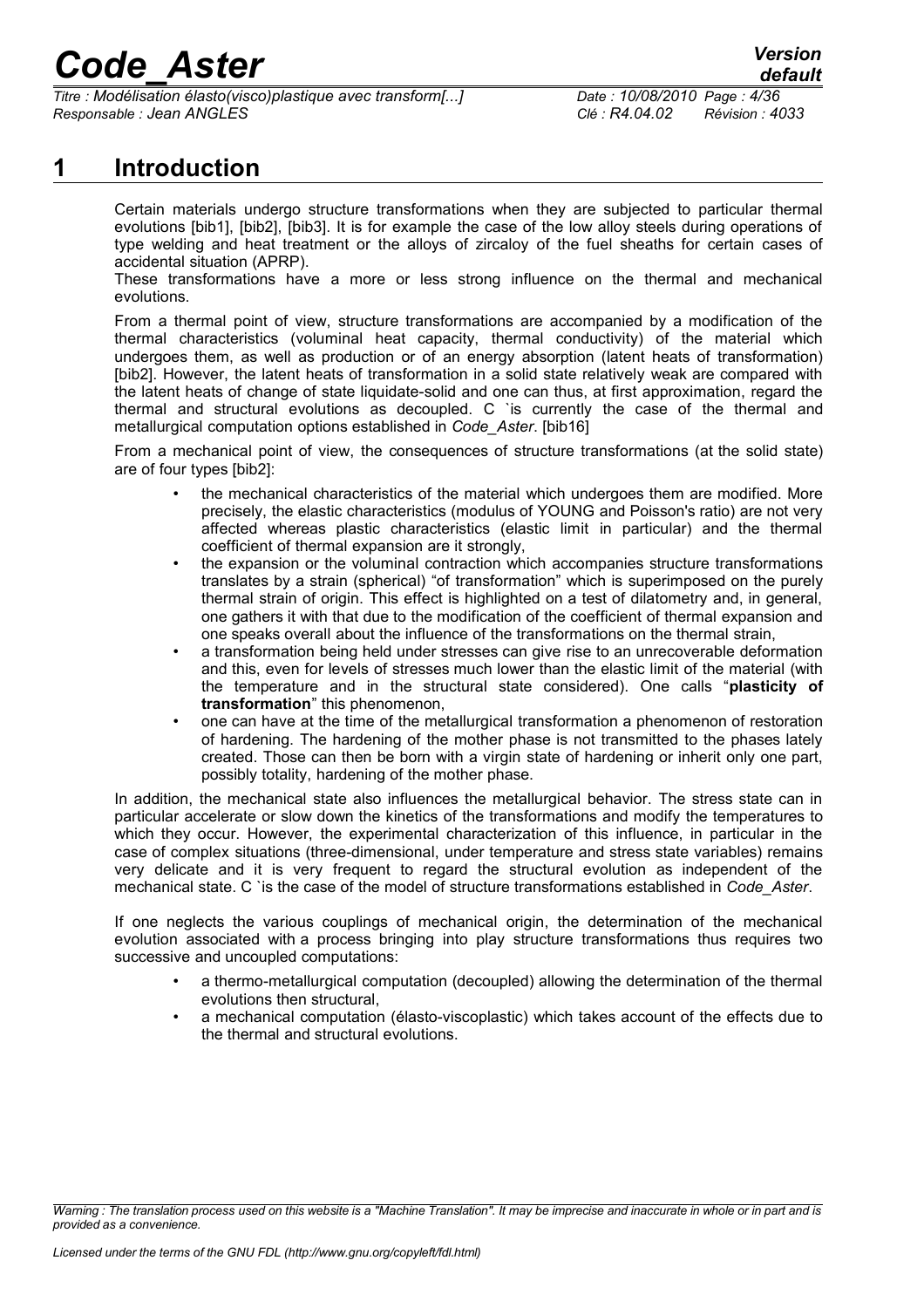*Titre : Modélisation élasto(visco)plastique avec transform[...] Date : 10/08/2010 Page : 5/36 Responsable : Jean ANGLES Clé : R4.04.02 Révision : 4033*

This document presents the mechanical modelization established in *Code\_Aster*. The modelization is available for two materials:

- the steel which undergoes around 850*°* a austénito-ferritic transformation (transition of cold  $\alpha$  phases of cubic structure face centered (  $cfc$  ) with a hot  $\gamma$  centered cubic structure phase ( *cc* )). Steel presents 4 possible ferritic phases; ferrite, pearlite, the bainite and martensite,
- the alloys of Zircaloy which undergo around  $800\degree C$  a transformation of cold phase  $\alpha$ of compact hexagonal structure to a hot structure *β* phase *cc* .

The models are identical for the two materials, only the number of phase changes.

The model thus comprises 5 phases for steel and 3 phases for the zircaloy. The modelization behavior of the zircaloy indeed requires to consider 2 cold phases of different structural mechanics behavior; a phase  $\alpha$  considered as pure and a phase  $\alpha$  mixed with  $\beta$  [bib16], [bib17]. The various characteristics relative to the various phases are noted:

| <b>Steels</b>         | Zircalov               |
|-----------------------|------------------------|
| ***<br>Ferrite: F1    | ***<br>*** Alpha: F1   |
| ***<br>Pearlite: F2   | ***<br>mixed Alpha: F2 |
| Bainite: F3 ***       | Beta: C ***            |
| ***<br>Martensite: F4 |                        |
| Austenite: Pure C     |                        |

#### **Nota bene:**

*The metallurgical notions of bases necessary to the comprehension of the general problem are gathered in [bib1].*

*The elastoplastic algorithm of resolution, without taking into account of the effects due to structure transformations is clarified in [bib4].*

*This document to some extent is extracted from [bib5] and [bib14] where one makes a more detailed presentation of the model and some elements of validation.*

The presentation of the models which one makes in this document is mainly illustrated with the case of steel.

*Warning : The translation process used on this website is a "Machine Translation". It may be imprecise and inaccurate in whole or in part and is provided as a convenience.*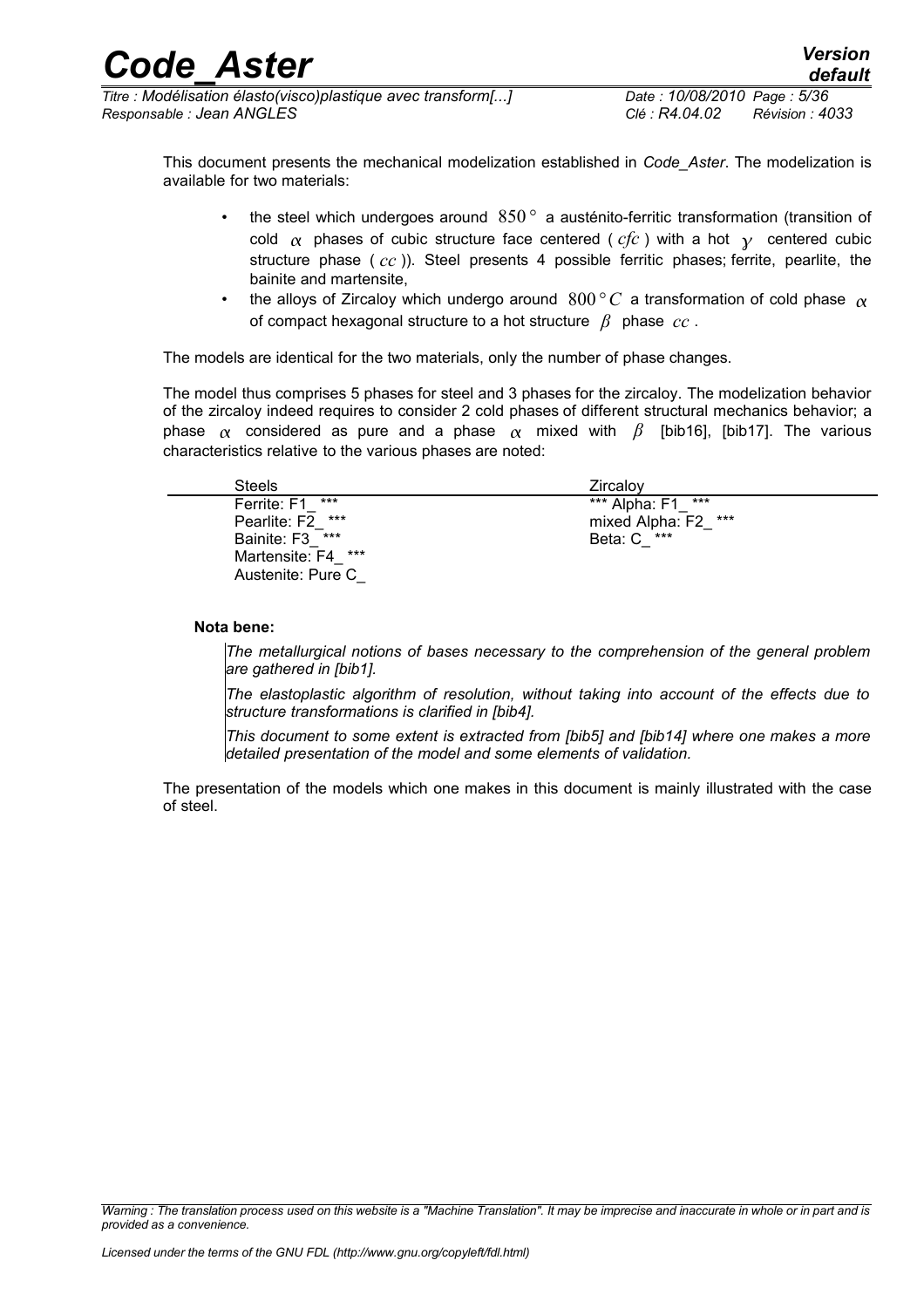*Titre : Modélisation élasto(visco)plastique avec transform[...] Date : 10/08/2010 Page : 6/36 Responsable : Jean ANGLES Clé : R4.04.02 Révision : 4033*

### **2 Influence structure transformations on the thermal strain**

<span id="page-7-1"></span>a test of dilatometry consists in during measuring the strain (homogeneous) of a low-size test-tube according to the temperature (or of time) an imposed thermal cycle (presumedly identical in all the points of the test-tube). One presents [Figure 2-a] a test of dilatometry of a steel. The thermal cycle comprises a heating beyond the temperature of austenitization (that is to say 850 *°C* approximately), then a maintenance with this temperature and, finally, a cooling controlled until the room temperature. One then obtains an evolution of the strain (variable according to the kinetics of cooling imposed) as represented on the figure.



**Appear 2-a: Schematic statement of dilatometry**

### **2.1 Zones of thermal strain**

<span id="page-7-0"></span>the various zones put in obviousness on the figure [Figure 2-a] can be interpreted as follows:

- A-B: thermal thermal expansion of metal in its initial metallurgical structure (of type ferrito - perlitic  $(F+P)$ , bainitic  $(B)$  and/or martensitic  $(M)$  ) until the initial temperature of austenitization  $T(B)$ ,
- B-C: austenitization and contraction of the test-tube (specific volume of the austenitic phase  $(\gamma)$  smaller),
- CD: thermal thermal expansion of austenite (with a coefficient of thermal expansion different from that of the phases known as " $\alpha$ "  $|F|$   $|P|$   $|B|$ ,  $|M|$ ),
- OF: thermal of austenite, E-F

contrac tion: first transformation (partial) of the austenite (for example  $\gamma \rightarrow F + P$ ) which is accompanied by a voluminal expansion,

- F-G: zone without transformation with thermal contraction of remaining the austenite mixture - formed phase (with a certain apparent thermal coefficient of thermal expansion),
- G-H: second transformation of remaining austenite (for example  $\gamma \rightarrow M$ ) which is accompanied by a voluminal expansion,
- ha: thermal contraction of final structure (with the same coefficient of thermal expansion as with the heating).

*Warning : The translation process used on this website is a "Machine Translation". It may be imprecise and inaccurate in whole or in part and is provided as a convenience.*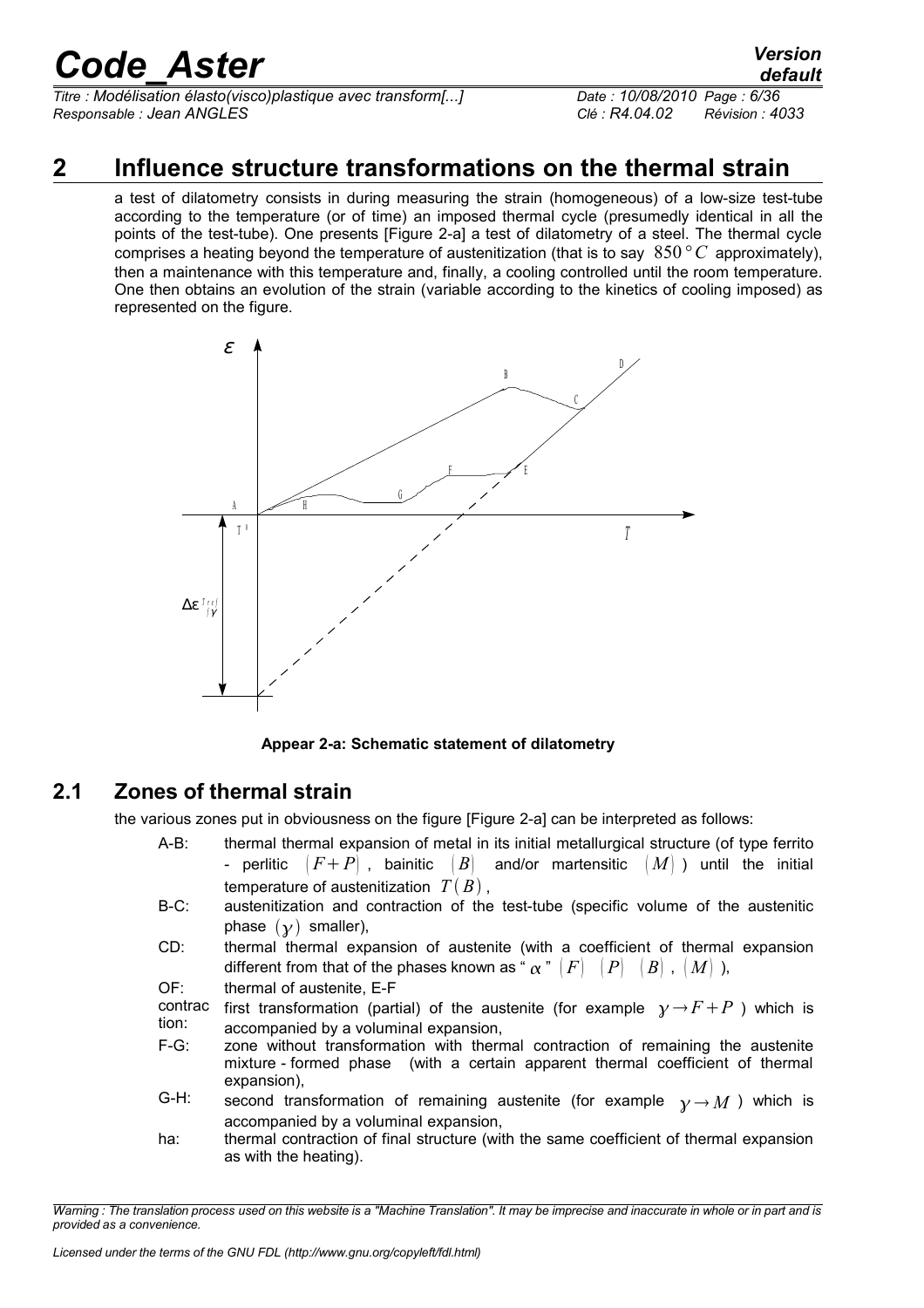*Titre : Modélisation élasto(visco)plastique avec transform[...] Date : 10/08/2010 Page : 7/36 Responsable : Jean ANGLES Clé : R4.04.02 Révision : 4033*

<span id="page-8-0"></span>**2.2 Assumptions and notations**

• the structures ferritic, perlitic, bainitic and martensitic have an identical thermal coefficient of thermal expansion (noted  $\alpha_{f}^{\parallel}$  ) different from that of austenite (noted  $\alpha_{_{\cal Y}^{\parallel}}^{\parallel}$  ).

One defines a state of reference for which one considers that the thermal strain is null: one chooses for that a metallurgical phase of reference (phase austenitic or ferritic phase) and a reference temperature *Tref* .

• That is to say  $\varepsilon_{\gamma}^{th}$  thermal strain of the austenitic phase, and  $\varepsilon_{f}^{th}$  the thermal strain of the phases ferritic, perlitic, bainitic and martensitic, we will take:

$$
\varepsilon_f^{\gamma} = \alpha_{\gamma}(T) (T - T_{ref}) - (1 - Z_{\gamma}^{R}) \Delta \varepsilon_{f\gamma}^{T_{ref}}
$$
  
\n
$$
\varepsilon_f^{\text{th}} = \alpha_f(T) (T - T_{ref}) + Z_{\gamma}^{R} \Delta \varepsilon_{f\gamma}^{T_{ref}}
$$

where:

 $T^{ref}$ : **Reference temperature** 

 $a_{\overline{\chi}}(T)$ average coefficient of thermal expansion of the austenitic phase to the current temperature T, compared to the reference temperature.

- :  $\alpha_{\overline{f}}(T)$ : average coefficient of thermal expansion of the phases ferritic, perlitic, bainitic and martensitic with the current temperature  $T$ , compared to the reference temperature.
- $Z^R_{\gamma}$ characterize the metallurgical phase of reference;

 $Z^R_{\gamma}$  $R_{\text{A}}$  = 1 when the phase of reference is the austenitic phase,

 $Z^{\scriptscriptstyle{K}}_{\gamma}$  $R_{\text{N}}$  = 0 when the phase of reference is the ferritic phase.

 $\Delta \, \epsilon \frac{T_{ref}}{f\,\gamma} \!=\! \epsilon \frac{th}{f}(T_{\,ref})\!-\!\epsilon \frac{th}{\gamma}(T_{\,ref})$  translated the difference in compactness between cubic crystallographic structures with centered sides (austenite) and cubic centered (ferrite) with the reference temperature *Tref* .

That is to say  $\quad \mathbf{Z}(M\,,t) {=} \{ {Z}_{1},{Z}_{2},{Z}_{3},{Z}_{4}\}$  respective proportions of ferrite, pearlite, bainite and martensite present in a material point *M* at time *t* . With the help of the assumption of a model of mixture to define the thermal strain of a multiphase mixture (characterized by *Z* ) one a:

$$
\varepsilon^{th}(\mathbf{Z},t)\!\!=\!\!\left(1\!-\!\sum_{i=1}^{i=4}Z_i\!\right)\!\!\left[\alpha_{\mathbf{y}}(T\!-\!T_{\mathit{ref}})\!-\!\left(1\!-\!Z_{\mathbf{y}}^R\right)\!\Delta\varepsilon_{f\,\mathbf{y}}^{T_{\mathit{ref}}}\right]\!+\!\left(\sum_{i=1}^{i=4}Z_i\!\right)\!\left[\alpha_{f}\!\cdot\!\left(T\!-\!T_{\mathit{ref}}\right)\!+\!Z_{\mathbf{y}}^R\!\Delta\varepsilon_{f\,\mathbf{y}}^{T_{\mathit{ref}}}\right]
$$

For the computation of the thermal strain it is thus necessary to be given:

- the coefficient of thermal expansion of the cold phases,
- the coefficient of thermal expansion of the hot phase.
- a metallurgical phase of reference and a reference temperature,
- the difference in compactness between the hot and cold phase with the reference temperature.

These data are provided by the user in operator DEFI MATERIAU [U4.23.01] under key word ELAS\_META\_FO except the reference temperature which one defines in AFFE\_MATERIAU.

*Warning : The translation process used on this website is a "Machine Translation". It may be imprecise and inaccurate in whole or in part and is provided as a convenience.*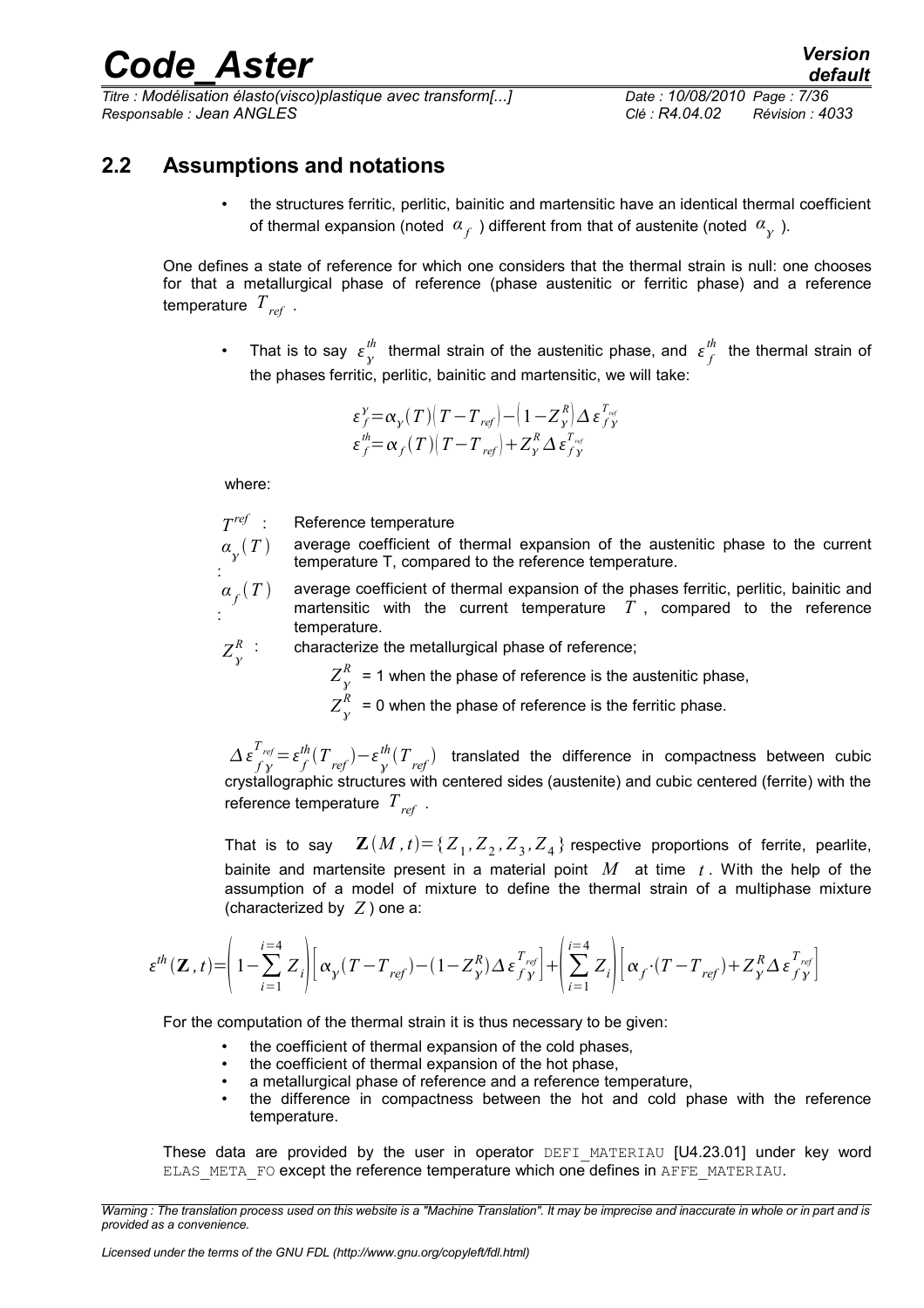*Titre : Modélisation élasto(visco)plastique avec transform[...] Date : 10/08/2010 Page : 8/36 Responsable : Jean ANGLES Clé : R4.04.02 Révision : 4033*

 $\alpha$  Depend on the temperature and are calculated for the temperature of the current Gauss point.

### **3 Plasticity of transformation**

<span id="page-9-0"></span>In experiments, one notes that the dilatometric statement of a test-tube in the course of structure transformation is strongly influenced by the stress state and that the application of pressure even lower than the elastic limit of the material can nevertheless cause an unrecoverable deformation (cf [Figure 3-a]).



**Figure 3-a : Swelling behaviors under uniaxial stresses of compression for a steel 16 MND5**

One calls **plasticity of transformation** this phenomenon and one notes  $\epsilon^{pt}$  the corresponding **unrecoverable** deformation.

The model of plasticity of transformation most frequently used is, at the origin, the three-dimensional generalization of the unidimensional phenomenologic model established by DESALOS [bib12]. If, from a dilatometric test, one traces the difference between the lengthening  $\epsilon$  obtained for a pressure applied different from zero and that obtained for a stress null according to advance from the transformation, one notes that:

$$
\varepsilon^{pt}(\sigma,b) = \varepsilon(\sigma,b) - \varepsilon(0,b) = kF(b)\sigma
$$

where  $k$  is a homogeneous constant contrary to a stress,

*F* is a standardized function (  $F(0)=0$  and  $F(1)=1$  ),

and *b* is the proportion of the transformed phase.

:

*Warning : The translation process used on this website is a "Machine Translation". It may be imprecise and inaccurate in whole or in part and is provided as a convenience.*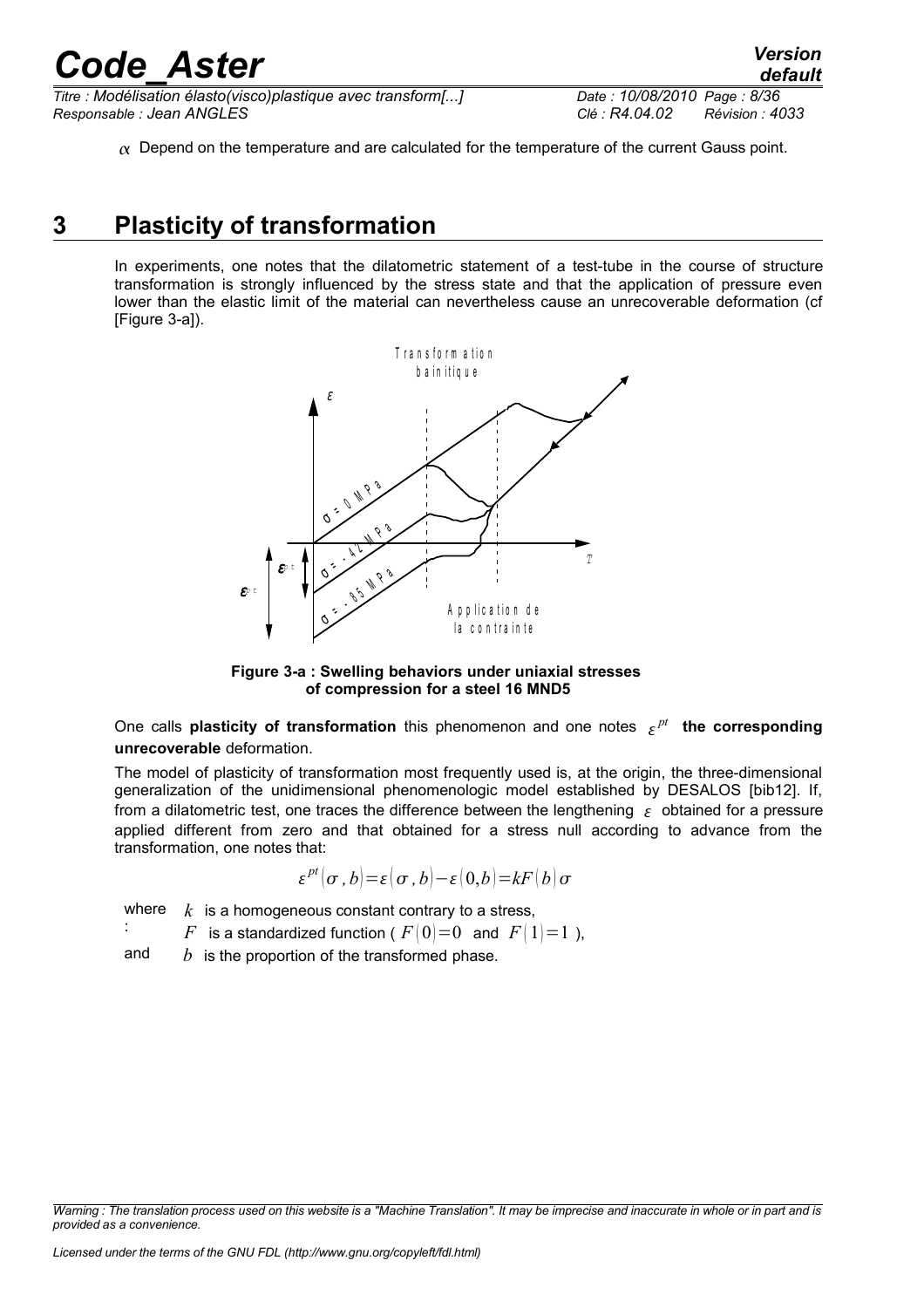*Titre : Modélisation élasto(visco)plastique avec transform[...] Date : 10/08/2010 Page : 9/36 Responsable : Jean ANGLES Clé : R4.04.02 Révision : 4033*

A three-dimensional and temporal generalization of the preceding experimental model, for only one transformation, was proposed by LEBLOND [bib8], [bib9], [bib10], [bib11], in the form:

$$
\varepsilon_{ij}^{\dot{p}t} = \frac{3}{2} K \tilde{\sigma}_{ij} F^{\prime}(b) \dot{b}
$$

On the basis of experimental tests and for transformation of a bainitic type of a steel 16MND5 for example: *K* is taken equalizes with  $10^{-4} MPa^{-1}$  and  $F(b)=b(2-b)$ .

It leans on the following heuristic considerations:

- the relation must be "incremental", i.e. to connect plastic strain rate to the rate of transformation,
- the plastic strainrate of transformation must be, as for classical plasticity, proportional to  $\tilde{\sigma} = \sigma - \frac{1}{2}$

the deviatoric part  $\tilde{\sigma}$  of the tensor forced  $\sigma$  $\frac{1}{3}$ *tr*  $\sigma$  **Id**  $\Big|$  , (the plasticity of transformation occurs without change of volume, from where a dependence compared to

the deviator of the stresses rather than at the stress field itself),

- the plastic strain rate of transformation must be null apart from the beaches of transformations,
- the integration of this relation in the uniaxial case with constant stress  $\sigma$  must give again the experimental relation.

The phenomenon of plasticity of transformation can during exist structure transformations under stresses of type the ferritic, perlitic, bainitic and martensitic, which can possibly appear simultaneously. On the other hand, it is considered that this phenomenon does not exist at the time of the austenitic transformation. The model general established in *Code\_Aster* is thus:

$$
\dot{\boldsymbol{\varepsilon}}^{pt}(\boldsymbol{\sigma},\mathbf{Z})=\sum_{i=1}^{i=4}\dot{\boldsymbol{\varepsilon}}_i^{pt}(\boldsymbol{\sigma},\mathbf{Z})=\frac{3}{2}\tilde{\boldsymbol{\sigma}}\sum_{i=1}^{i=4}K_iF_i'\left(\sum_{i=1}^{i=4}Z_i\right)<\dot{Z}_i>
$$

where:  $\langle X \rangle$  indicate the positive part of a quantity.

The donnéeset  $K_{i}\left\|F^{'}_{i}\right.$  are provided by the user in <code>DEFI\_MATERIAU</code> under key word <code>META\_PT.</code>

In *Code\_Aster,* it is possible not to take into account the phenomenon of plasticity of transformation. If this phenomenon is taken into account, it appears as soon as there are transformation and that even if the structure plasticizes. The model is more particularly dedicated to steel.

*Warning : The translation process used on this website is a "Machine Translation". It may be imprecise and inaccurate in whole or in part and is provided as a convenience.*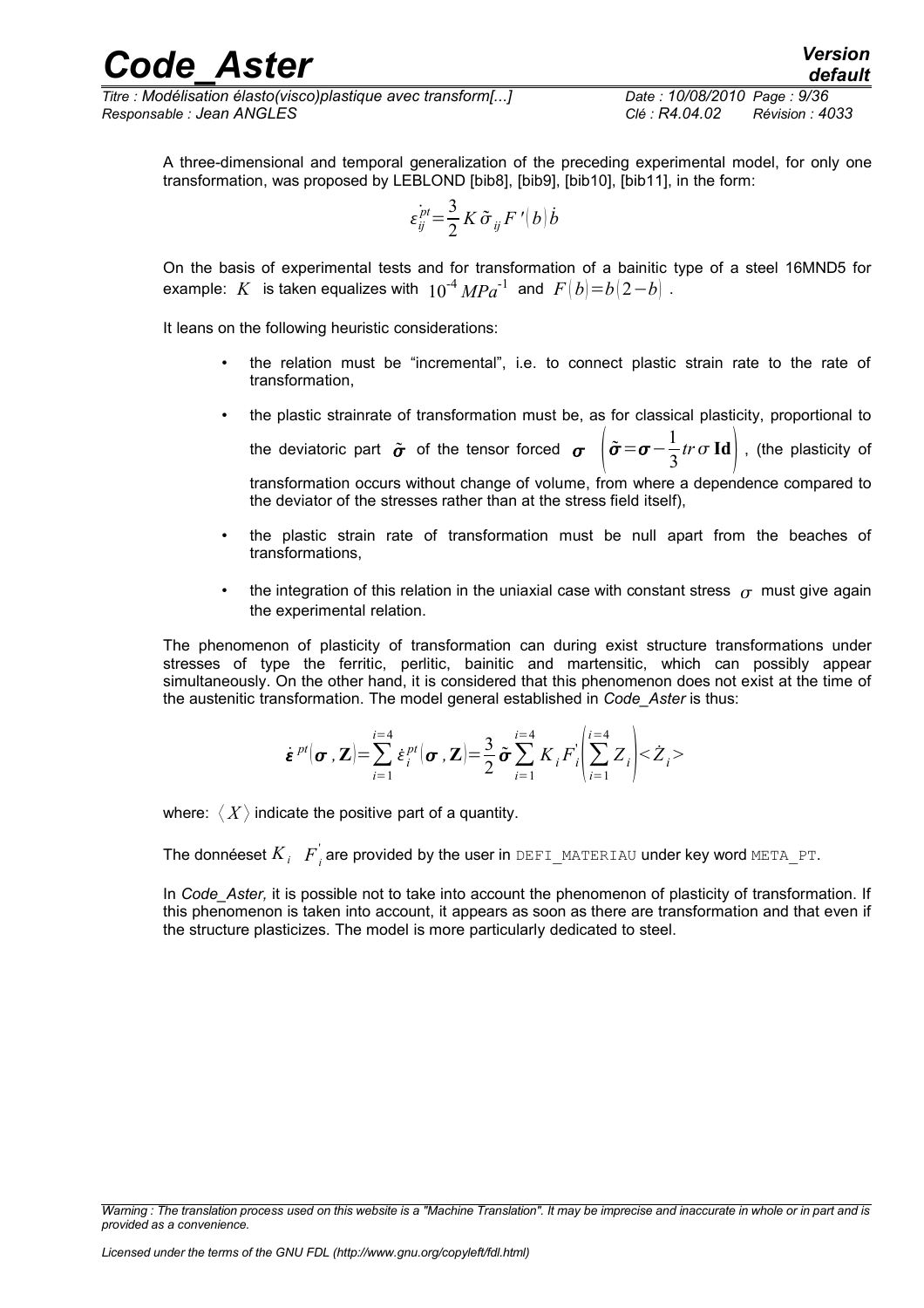*Titre : Modélisation élasto(visco)plastique avec transform[...] Date : 10/08/2010 Page : 10/36 Responsable : Jean ANGLES Clé : R4.04.02 Révision : 4033*

### **4 Restoration of hardening**

<span id="page-11-1"></span>In a usual way the state of hardening of a phase *I am* characterized by its plastic history. Thus for example in the case of plasticity with linear isotropic hardening, one generally takes as variable of hardening the noted cumulated plastic strain  $p$ . The term of hardening is written then:  $R_i = R_{oi} p$ where  $R_{oi}$  is the linear coefficient of hardening of the phase *i*.

During the metallurgical transformations, there exists within the material of displacements of more or less important atoms. These displacements of atoms can destroy dislocations which are at the origin of hardening. In these cases, the hardening of the mother phase is not transmitted to the produced phase, it is the restoration of hardening. The new phase can then be born with a virgin plastic state or inherit only one part, possibly totality, hardening of the mother phase. The cumulated plastic strain *p* is not characteristic any more of the state of hardening and it is necessary to define other variables of hardening for each phase, noted  $r_i$  which take account of the restoration of hardening.

<span id="page-11-0"></span>The term of hardening of the phase  $i$  is written then  $R_{i}$   $=$   $R_{0i}$   $r_{i}$  .

### **4.1 Model with 2 phases with a meaning of transformation**

to define the variables  $|r_{\hat{i}}\rangle$ , one chooses the model proposed by LEBLOND [bib11]. One considers a two-phase volume element *V* which undergoes a metallurgical transformation and a plastic strain.

|                                                  | fraction volumique $V_1$ |                                                           |
|--------------------------------------------------|--------------------------|-----------------------------------------------------------|
| Phase 1 is the mother phase, characterized by:   |                          | proportion de phase (1-z)<br>variable d'écrouissage $r_1$ |
|                                                  |                          | fraction volumique $V_2$                                  |
| Phase 2 is the phase produced, characterized by: |                          | proportion de phase z<br>variable d'écrouissage $r_2$     |

The equations of evolution of  $|r_i|$  obtained by derivative compared to time are written:

$$
\begin{cases}\n\dot{r}_1 = \dot{p} \\
\dot{r}_2 = \dot{p} - \frac{\dot{z}}{z} r_2 + \frac{\dot{z}}{z} \theta r_1\n\end{cases}
$$

 $\theta$  characterizes the proportion of hardening transmitted of the mother phase to the produced phase. ˙*p* is plastic strain rate equivalent.

**Note:**

*p here is not any more one local variable of the problem as such. The only meaning of* ˙*p is here to be the plastic multiplier and it is equal to plastic strain rate equivalent.*

*Warning : The translation process used on this website is a "Machine Translation". It may be imprecise and inaccurate in whole or in part and is provided as a convenience.*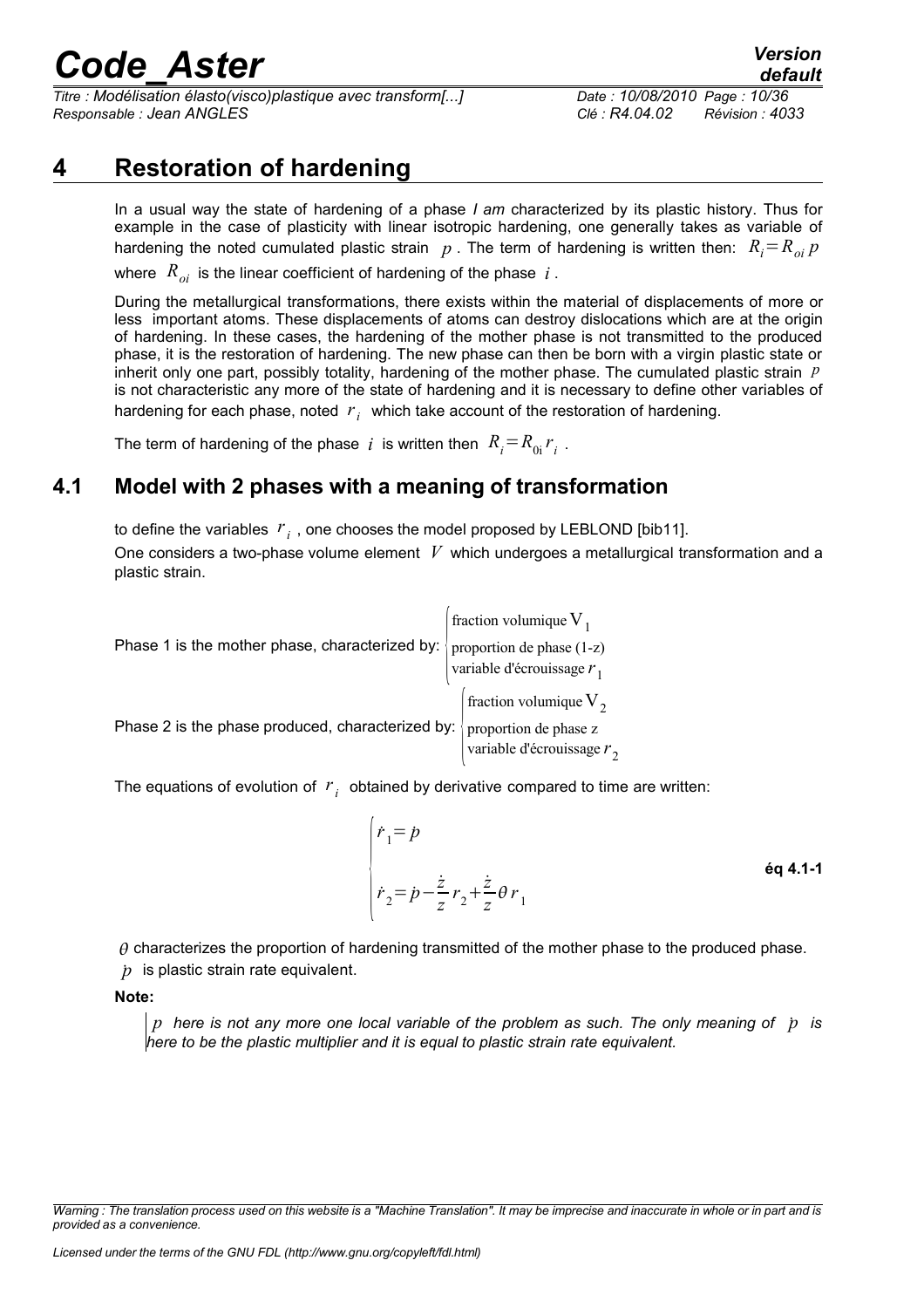*Titre : Modélisation élasto(visco)plastique avec transform[...] Date : 10/08/2010 Page : 11/36 Responsable : Jean ANGLES Clé : R4.04.02 Révision : 4033*

SJÖSTRÖM obtains the same equations by means of a phenomenologic reasoning that one defers here to clarify the model [bib13].

That is to say an increment of time  $\Delta t$ , such as enters t and  $t + \Delta t$ :

- a fraction  $\varDelta \, \overline{V}_2$  of the mother phase is transformed into phase 2 and thus comes to be added with the volume  $|V_{2}|$  of this phase produced,
- the volume element *V* undergoes a plastic strain  $\Delta p$ .



It is supposed that at the time of the metallurgical transformation, the transformed fraction  $\Delta V<sub>2</sub>$ inherits only part  $\theta r_1$  of hardening of the mother phase  $0 \le \theta \le 1$ .

Then the variables of hardening  $r_{\hat{i}}$  at time  $t + \Delta t$  are such as:

$$
\begin{cases}\nr_1(t+\Delta t) = r_1(t) + \Delta p \\
r_2(t+\Delta t) = \frac{V_2(r_2(t)+\Delta p) + \Delta V_2(\theta r_1(t)+\Delta p)}{V_2 + \Delta V_2}\n\end{cases}
$$

Maybe, by considering that  $r_i(t + \Delta t) = r_i(t) + \Delta r_i$ 

$$
\Delta r_1 = \Delta p
$$
  
\n
$$
\Delta r_2 = \Delta p + \frac{\Delta V_2}{V_2 + \Delta V_2} \theta r_1 - \frac{\Delta V_2}{V_2 + \Delta V_2} r_2
$$

One obtains the equations [éq 4.1-1] while passing in extreme cases.

For the discretization of the laws of evolutions of *r<sup>i</sup>* , one chooses a diagram of integration by means of clarifies directly the equations [éq 4.1-2].

*Warning : The translation process used on this website is a "Machine Translation". It may be imprecise and inaccurate in whole or in part and is provided as a convenience.*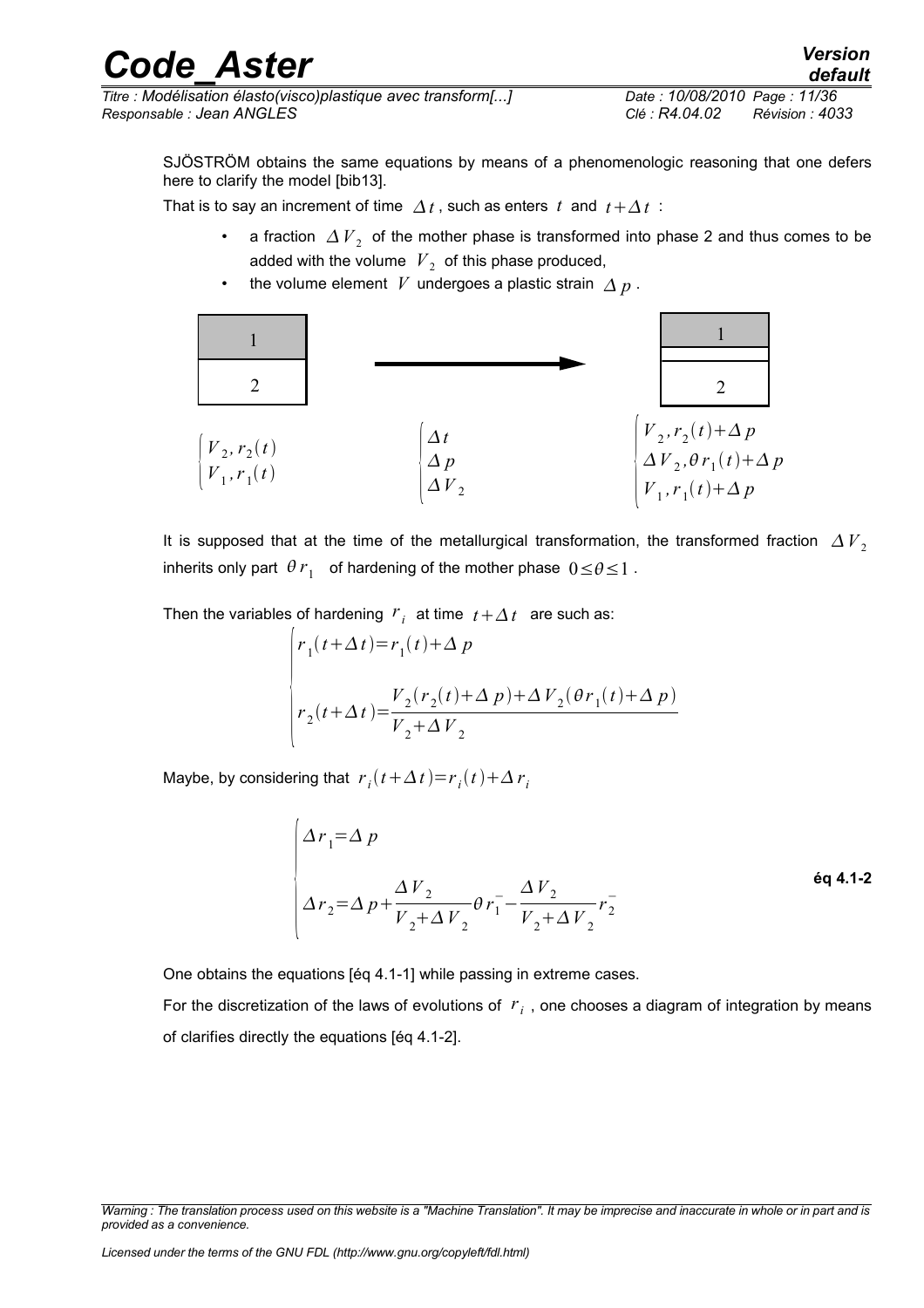*Titre : Modélisation élasto(visco)plastique avec transform[...] Date : 10/08/2010 Page : 12/36 Responsable : Jean ANGLES Clé : R4.04.02 Révision : 4033*

### <span id="page-13-0"></span>**4.2 Generalization of the model with** *N* **phases with transformations with double meaning**

In the case of steel the existing phases are: Ferrite, Pearlite, Bainite, Martensite and Austenite  $\gamma$  of

 $\sum_{k=1}^{\infty}$  *Z*<sub>1</sub>, *Z*<sub>2</sub>, *Z*<sub>3</sub>, *Z*<sub>4</sub> and  $1-\sum_{k=1}^{\infty}$ *k*=4  $Z_k$ .

- In the case of a cooling, the metallurgical transformations to consider are the transformations of  $(\gamma)$  in  $(F)$ *,* $(P)$ *,* $(B)$ *,* $(M)$ *.*
- In the case of a heating one considers the transformations in the other meaning: .  $(F)$ *,*  $(P)$ *,*  $(B)$ *,*  $(M)$  in  $(\gamma)$

One can thus write in a general case (where  $\langle x \rangle$  indicates the positive part of  $x$ .

 $\int$ SiZ<sub>k</sub>>0  $\Delta r_k = \Delta p +$  $\text{Si } Z_{\gamma} > 0 \quad \Delta r_{g} = \Delta p +$  $\sum_{k=1}$ 4  $\langle −\Delta Z_k \rangle \theta_{ky} r_k^- - \sum_{k=1}$ 4  $\langle -\Delta Z_{k}^{}\rangle r_{\gamma}^{-}$ —<br>− <sup>1</sup>−∑ *k*=1 4 *Zk* sinon  $r_y^0 = 0$  et  $\Delta r_y^0 = 0$  $\langle \Delta Z_{k} \rangle \theta_{\gamma k} r_{\gamma}^{-} - \langle \Delta Z_{k} \rangle r_{k}^{-}$ − *Z k* sinon  $r_k^- = 0$  et  $\Delta r_k^- = 0$ **éq 4.2-1**

 $\theta_{_{\chi k}}$  : proportion of restoration of hardening at the time of the transformation  $\ _{Y}$  in  $\ k$  $\theta_{k_\mathcal{Y}}$  : proportion of restoration of hardening at the time of the transformation  $|k|$  in  $|{\mathcal{Y}}|$ 

For transformations with diffusion (ex:  $\gamma$  in *F*, *P*, *B*) implying important displacements of atoms one will be able to take  $\theta=0$ ; dislocations at the origin of plastic hardening are completely destroyed by the transformation. For transformations without diffusion (ex: martensitic transformation), one will be able to take  $\theta = 1$ , hardening being completely transmitted.

 $\theta$  Are provided by the user in operator DEFI\_MATERIAU under key word META\_RE.

*Licensed under the terms of the GNU FDL (http://www.gnu.org/copyleft/fdl.html)*

*default*

*Warning : The translation process used on this website is a "Machine Translation". It may be imprecise and inaccurate in whole or in part and is provided as a convenience.*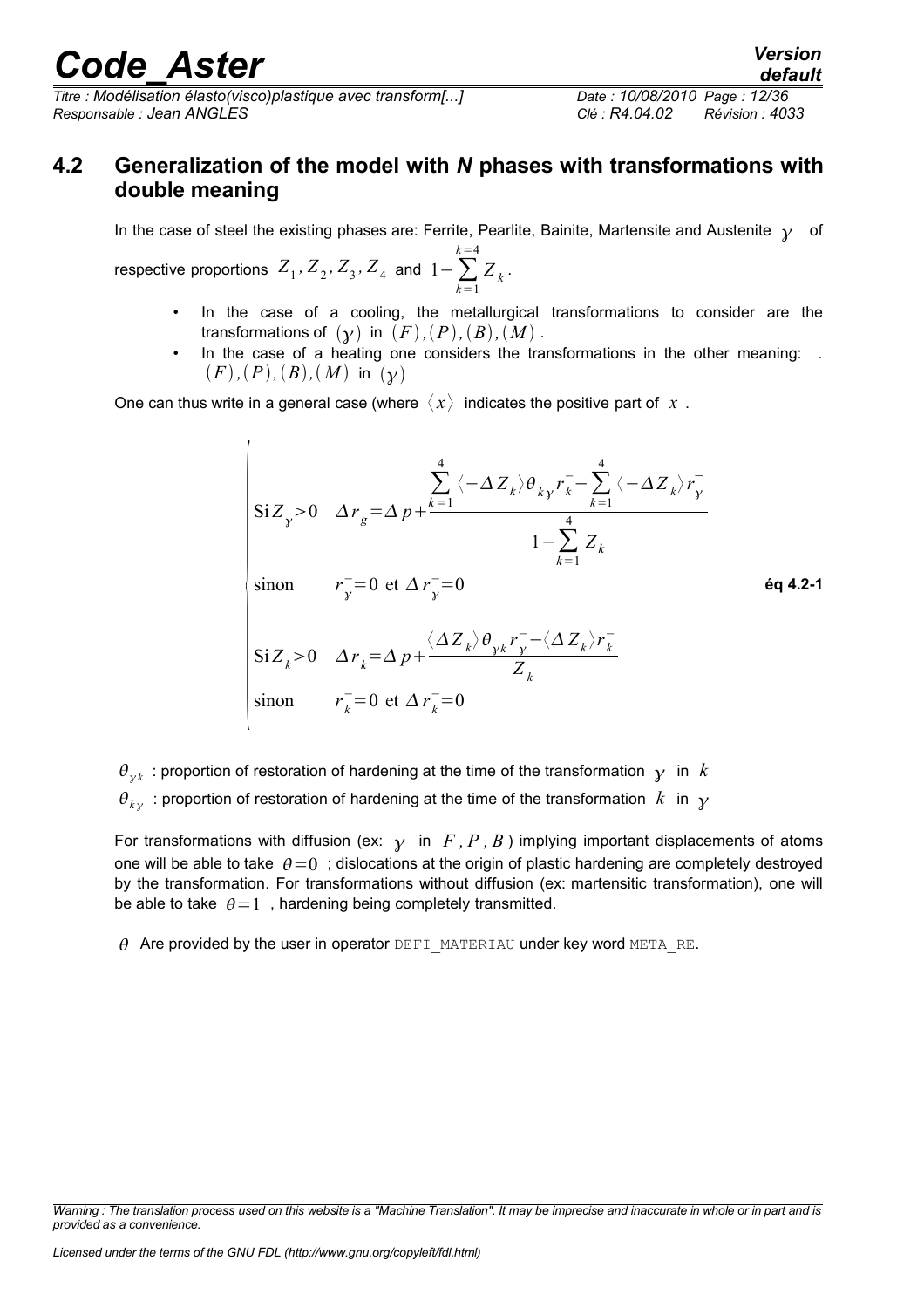*Titre : Modélisation élasto(visco)plastique avec transform[...] Date : 10/08/2010 Page : 13/36 Responsable : Jean ANGLES Clé : R4.04.02 Révision : 4033*

### **5 Models of strain (visco) plastic**

<span id="page-14-0"></span>the main feature of the evolutions thermal concerned in this kind of analysis is that they sweep a broad temperature range, which has an important effect on the structural mechanics behavior of the material which undergoes the thermal evolution. One is in particular in temperature ranges where the phenomena of viscosity can not be negligible more. It can thus be necessary to use a élastoviscoplastic model of behavior especially when one remains in these fields for an important length of time; for example during processing of detensioning associated with welding.

One thus chooses a viscoplastic model whose characteristics are such as it makes it possible to describe with the same formalism, therefore without changing model:

- a classical plastic behavior; to model the cases at low temperature when the viscous effects are still negligible or to model the processes at high velocity (welding),
- a hammer-hardenable viscoplastic behavior at high temperature, to model the effects of creep and relaxation associated for example with the processing with detensioning or multirun weldings,
- a behavior of the fluid type viscous for the higher temperatures with the melting point, in order to have a reasonable description of the molten zone.

The model viscoplastic selected degenerates indeed for certain borderline cases out of model of plasticity independent of time, or out of viscous fluid model.

One places oneself here in the frame of the plasticity of von Mises with additive isotropic hardening. The use of a kinematic hardening being also possible (version 6.1.6).

#### **Function threshold:**

$$
f\!=\!\sigma_{eq}\!-\!R(r;T,Z)\!-\!\sigma_c(T,Z)
$$

equivalent stress of von

$$
c^{(1,2)}
$$
  
 
$$
\mathsf{Mises} \ \sigma_{eq} = \left(\frac{3}{2}\tilde{\boldsymbol{\sigma}}:\tilde{\boldsymbol{\sigma}}\right)^{1/2}
$$

 $\sigma_{eq}$  $R[r;T,Z]$ :  $\sigma$ <sub>c</sub> $(T,Z)$  :

isotropic term of hardening

initial critical stress; corresponds to the initial minimal stress to apply to have a viscoplastic flow.

**Rate of yielding:**

$$
\dot{\boldsymbol{\varepsilon}}^{\nu p} = \dot{\lambda} \frac{\partial f}{\partial \boldsymbol{\sigma}} = \frac{3}{2} \dot{p} \frac{\tilde{\boldsymbol{\sigma}}}{\sigma_{eq}}
$$

The cumulated plastic strain  $\dot{p}$  is viscous and is written:

$$
\dot{p} = \left(\frac{\langle \sigma_{eq} - R(r;T,Z) - \sigma_c(T;Z)\rangle}{\eta}\right)^n
$$

*, n* : coefficients materials of viscosity.

*Warning : The translation process used on this website is a "Machine Translation". It may be imprecise and inaccurate in whole or in part and is provided as a convenience.*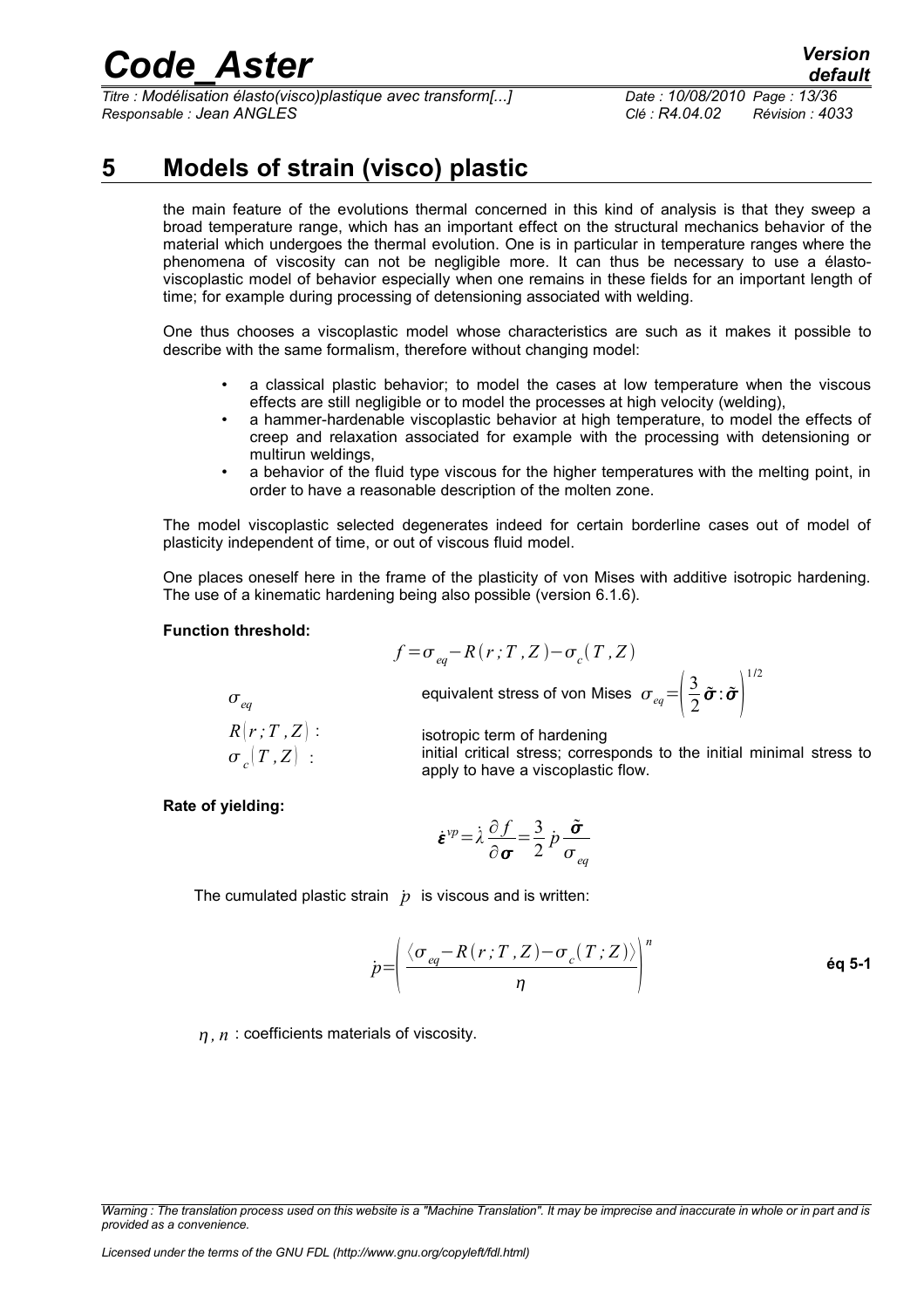*Titre : Modélisation élasto(visco)plastique avec transform[...] Date : 10/08/2010 Page : 14/36 Responsable : Jean ANGLES Clé : R4.04.02 Révision : 4033*

### *default*

#### **Note:**

*One can rewrite the equation [éq 5 -1] in the form:*  $\sigma_{eq}$ *−* $R$  *(*  $r$  *;*  $T$  *,*  $Z$  *)−*  $\sigma_{c}$  *(*  $T$  *,*  $Z$  *)−* $\eta$  $p$ 1  $n=0$ , it

*is - with - to say that in this model, the stress can be interpreted as the sum of an ultimate flow stress (which break up it even into an initial ultimate stress and a term of hardening) and a "viscous" stress depending the strainrate and null at velocity null.*

#### **Viscous restoration of hardening**

One also introduces into the modelization the phenomenon of viscous restoration of hardening which leads to an evanescence partial of hardening. Under the action of thermal agitation, it occurs a slow restoration of crystalline structure of metal by annihilation of dislocations and internal stress relaxation. The model used to describe this phenomenon is the following:

$$
\begin{cases}\nR = R_0 r \\
\dot{r} = \dot{p} - (Cr)^m\n\end{cases}
$$

The term of evolution of the variable of hardening *r* thus comprises a term of hardening due to the plastic strain and a term of restoration.

The model thus allows to describe the primary education phenomenon of creep (hardening) and secondary creep (stabilization of hardening).

#### **Case of linear kinematic hardening:**

In a way equivalent to the case with isotropic hardening the equations are written;

#### **function threshold:**

$$
f = (\tilde{\sigma} - X)_{eq} - \sigma_c
$$

#### **flow Writing model**

of strain rate (visco) plastic

$$
\dot{\boldsymbol{\varepsilon}}^{vp} = \frac{3}{2} p \frac{(\tilde{\boldsymbol{\sigma}} - \tilde{\mathbf{X}})}{(\boldsymbol{\sigma} - \boldsymbol{X})_{eq}} \quad \text{with} \quad p = \frac{\langle f \rangle^n}{\eta}
$$

$$
\mathbf{X} = \frac{2}{3} H_0 \boldsymbol{\alpha}
$$

 $\sigma$ ,  $\tilde{\sigma}$  : stress tensor and its deviator

 $\alpha$ : variable tensor of kinematic hardening

**X** : tensor of hardening associated with the variable tensor with hardening  $\alpha$ 

 ${H}_{\rm 0\, }$  : model coefficient of

**kinematic hardening of evolution of the tensor of hardening** *α* **of a material with** *n* **phases**

$$
\begin{pmatrix}\n\dot{\mathbf{a}}_{y} = \dot{\boldsymbol{\varepsilon}}^{vp} + \frac{\sum_{k} (\langle z_{k} \rangle \theta_{ky} \alpha_{k}) - \sum_{k} (\langle z_{k} \rangle \alpha_{y})}{z_{y}} + \frac{3}{2} (C \alpha_{eq})^{m} \frac{\alpha}{\alpha_{eq}} \\
\dot{\mathbf{a}}_{k} = \dot{\boldsymbol{\varepsilon}}^{vp} + \frac{z_{k} \theta_{yk} \alpha_{k} - \dot{z}_{k} \alpha_{k}}{z_{k}} + \frac{3}{2} (C \alpha_{eq})^{m} \frac{\alpha}{\alpha_{eq}}\n\end{pmatrix}
$$

*Warning : The translation process used on this website is a "Machine Translation". It may be imprecise and inaccurate in whole or in part and is provided as a convenience.*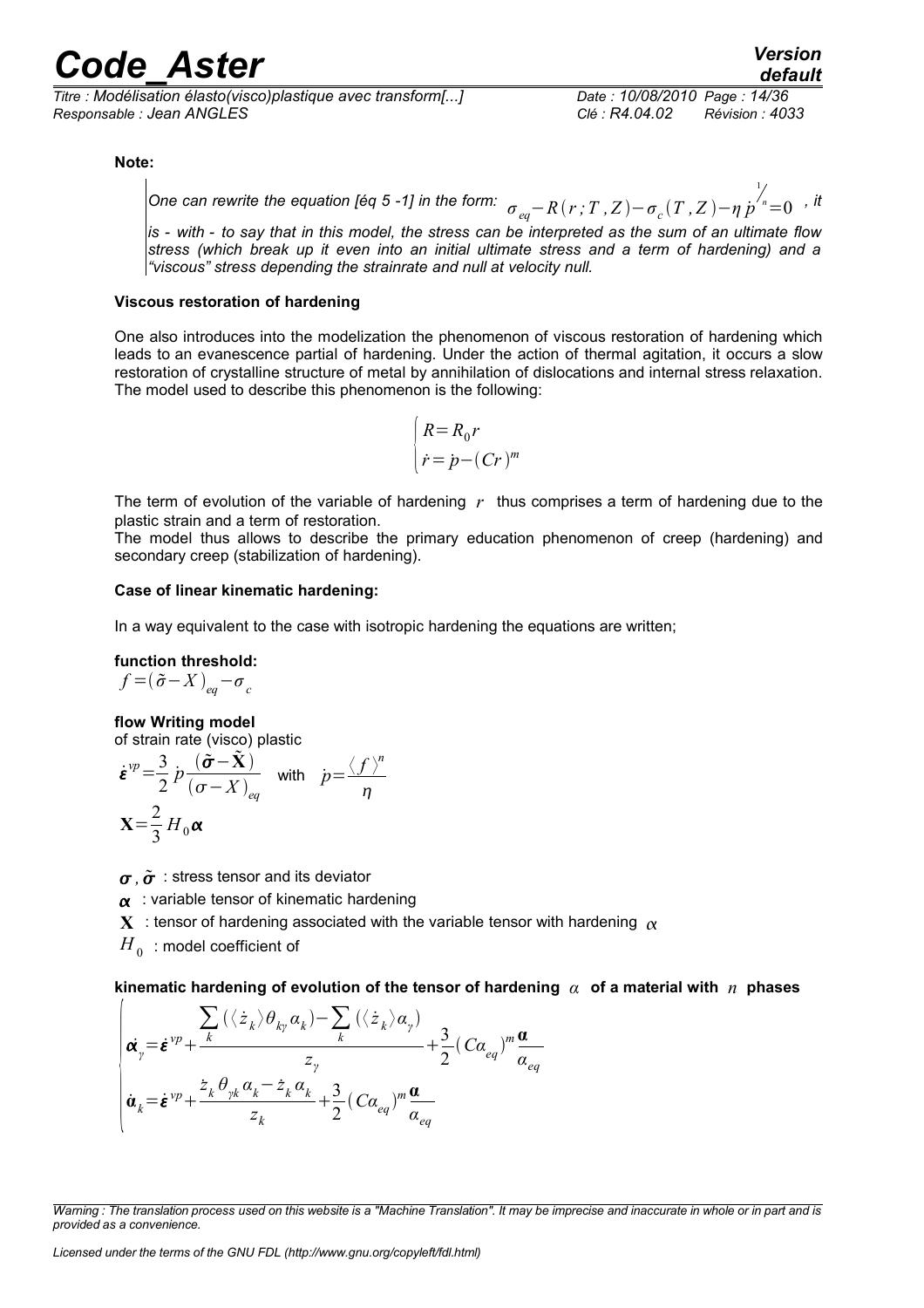*Titre : Modélisation élasto(visco)plastique avec transform[...] Date : 10/08/2010 Page : 15/36 Responsable : Jean ANGLES Clé : R4.04.02 Révision : 4033*

By preoccupation with a simplification and in the same way that into isotropic, one takes for the term of viscous restoration:

$$
\begin{cases}\n\alpha = \sum_{i} z_i \alpha_i \\
C = \sum_{i} z_i C_i \\
m = \sum_{i} z_i m_i\n\end{cases}
$$

 $\theta_{ij}$ : coefficients of metallurgical restoration at the time of the transformation  $i \rightarrow j$ 

 $C_i$ ,  $m_i$  : coefficients of viscous restoration of the phase  $|i\rangle$ .

### **5.1 Borderline case: Model plastic independent of time**

<span id="page-16-2"></span>One wants to describe an instantaneous elastoplastic behavior and to cancel the viscous effects. For that the viscous parameters  $n_1$  and  $C$  will be taken equal to zero. To free itself from the numerical problems that the taking into account of and null  $\eta$  can  $C$  pose, and in a way similar to the processing carried out for the model viscoplastic of Taheri [bib15], one rewrites the equation [éq 5-1] in the form:

$$
f - \eta \stackrel{\rightarrow}{p}^{\prime\prime} \leq 0 \qquad \qquad \text{6q 5.1-1}
$$

the strict inequality being obtained in the case  $\begin{bmatrix} J \ \dot{L} \end{bmatrix}$  $f < 0$  $\stackrel{\sim}{p}=0$  (elastic mode).

In the purely plastic field of behavior ( $\eta \rightarrow 0$ ) the inequality [éq 5.1-1] is then reduced to: *f* = $\sigma$ <sub>*eq</sub>*−*R*− $\sigma$ <sub>*c*</sub>(*T*)≤0 and *p* can be given more only by the equation of consistency  $\dot{f}$ =0 .</sub> One thus finds oneself well in the frame of instantaneous plasticity independent of time, with a digital processing identical to that classically used for the processing of this one.

**Note:** 

*It will be noted that*  $\sigma_c^+$  *corresponds then to the classical definition of the yield stress*  $\sigma_{\overline{\chi}^+}$  *. The elastic limit will be noted*  $\sigma_c$  *in viscoplasticity and*  $\sigma_y$  *plasticity independent of time .* 

### **5.2 Borderline case: Model viscous fluid behavior A**

<span id="page-16-1"></span>very high temperature one a

a: 
$$
\begin{cases} R \rightarrow 0 \\ \sigma_c \rightarrow 0 \end{cases}
$$

if one takes  $n \rightarrow 1$ , then:  $\dot{\varepsilon}^{\nu p} = \frac{3}{2}$ 2 *eq*  $\eta$ maybe into unidimensional:  $\dot{\varepsilon}^{\nu p} = \frac{\sigma}{\varepsilon}$  $\eta$ . One thus obtains a model of behavior of the fluid type viscous Newtonian, of viscosity  $\frac{}{\eta}$  .

#### **Note:**

*In Code\_Aster, the behavior models available are either of the completely plastic models independent of time, or of the models with viscous effect. (cf [§6]).*

### <span id="page-16-0"></span>**5.3 Multiphase plasticity**

*Warning : The translation process used on this website is a "Machine Translation". It may be imprecise and inaccurate in whole or in part and is provided as a convenience.*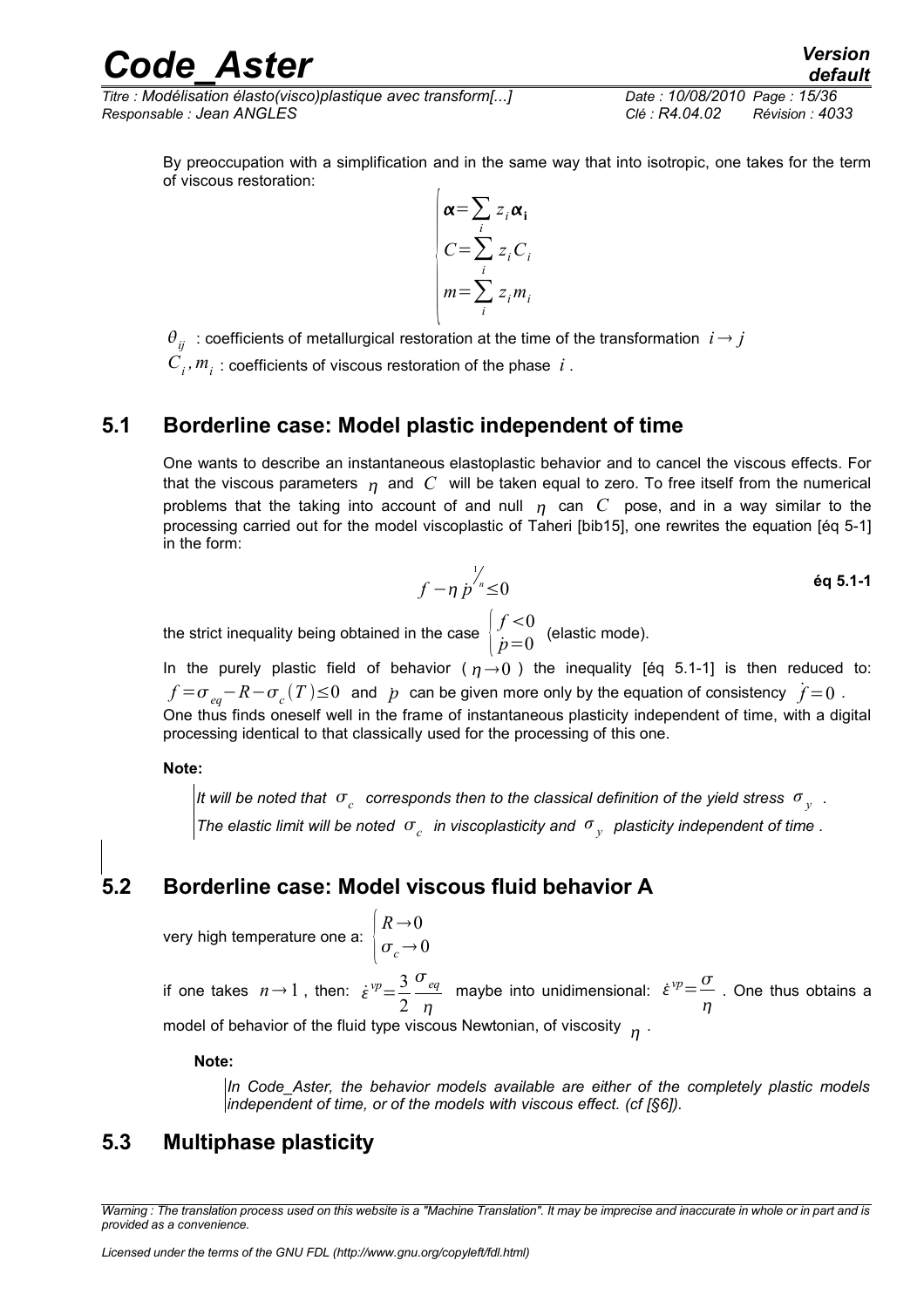*Titre : Modélisation élasto(visco)plastique avec transform[...] Date : 10/08/2010 Page : 16/36 Responsable : Jean ANGLES Clé : R4.04.02 Révision : 4033*

*default*

the metallurgical transformations involve modifications of the mechanical characteristics of the material.

The elastic characteristics (modulus of YOUNG and Poisson's ratio) are affected little by the metallurgical structure changes. Only their dependence compared to the temperature is thus taken into account.

On the other hand, the plastic characteristics (elastic limit in particular) strongly depend on metallurgical structure. It is thus necessary to take into account the differences in characteristics plastic for each possible phase. In the modelization the strain and the stress are defined at the level of the material point (macroscopic) which can be multiphase. One seeks to define the plastic behavior are equivalent of the material when it has a multiphase structure, with in particular a single criterion of plasticity. The definition of the behavior of the material are equivalent is done using a model of the mixtures on the characteristics of the phases. More precisely the definition of this material equivalent would correspond in 1D to a rheological model of *i* bars in parallel such as:

$$
\begin{cases} \dot{\varepsilon}^{vp} = \dot{\varepsilon}_i^{vp} \\ \sigma = \sum_i z_i \sigma_i \text{ avec } \sigma_i = \sigma_{ci} + R_i + \eta \dot{\varepsilon}_i^{vp} \end{cases}
$$

More precisely, in the case of the plasticity of von Mises with isotropic hardening;

the function threshold is expressed by:

$$
f(\boldsymbol{\sigma}, R; T, \mathbf{Z}) = \sigma_{\text{eq}} - R(T, \mathbf{Z}, r) - \sigma_c(T, \mathbf{Z})
$$

where:  $R$ 

$$
(T, \boldsymbol{Z}, r) = \sum_{i} Z_{i} R_{i} (T, r_{i})
$$

is the hardening of the multiphase material,  $\ R_{\overline{i}}\,$  being that of the phase  $\ i\,$  .

where *σ*

$$
\sigma_c(T, Z) = \sum_i Z_i \sigma_{ci}
$$

is the elastic limit of the multiphase material,  $\sigma_{_{ci}}^{\phantom{\dag}}$  that of the phase  $\phantom{i}i$  .

*Warning : The translation process used on this website is a "Machine Translation". It may be imprecise and inaccurate in whole or in part and is provided as a convenience.*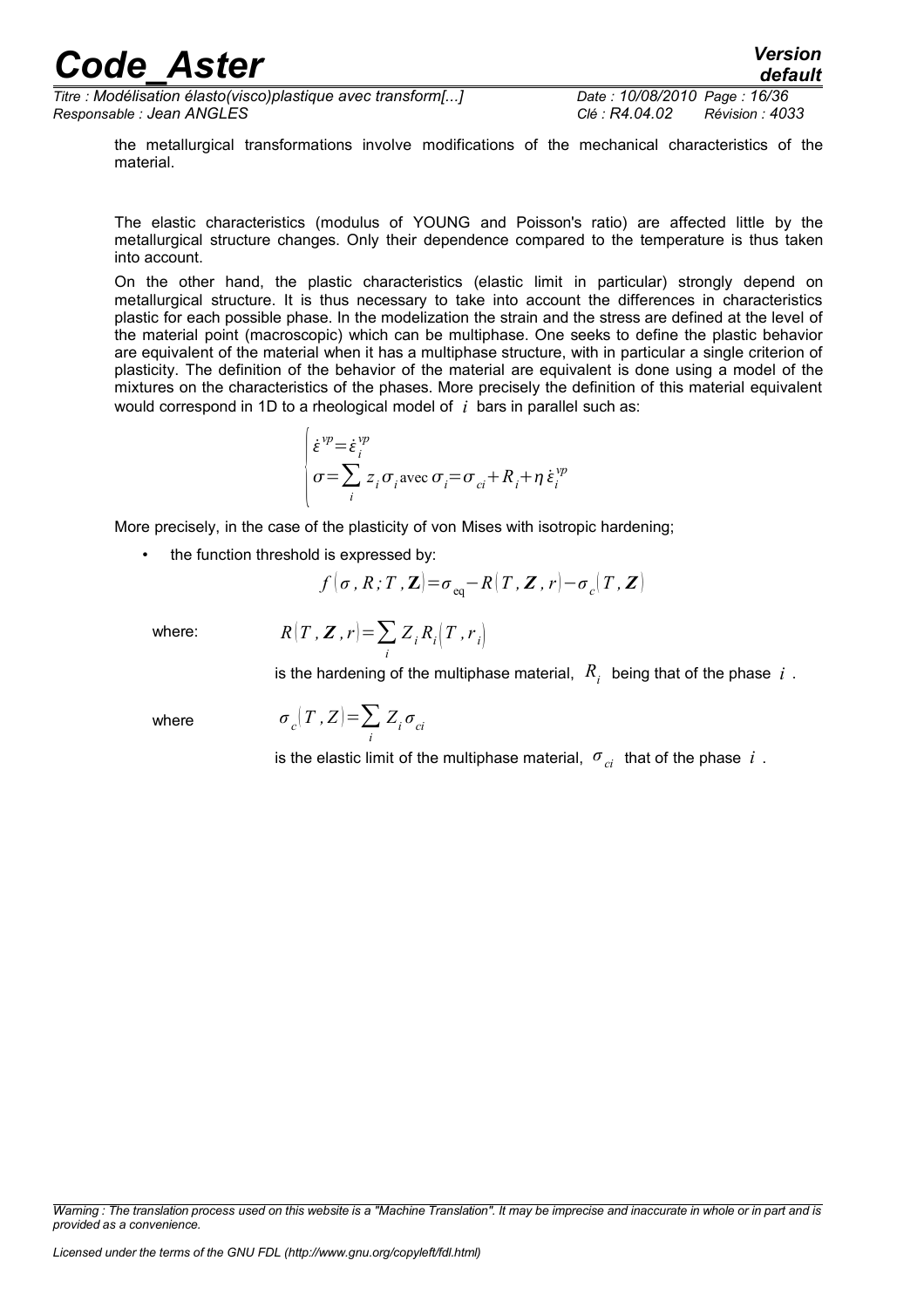*Titre : Modélisation élasto(visco)plastique avec transform[...] Date : 10/08/2010 Page : 17/36 Responsable : Jean ANGLES Clé : R4.04.02 Révision : 4033*

• and plastic strain rate checks the condition of consistency  $\tilde{f}=0$  given by this model of mixture. I.e. when one is in load,  $\dot{p}$  is such that:

$$
\tilde{f} = \sigma_{eq} - R(r; T, Z) - \sigma_c(T, Z) - \sum_i Z_i \eta_i \dot{p}^{1/n_i} = 0
$$

One also gives the possibility of using a nonlinear model of the mixtures [bib9] such as one has in 1D:  $\sigma \!=\! (1\!-\!f_{\!}(\mathit{z}))\sigma_{\mathit{y}}\!+\!f_{\mathit{h}}(\mathit{z})\sigma_{\mathit{\alpha}}$  . One has then:

$$
\cdot \quad \begin{cases} R = (1 - f_h(z))R_y + f_h(z)R_\alpha \\ \sigma_c = (1 - f_h(z))\sigma_{cy} + f_h(z)\sigma_{cy} \end{cases}
$$

$$
\sigma_y \mathcal{Y} \text{ is the elastic limit of the austenitic phase,}
$$
\n
$$
z = \sum_{k=1}^{4} Z_k \text{ is the total proportion of the phases "''} \alpha \text{ "''} [F, P, B, M]
$$
\n
$$
\sigma_{c\alpha} = \frac{\sum_{k=1}^{4} Z_k \sigma_{c\alpha_k}}{z} \text{ is the equivalent elastic limit of the cold phases "''} \alpha \text{ "''}
$$
\n
$$
R_{\alpha} = \frac{\sum_{k=1}^{4} Z_k R_{\alpha_k}}{z} \text{ is the average hardening of the cold phases.}
$$
\nand in load *p* checks

$$
\tilde{f} = \sigma_{eq} - R(r; T, Z) - \sigma_c(T, Z) - (1 - f_h(z)) \eta_{\gamma} \dot{p}^{1/n_{\gamma}} - \sum_k \frac{Z_k}{z} \eta_k \dot{p}^{1/n_k} = 0.
$$

 $f(z)$  is a function defined by the user under operand SY\_MELANGE of the key word factor ELAS\_META\_FO.

The parameters  $\eta_i$ ,  $n_i$ ,  $C_i$ et  $m_i^-$  are defined in DEFI\_MATERIAU under the key word factor META VISC. The parameters elastic limits are defined under the key word factor ELAS META FO; key word  $*$  sy for the plastic models independent of time and key word  $*$  s  $VP$  for the viscoplastic models.

*Warning : The translation process used on this website is a "Machine Translation". It may be imprecise and inaccurate in whole or in part and is provided as a convenience.*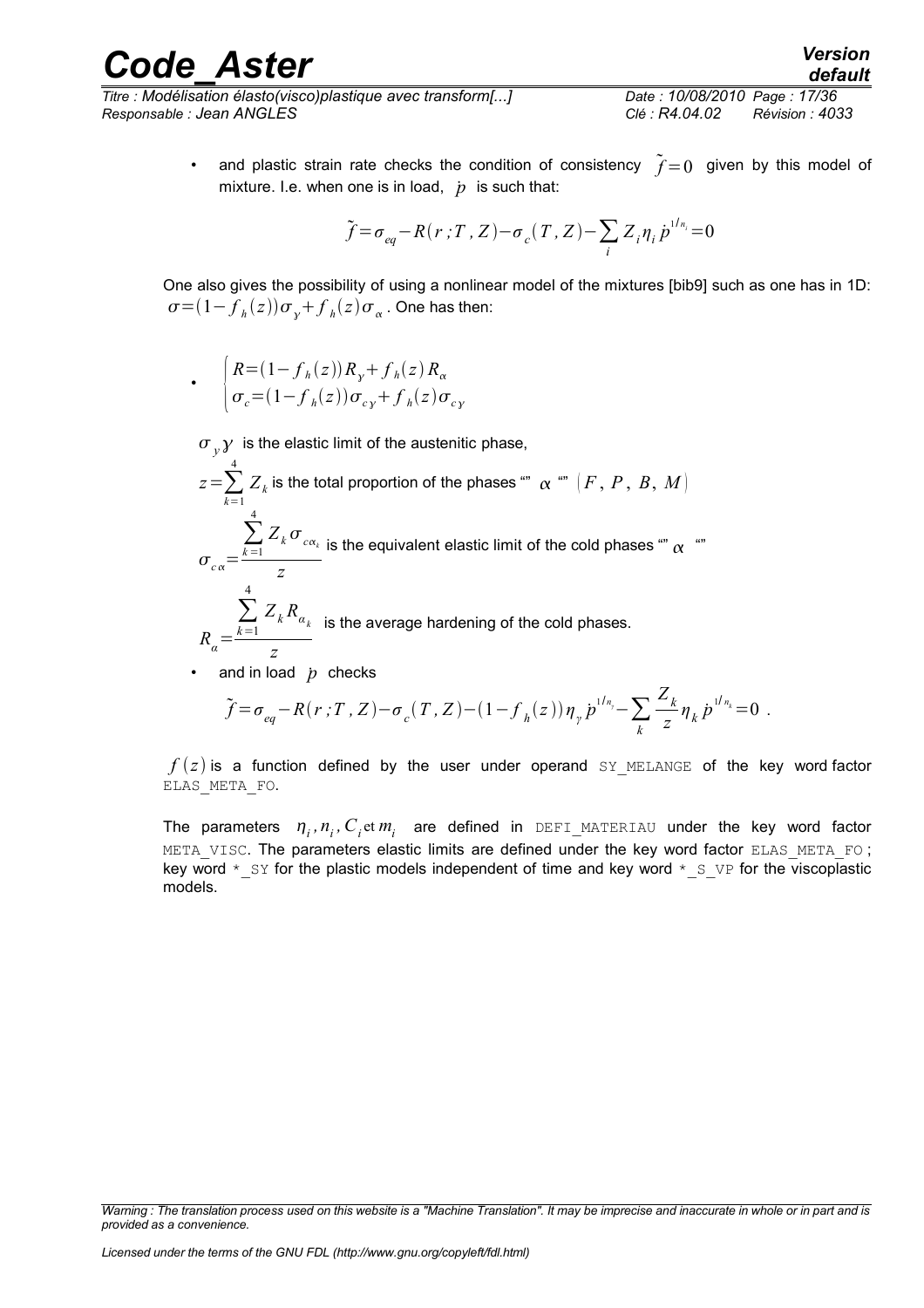*Titre : Modélisation élasto(visco)plastique avec transform[...] Date : 10/08/2010 Page : 18/36 Responsable : Jean ANGLES Clé : R4.04.02 Révision : 4033*

### <span id="page-19-3"></span>**6 Behavior models**

### **6.1 Partition of the strain:**

<span id="page-19-2"></span>The strain is written as the sum of four components:

$$
\epsilon\!=\!\epsilon^{\rm e}\!+\!\epsilon^{\rm th}\!+\!\epsilon^{\nu p}\!+\!\epsilon^{\rm pt}
$$

wh ere :  $\varepsilon^{\text{e}}$  ,  $\varepsilon^{\text{th}}$  ,  $\varepsilon^{\text{vp}}$  ,  $\varepsilon$  **pt** are respectively the elastic strain, plastic thermal, visco - and of plasticity of transformation,

### <span id="page-19-1"></span>**6.2 Constitutive laws**

<span id="page-19-0"></span> $\mathbf{r}$ 

### **6.2.1 Case with isotropic hardening**

$$
\begin{cases}\n\varepsilon = \varepsilon^{e} + \varepsilon^{ih} + \varepsilon^{vp} + \varepsilon^{pt} \\
\sigma = \mathbf{A}(T) \varepsilon^{e} \\
\varepsilon^{pt} = \frac{3}{2} \sigma \sum_{i=1}^{4} K_{i} F'_{i} (1 - Z_{\gamma}) \langle \mathbf{Z}_{i} \rangle \\
\varepsilon^{ih} (Z, T) = Z_{\gamma} \Big[ \alpha_{\gamma} \cdot (T - T_{ref}) - (1 - Z_{\gamma}^{R}) \Delta \varepsilon_{ff}^{T_{ref}} \Big] + \Big( \sum_{i=1}^{4} Z_{i} \Big) \Big[ \alpha_{f} (T - T_{ref}) + Z_{\gamma}^{R} \Delta \varepsilon_{ff}^{T_{ref}} \Big] \\
\varepsilon^{vp} = \frac{3}{2} \rho \frac{\tilde{\sigma}}{\sigma_{eq}} \\
f = \sigma_{eq} - R(T, Z, r) - \sigma_{c}(T, Z) \quad \text{avec } R(T, Z, r) = \sum_{i=1}^{5} Z_{i} R_{i} (T, r_{i}) \\
\dot{p} = 0 \text{ si } f < 0 \\
\dot{p} \ge 0 \text{ si } f = 0 \text{ et verify } \tilde{f} = \sigma_{eq} - R(T, Z, r) - \sigma_{c}(T, Z) - \sum_{i} Z_{i} \eta_{i} \dot{p}^{1/n_{i}} = 0 \\
\sigma_{p} = \sum_{i=1}^{4} \langle -Z_{k} \rangle \theta_{kj} r_{k} - \sum_{k=1}^{4} \langle -Z_{k} \rangle r_{\gamma} \\
\dot{r}_{\gamma} = \dot{p} + \frac{\sum_{i=1}^{4} \langle -Z_{k} \rangle \theta_{kj} r_{k} - \sum_{k=1}^{4} \langle -Z_{k} \rangle r_{\gamma}}{1 - \sum_{k=1}^{4} Z_{k}} - (C r_{moy})^{m} \quad \text{si } Z_{\gamma} > 0 \text{ , } \dot{r}_{\gamma} = 0 \text{ si } Z_{\gamma} = 0 \\
\text{with } r_{moy} = \sum_{i=1}^{5} Z_{i} r_{i}\n\end{cases}
$$

*f* the function threshold,  $r_i$ ,  $Z_i R_i$ local variables of hardening and their thermodynamic forces associated,  $\mathbf{A} = (A_{ijkl})$  the tensor of elastic stiffness, depend on the temperature,  $T(t)$  and  $\mathbf{Z}(t)$ the temperature and metallurgical structure.

*Warning : The translation process used on this website is a "Machine Translation". It may be imprecise and inaccurate in whole or in part and is provided as a convenience.*

*Licensed under the terms of the GNU FDL (http://www.gnu.org/copyleft/fdl.html)*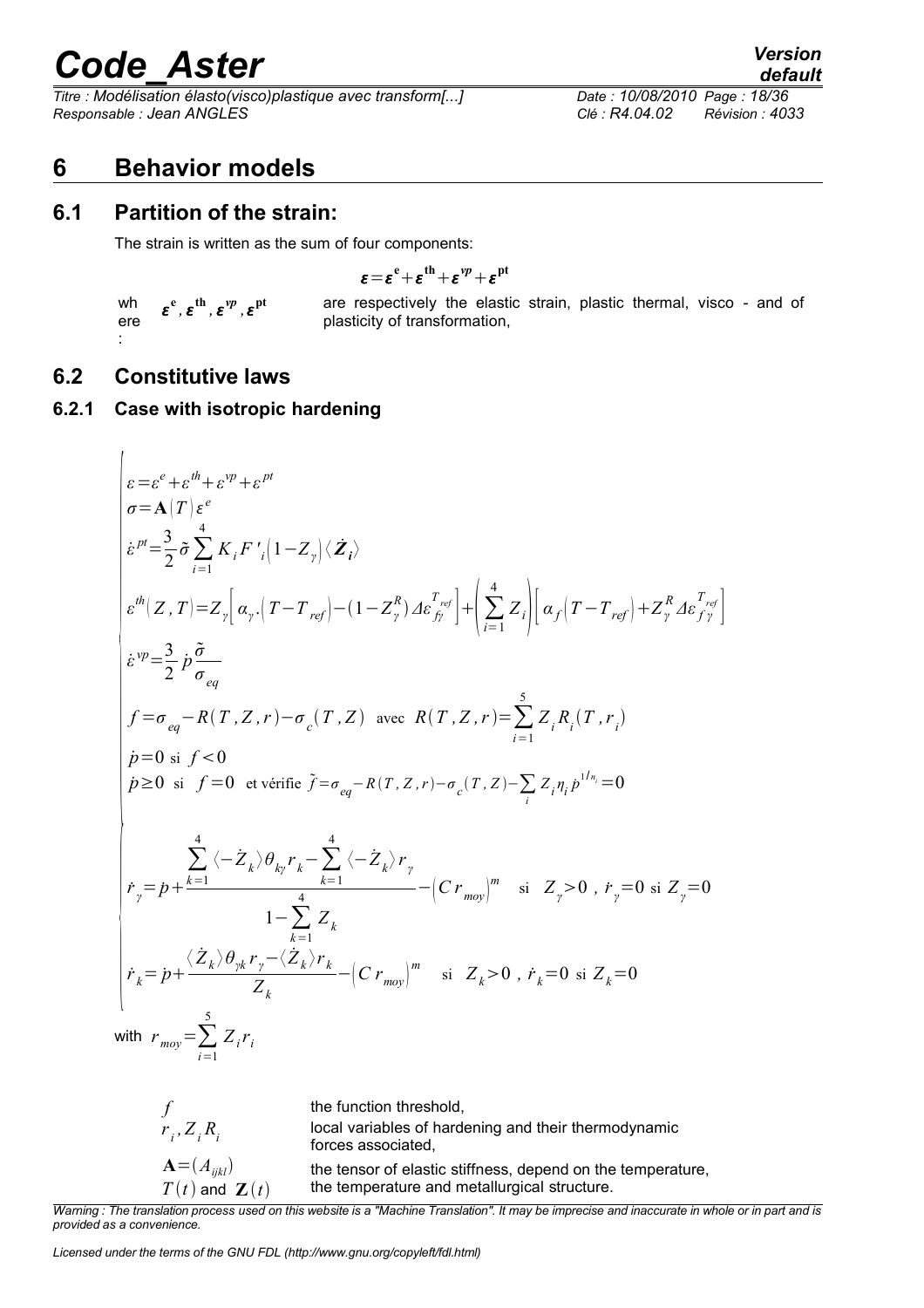<span id="page-20-0"></span> $\overline{1}$ 

*Titre : Modélisation élasto(visco)plastique avec transform[...] Date : 10/08/2010 Page : 19/36 Responsable : Jean ANGLES Clé : R4.04.02 Révision : 4033*

#### **6.2.2 Case with kinematic hardening**

$$
\begin{vmatrix}\n\varepsilon = \varepsilon^{e} + \varepsilon^{th} + \varepsilon^{vp} + \varepsilon^{pt} \\
\sigma = \mathbf{A}(T) \varepsilon^{e} \\
\varepsilon^{pt} = \frac{3}{2} \tilde{\sigma} \sum_{i=1}^{4} K_{i} F'_{i} |1 - Z_{\gamma}| \langle \mathbf{Z}_{i} \rangle \\
\varepsilon^{th} (Z, T) = Z_{\gamma} \Big[ \alpha_{\gamma} (T - T_{ref}) - (1 - Z_{\gamma}^{R}) A \varepsilon_{ff}^{T_{ref}} \Big] + \Big( \sum_{i=1}^{4} Z_{i} \Big) \Big[ \alpha_{f} (T - T_{ref}) + Z_{\gamma}^{R} A \varepsilon_{ff}^{T_{ref}} \Big] \\
\varepsilon^{vp} = \frac{3}{2} \dot{p} \frac{(\tilde{\sigma} - \tilde{X})}{(\sigma - X)_{eq}} \\
f = (\sigma - X)_{eq} - \sigma_{c} (T, Z) \text{ avec } X(T, Z, \alpha) = \sum_{i=1}^{5} Z_{i} X_{i} (T, \alpha_{i}) \\
\dot{p} = 0 \text{ si } f < 0 \\
\dot{p} \ge 0 \text{ si } f = 0 \text{ et verify } \tilde{f} = \sigma_{eq} - R(T, Z, r) - \sigma_{c} (T, Z) - \sum_{i} Z_{i} \eta_{i} \dot{p}^{1/n_{i}} = 0 \\
\frac{\sum_{i} (z_{\tilde{\zeta}_{k}} > \theta_{k\gamma} \alpha_{k}) - \sum_{i} (z_{\tilde{\zeta}_{k}} > \alpha_{\gamma})}{z_{\gamma}} \\
\dot{\alpha}_{\gamma} = \dot{\varepsilon}^{vp} + \frac{\dot{z}_{k} \theta_{\gamma k} \alpha_{k} - \dot{z}_{k} \alpha_{k}}{z_{k}} + \frac{3}{2} (C \alpha_{eq})^{m} \frac{\alpha}{\alpha_{eq}} \text{ si } Z_{\gamma} > 0 \dot{\alpha}_{\gamma} = 0 \text{ sinon} \\
\dot{\alpha}_{k} = \dot{\varepsilon}^{vp} + \frac{\dot{z}_{k} \theta_{\gamma k} \alpha_{k} - \dot{z}_{k} \alpha_{k}}{z_{k}} + \frac{3}{2} (C \alpha_{eq})^{m} \frac{\alpha}{\alpha_{eq}} \text{ si } Z_{k} > 0 \dot{\alpha}_{k} = 0 \text{ sinon} \\
\end{vmatrix}
$$

with  $\alpha_{eq} = \left(\sum_{i} Z_i \alpha_i\right)_{eq}$ 

|                            | the function threshold,                                                    |
|----------------------------|----------------------------------------------------------------------------|
| $r_i, Z_i, R_i$            | local variables of hardening and their thermodynamic<br>forces associated, |
| $\mathbf{A} = (A_{ijkl})$  | the tensor of elastic stiffness, depend on the temperature,                |
| $T(t)$ and $\mathbf{Z}(t)$ | the temperature and metallurgical structure.                               |

In term of behavior models of STAT\_NON\_LINE available, the modelization installation gives several opportunity:

- choice of the type of behavior for the plastic strain; plastic independent of time or with taking into account of the viscous effects,
- choices of a hardening isotropic linear, isotropic nonlinear or kinematical,
- taken into account or not of the plasticity of transformation,<br>• taken into account or not of the metallurgical restoration of
- taken into account or not of the metallurgical restoration of hardening.

The choice of the material (steel or zircaloy) and thus amongst phase is done by informing the key word KIT of STAT\_NON\_LINE. "ACIER" for steel with 5 phases and "ZIRC" for the zircaloy with 3 phases.

*Warning : The translation process used on this website is a "Machine Translation". It may be imprecise and inaccurate in whole or in part and is provided as a convenience.*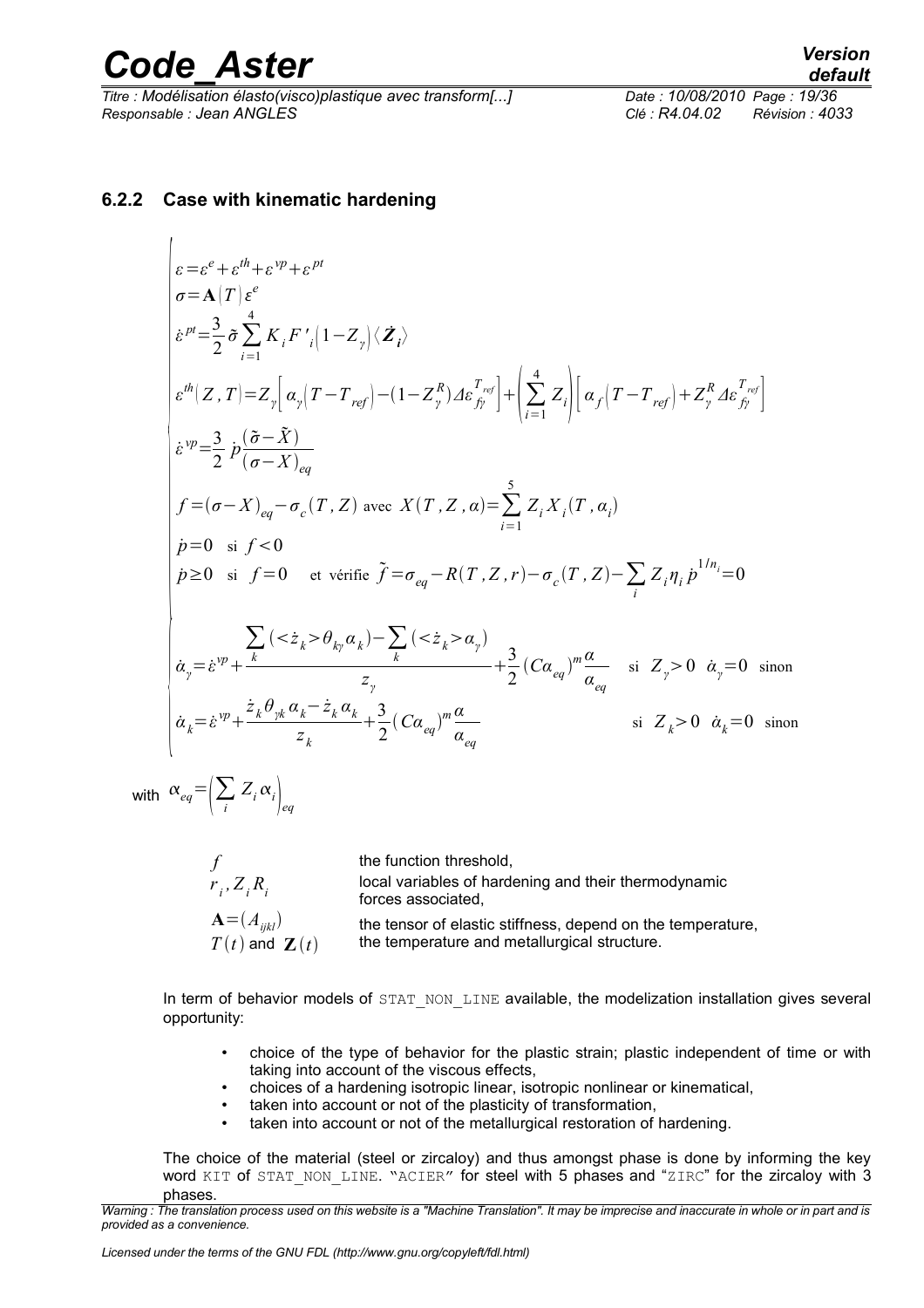*Titre : Modélisation élasto(visco)plastique avec transform[...] Date : 10/08/2010 Page : 20/36 Responsable : Jean ANGLES Clé : R4.04.02 Révision : 4033*

### **6.3 Various behavior models elastoplastic META\_P\_ \*\*\***

<span id="page-21-0"></span>There exist 12 behavior models elastoplastic independent of time META P\*.

- 8 relations with isotropic hardening according to whether one considers a linear isotropic hardening or not linear, that one takes into account or not the plasticity of transformations, that one takes into account or not the metallurgical restoration of hardening.
- 4 relations with linear kinematic hardening according to whether one takes into account or not the plasticity of transformations and/or the metallurgical restoration of hardening.

For these 12 behavior models one informs under key word ELAS\_META\_FO or ELAS\_META the elastic parameters *E* and *Nu* , the coefficients of thermal expansion, as well as the elastic limits.

/ELAS\_META\_FO: ( E: E NU: *ν*  $F$ <sup>*L*</sup>*ALPHA* :  $\alpha f$  $C$ <sup>LDHA</sup> :  $\alpha c$ <br>PHASE REFE : "CHAUD" PHASE REFE : "FROID" EPSF\_EPSC\_TREF :  $\Delta \varepsilon_{\text{f}c}^{T_{\text{ref}}}$ F1 SY :  $\sigma$  yf1 F2 SY :  $\sigma$  yf2 F3 SY :  $\sigma$  yf3 F4 SY :  $\sigma$  yf4 A SY :  $\sigma$  yc SY MELANGE: F) with for steel:  $\alpha_f : \alpha_f$  $\alpha c$  :  $\alpha_y$  $\Delta \, \boldsymbol{\varepsilon}^{T_{\mathit{ref}}}_{\mathit{fc}} \; : \; \Delta \, \boldsymbol{\varepsilon}^{T_{\mathit{ref}}}_{\mathit{f} \, \gamma}$  $\sigma$  *yfi* : elastic limit of phase *i* 

*Warning : The translation process used on this website is a "Machine Translation". It may be imprecise and inaccurate in whole or in part and is provided as a convenience.*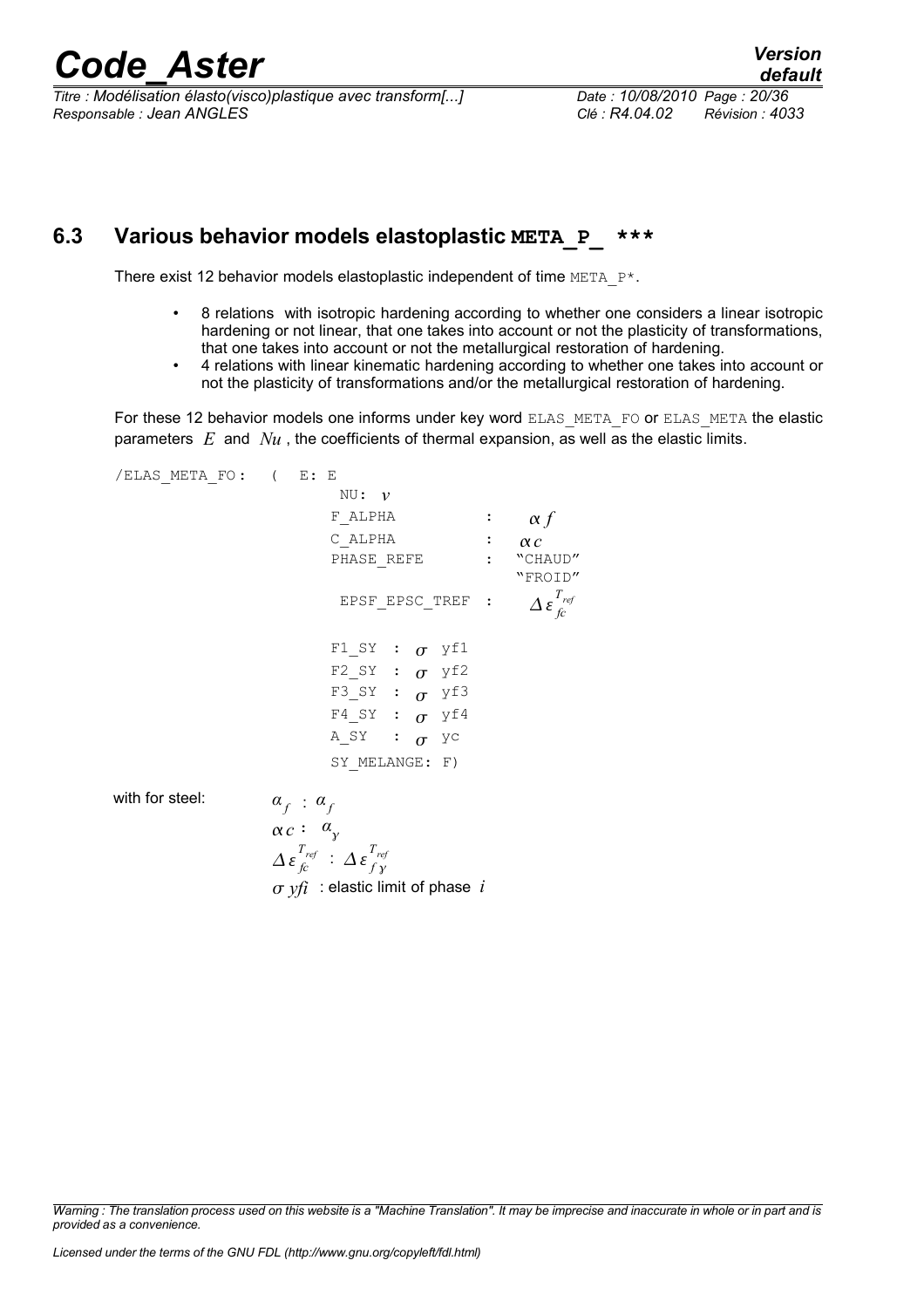*Titre : Modélisation élasto(visco)plastique avec transform[...] Date : 10/08/2010 Page : 21/36 Responsable : Jean ANGLES Clé : R4.04.02 Révision : 4033*

#### **6.3.1 Relation META\_P\_IL**

<span id="page-22-2"></span>This relation makes it possible to treat the behavior model in the case of the plasticity of Von Mises with linear isotropic hardening, applied to a material which undergoes metallurgical phase changes. The phenomena of plasticity of transformation and restoration of hardening are neglected. The coefficients of hardening are provided under key word META\_ECRO\_LINE of operator DEFI\_MATERIAU.

/META\_ECRO\_LINE:

F1 D SIGM EPSI : H0f1 F2\_D\_SIGM\_EPSI : HOf2<br>F3 D SIGM EPSI : HOf3 F3<sup>D</sup>SIGM\_EPSI F4\_D\_SIGM\_EPSI : H0f4<br>C D SIGM EPSI : H0c  $C$   $\overline{D}$  sigm  $\overline{E}$  PSI

with for steel :

H0fi : Linear coefficient of hardening of phase I.

 $f$  : function of  $\overline{z}_\chi$  defining the model of mixture for the plastic behavior.

#### **6.3.2 Relation META\_P\_INL**

<span id="page-22-1"></span>This relation makes it possible to treat the behavior model in the case of the plasticity of von Mises with nonlinear isotropic hardening, applied to a material which undergoes metallurgical phase changes. In DEFI\_MATERAU besides ELAS\_META\_FO one R returns under key word META\_TRACTION the curves (R).

META\_TRACTION:

F1\_SIGM: 
$$
R_1(r)
$$
  
\nF2\_SIGM:  $R_2(r)$   
\nF3\_SIGM:  $R_3(r)$   
\nF4\_SIGM:  $R_4(r)$   
\nC\_SIGM:  $R_c(r)$ 

#### **6.3.3 Relation META\_P\_CL**

<span id="page-22-0"></span>This relation makes it possible to treat the behavior model in the case of the plasticity of Von Mises with linear kinematic hardening, applied to a material which undergoes metallurgical phase changes. The phenomena of plasticity of transformation and restoration of hardening are neglected. The coefficients of hardening are provided under key word META\_ECRO\_LINE of operator DEFI\_MATERIAU.

/META\_ECRO\_LINE:

| F1 D SIGM EPSI | : H0f1 |
|----------------|--------|
| F2 D SIGM EPSI | : HOf2 |
| F3 D SIGM EPSI | : H0f3 |
| F4 D SIGM EPSI | : H0f4 |
| C D SIGM EPSI  | : H0c  |

with for steel:

HOfi: Linear coefficient of kinematic hardening of phase I.

 $f^{\pm}$ : function of  $\left|z_{\gamma}\right\rangle$  defining the model of mixture for the plastic behavior.

*Warning : The translation process used on this website is a "Machine Translation". It may be imprecise and inaccurate in whole or in part and is provided as a convenience.*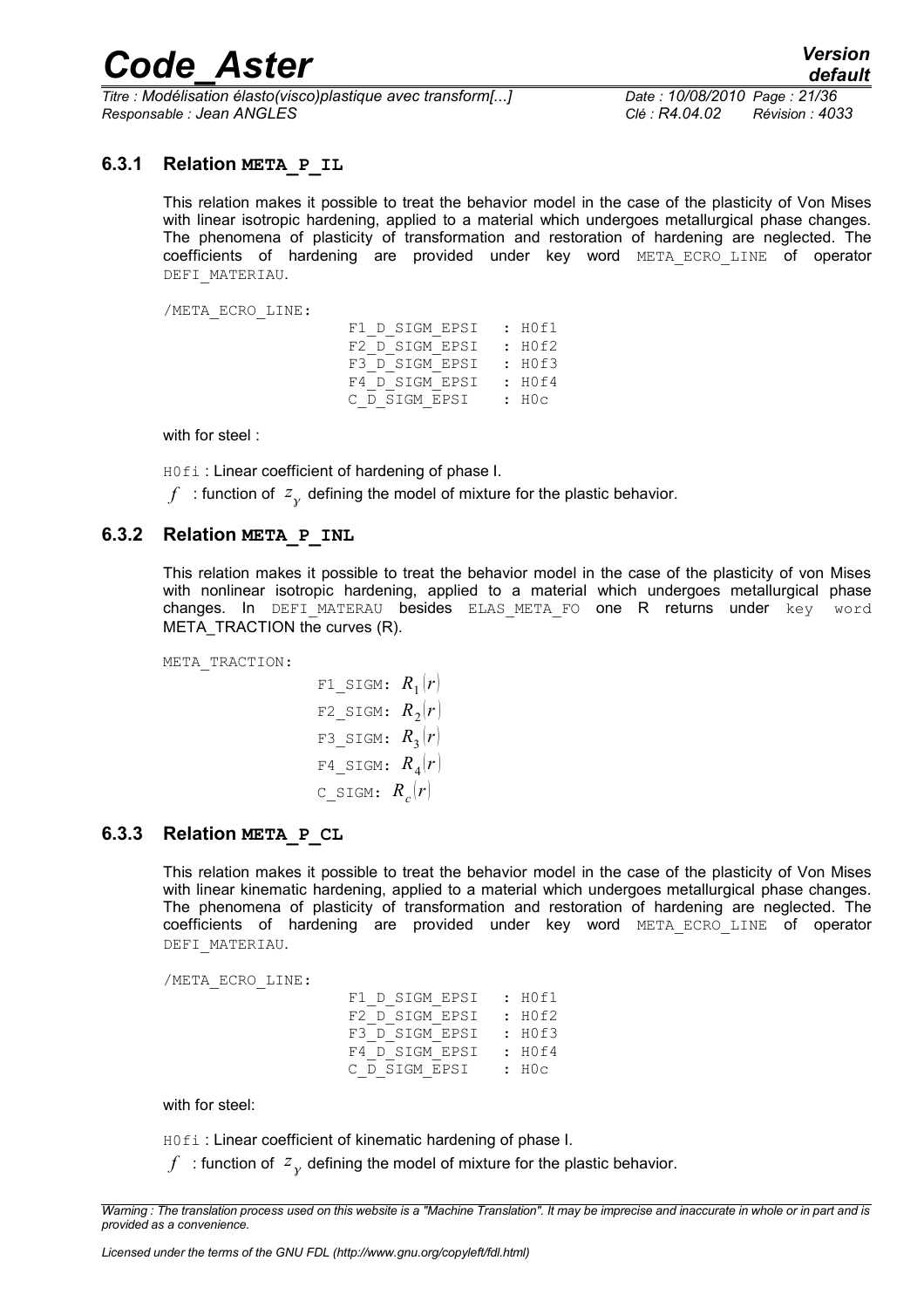*Titre : Modélisation élasto(visco)plastique avec transform[...] Date : 10/08/2010 Page : 22/36 Responsable : Jean ANGLES Clé : R4.04.02 Révision : 4033*

#### **6.3.4 Relation META\_P\_IL\_PT, META\_P\_INL\_PT, META\_P\_CL\_PT**

<span id="page-23-2"></span>Compared to META\_P\_IL, META\_P\_INL or META\_P\_CL one take account besides the plasticity of transformation but the restoration of hardening is always neglected. Besides the data of the key word factor ELAS META FO and key word relating to the data of hardening, one must also inform those relating to the plasticity of transformation which are provided under the key word factor META  $PT$ .

| /META PT |  | : ( F1 D F META: $F'$ 1 F1 $_K$ |  |  | : K f1              |
|----------|--|---------------------------------|--|--|---------------------|
|          |  | F2 D F META: F' 2F2 K           |  |  | $\cdot$ K f2        |
|          |  | F3 D F META: F' 3F3 K           |  |  | $\cdot$ $\kappa$ 13 |
|          |  | F4 D F META: F' 4F4 K           |  |  | $\cdot$ $\kappa$ f4 |

)

with for steel:

 $F'$  f1 =  $F'$ <sub>f</sub>  $K$  f1 =  $K_f$  $F'$  f2 =  $F'$ <sub>p</sub>  $K$  f2 =  $K_p$  $F'$  f3 =  $F'_{b}$  $K$  f3 =  $K_b$  $F'$  f4 =  $F'$ <sub>m</sub>  $K$  f4 =  $K_m$ 

#### **6.3.5 Relation META\_P\_IL\_RE , META\_P\_INL\_RE and META\_P\_CL\_RE**

<span id="page-23-1"></span>One takes account of the restoration of hardening but the plasticity of transformation is neglected. The data relating to the restoration of hardening are provided under the key word factor META RE of operator DEFI\_MATERIAU.

| /META RE                | $\colon$ ( | C F1 THETA | $\colon \theta_{cf1}$       | F1 C THETA                        | $\therefore$ $\theta_{cf2}$ |
|-------------------------|------------|------------|-----------------------------|-----------------------------------|-----------------------------|
|                         |            | C F2 THETA | $: q_{cf2}$                 | F2 C THETA                        | $\therefore$ $\theta_{cf2}$ |
|                         |            | C F2 THETA | $\cdot \theta_{cf2}$        | F3 C THETA                        | $\therefore$ $\theta_{cf3}$ |
|                         |            | C F2 THETA | $\therefore$ $\theta_{cf2}$ | F4 C THETA                        | $\therefore$ $\theta_{cf4}$ |
| with for steel:         |            |            |                             |                                   |                             |
| $\theta$ CF1 = $\theta$ |            |            |                             | $\theta$ F1C = $\theta_{Fv}$      |                             |
| $\theta$ CF2 = $\theta$ |            |            |                             | $\theta$ F2C = $\theta_{Pv}$      |                             |
| $\theta$ CF3 = $\theta$ |            |            |                             | $\theta$ F3C = $\theta_{Bv}$      |                             |
| $\theta$ CF4 = $\theta$ |            |            |                             | $\theta$ F4C = $\theta_{M\gamma}$ |                             |

#### **6.3.6 Relation META\_P\_IL\_PT\_RE , META\_P\_INL\_PT\_RE and META\_P\_CL\_PT\_RE**

<span id="page-23-0"></span>One takes account at the same time phenomena of plasticity of transformation and restoration of hardening. The data of the key keys factors ELAS META FO, META PT and META RE must be indicated.

*Warning : The translation process used on this website is a "Machine Translation". It may be imprecise and inaccurate in whole or in part and is provided as a convenience.*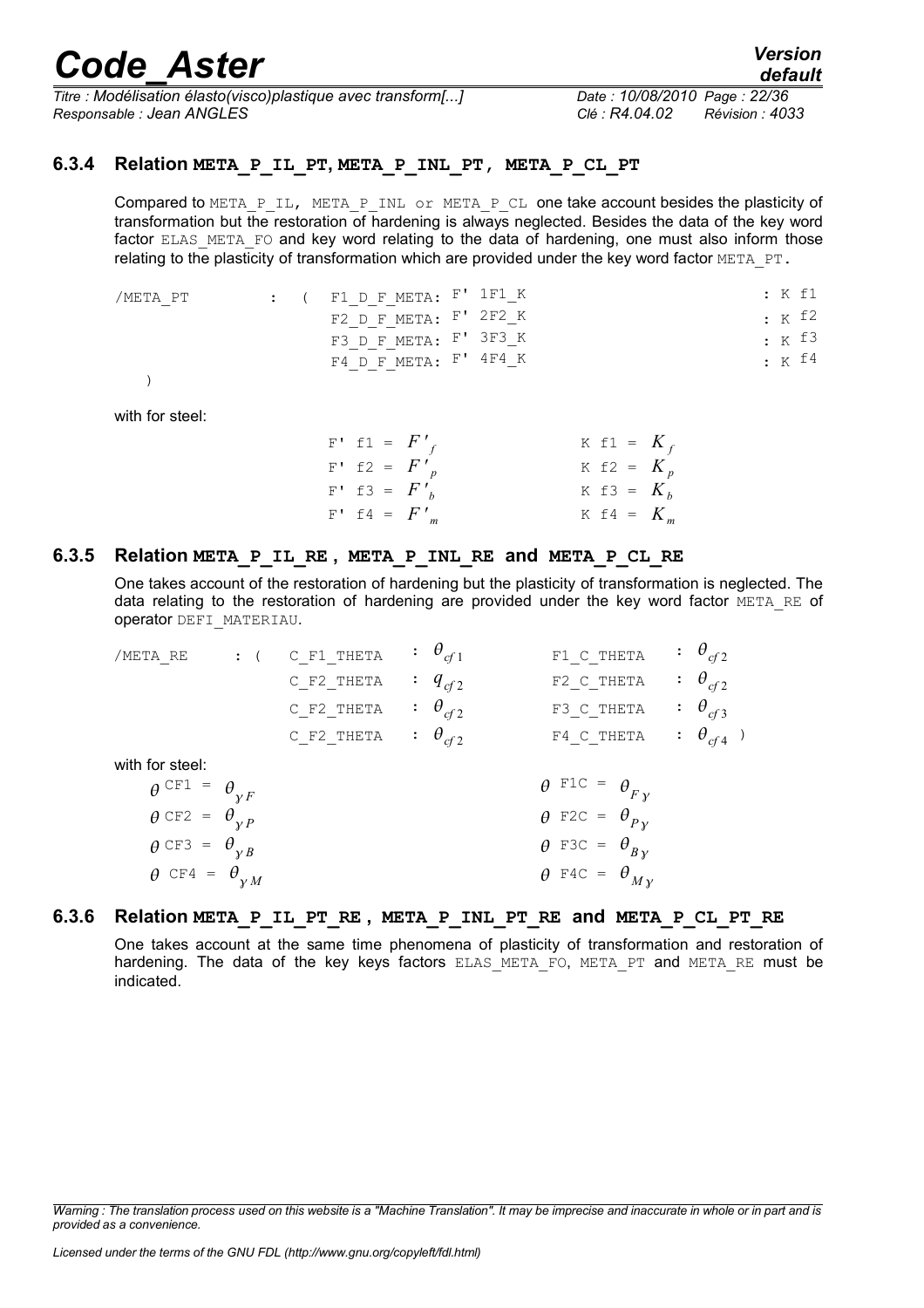*Titre : Modélisation élasto(visco)plastique avec transform[...] Date : 10/08/2010 Page : 23/36 Responsable : Jean ANGLES Clé : R4.04.02 Révision : 4033*

### **6.4 Various behavior models élasto-viscoplastic META\_V\_ \*\*\***

<span id="page-24-5"></span>One has in the same way that in classical plasticity, 12 behavior models which are available according to the type of hardening and according to whether one takes account or not phenomena of plasticity of transformation and/or metallurgical restoration of hardening. One uses the same terminology as in the case of classical plasticity to differentiate the 12 élasto-viscoplastic relations. For each relation one must inform in ELAS\_META or ELAS\_META\_FO the yield stresses of flow viscous, instead of classical apparent elastic limits.

F1  $SC: \sigma_{cf}$ F2  $SC: \sigma_{c}$  *p* F3 SC:  $\sigma_{ch}$ F4 SC:  $\sigma_{cm}$  $C\_SC$  :  $\sigma_{c}$ 

SC\_MELANGE : function for the model of the mixtures

<span id="page-24-4"></span>instead of the  $*$  sy for the plastic case.

#### **6.4.1 Relation META\_V\_IL and élasto-viscoplastic**

META V INL Behavior model applied to a material which undergoes metallurgical transformations with or not linear linear hardening. One does not take account of the phenomena of plasticity of transformation and metallurgical restoration of hardening.

#### **6.4.2 Relation élasto-viscoplastic**

<span id="page-24-3"></span>META\_V\_CL Behavior model applied to a material which undergoes metallurgical transformations with linear kinematic hardening. One does not take account of the phenomena of plasticity of transformation and metallurgical restoration of hardening.

#### **6.4.3 Relation META\_V\_IL\_PT, META\_V\_INL\_PT and META\_V\_CL\_PT**

<span id="page-24-2"></span><span id="page-24-1"></span>Idem that META P\_IL\_PT, META P\_INL\_PT and META\_V\_CL\_PT but in viscoplasticity.

#### **6.4.4 Relation META\_V\_IL\_RE , META\_V\_INL\_RE and META\_V\_CL\_RE**

Idem that META P\_IL\_RE, META\_P\_INL\_RE and META\_V\_CL\_RE but in viscoplasticity

#### **6.4.5 Relation META\_V\_IL\_PT\_RE , META\_V\_INL\_PT\_RE and META\_V\_CL\_PT\_RE**

<span id="page-24-0"></span>Idem that META  $P$  IL PT RE, META  $P$  INL PT RE and META  $V$  CL PT RE but in viscoplasticity

**Note:**

- *For all relations META\_ \*\* , the local variables produced in the Code\_Aster are:*
	- *r i : variables of effective hardening for I phases*
	- *d : indicator of plasticity (0 if the last calculated increment is elastic; 1 if not)*
	- *R : the term of hardening of the function threshold*
- *In addition, these modelizations can be realized with the geometrical functionality of reactualization PETIT\_REAC . For the relations with isotropic hardening, the model of large deformations SIMO\_MIEHE is also available.*

*Warning : The translation process used on this website is a "Machine Translation". It may be imprecise and inaccurate in whole or in part and is provided as a convenience.*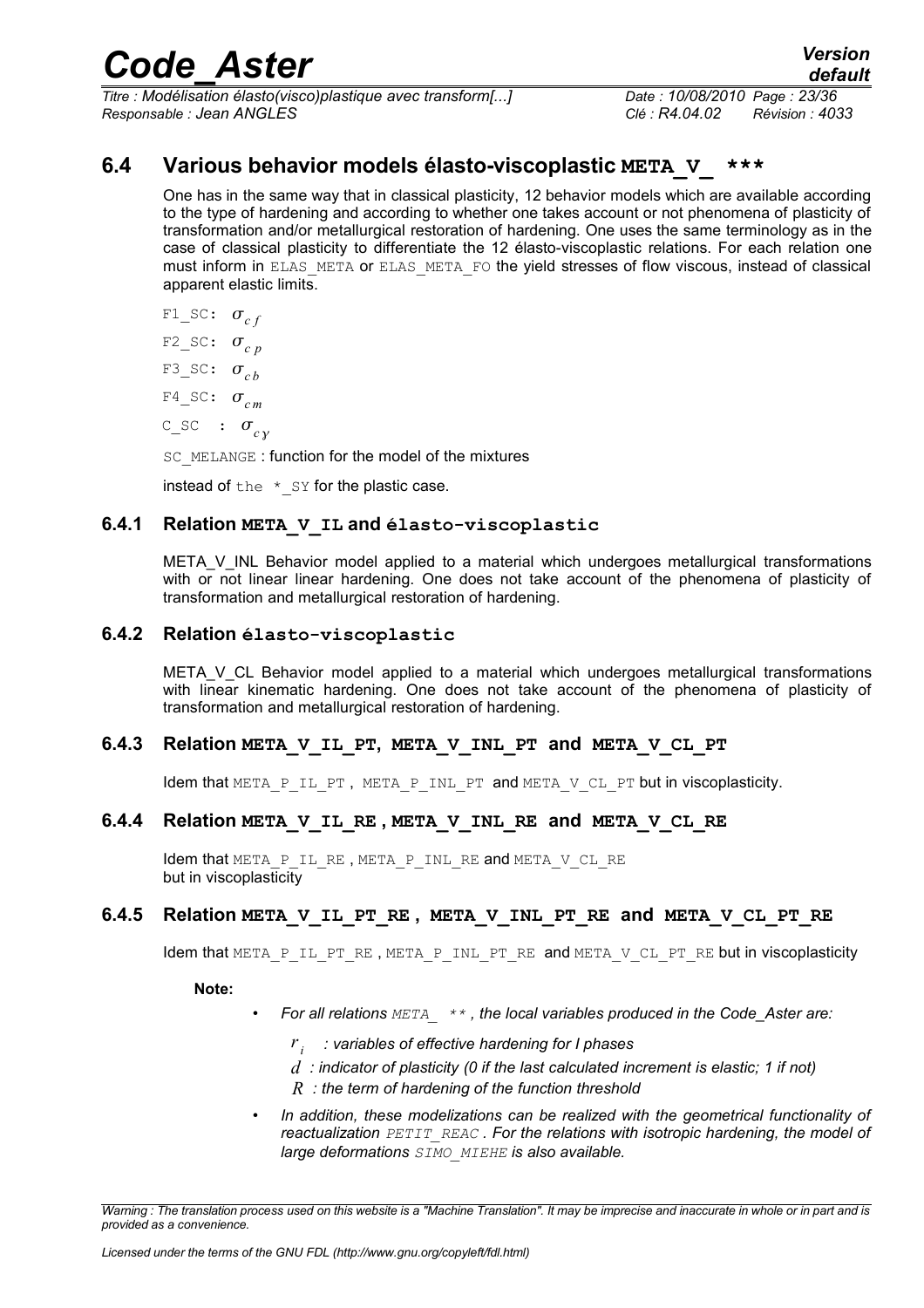*Titre : Modélisation élasto(visco)plastique avec transform[...] Date : 10/08/2010 Page : 24/36 Responsable : Jean ANGLES Clé : R4.04.02 Révision : 4033*

### **7 Numerical formulation**

<span id="page-25-1"></span><span id="page-25-0"></span>One will treat the viscoplastic constitutive law with isotropic hardening.

### **7.1 Discretization**

Knowing the fields  $\sigma, u$  and p at time t, one chooses an implicit scheme to discretize in time the equations of the continuous problem, except for the hardening parameters where one uses the equations [éq 4.2-1].

It is noticed that with an implicit discretization, only two points differentiate the two types of viscoplastic and plastic behavior independent of time:

- the form of the loading function, for which one has a complementary term in the case of viscosity,
- the presence of the term of restoration of hardening in the evolution of the variable of hardening for the viscoplastic case.

Moreover, incremental classical plasticity seems the borderline case (without associated numerical

 $n\rightarrow 0$ 

difficulty) of incremental viscoplasticity when

$$
\begin{cases} C \to 0 \\ \sigma_c \to \sigma_y \end{cases}
$$

This kind of processing was already carried out by LORENTZ [bib15].

If one poses 
$$
\tilde{f} = f - \eta \left( \frac{\Delta p}{\Delta t} \right)^{1/n}
$$

$$
\begin{cases}\n\varepsilon = \varepsilon^{e} + \varepsilon^{th} + \varepsilon^{p} + \varepsilon^{pt} \\
\sigma = A(T) \varepsilon^{e} \\
\varepsilon^{th}(Z, T) = Z_{y} \left[ \alpha_{y} \cdot (T - T^{y}) - (1 - Z_{y}^{R}) \Delta \varepsilon_{f}^{T_{ref}} \right] + \left( \sum_{i=1}^{4} Z_{i} \right) \left[ \alpha_{f} (T - T^{y}) + Z_{y}^{R} \Delta \varepsilon_{f}^{y} \right] \\
\Delta \varepsilon^{pt} = \frac{3}{2} \tilde{\sigma} \sum_{i=1}^{4} K_{i} F'_{i} (1 - Z_{y}) \langle \Delta Z_{i} \rangle \\
\Delta \varepsilon^{p} = \frac{3}{2} \Delta p \frac{\tilde{\sigma}}{\sigma_{eq}} \\
\text{régime élastique : } \tilde{f} < 0 \text{ et } \Delta p = 0 \\
\text{régime (visco)plastique : } \tilde{f} = 0 \text{ et } \Delta p > 0\n\end{cases}
$$

*Warning : The translation process used on this website is a "Machine Translation". It may be imprecise and inaccurate in whole or in part and is provided as a convenience.*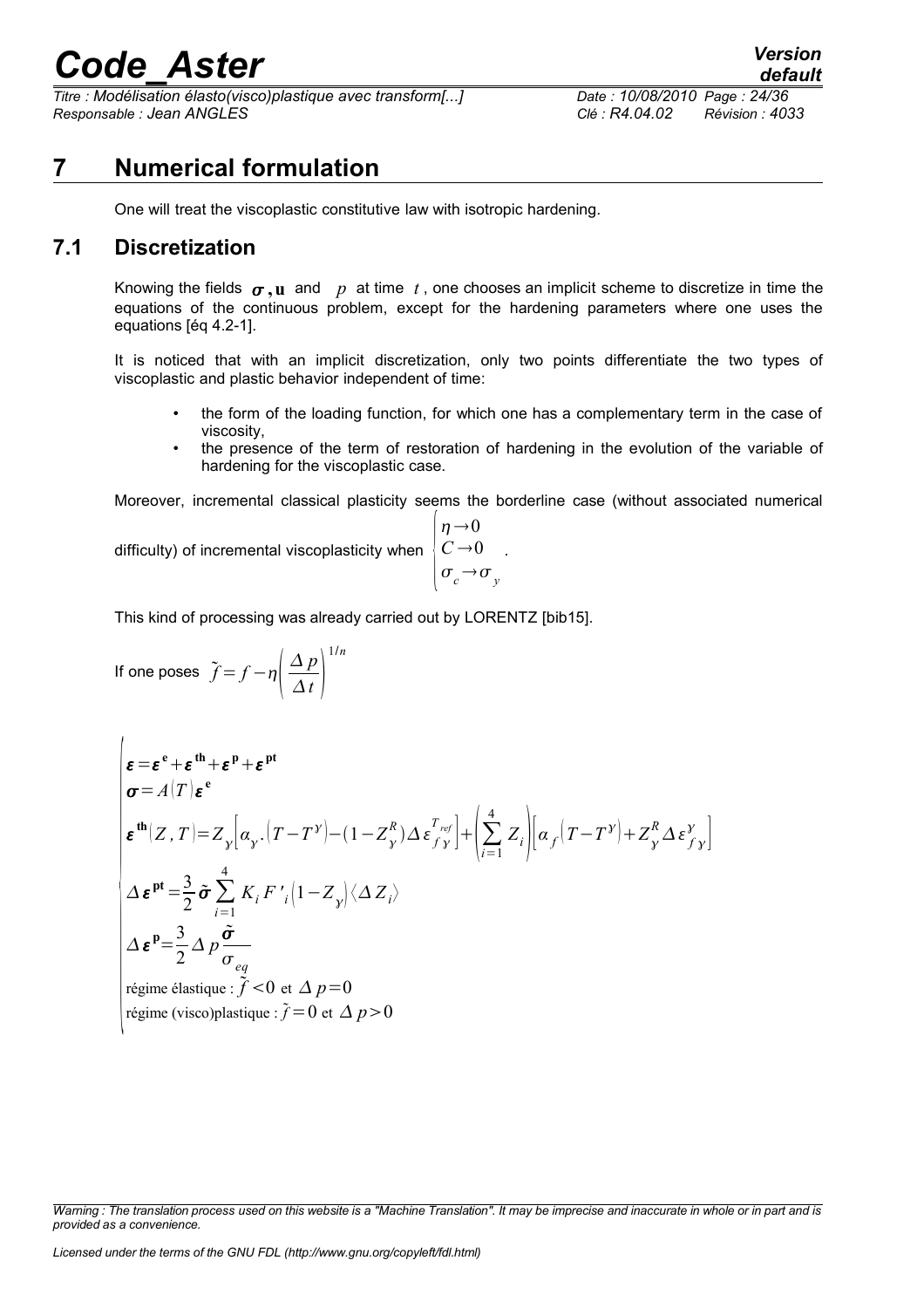*Titre : Modélisation élasto(visco)plastique avec transform[...] Date : 10/08/2010 Page : 25/36 Responsable : Jean ANGLES Clé : R4.04.02 Révision : 4033*

$$
\begin{aligned}\n&\left|\Delta r_y = \Delta p + \frac{\sum_{k=1}^4 \langle \Delta Z_k > \theta_{ky} r_k^- - \sum_{k=1}^4 \langle \Delta Z_k > r_y^-}{1 - \sum_{k=1}^4 Z_k} - \left( C r_{\text{mov}}^- \right)^m \right| &\text{si } Z_y > 0, \Delta r_y = 0 \text{ si } Z_y = 0 \\
&\Delta r_k = \Delta p + \frac{\langle \Delta Z_k \rangle \theta_{yk} r_y^- - \langle \Delta Z_k > r_k^-}{Z_k} - \left( C r_{\text{mov}}^- \right)^m &\text{si } Z_y > 0, \Delta r_k = 0 \text{ si } Z_k = 0 \\
&\text{with:} \\
&X = X(t + \Delta t) \\
&X = X(t) \\
&\Delta X = X(t + \Delta t) - X(t)\n\end{aligned}\right.
$$

### **7.2 Algorithm of resolution of the quasi-static problem**

<span id="page-26-1"></span>the incremental problem posed on the structure is a nonlinear problem. Its variational formulation, in the case of the small strains, is form:

To find  $\Delta$ **u** such as:

$$
\int_{\Omega} \sigma \left( \varepsilon \left( \mathbf{u}^- + \Delta \mathbf{u} \right), t \right) \varepsilon(\mathbf{v}) d\Omega = \mathbf{L}(t) \quad \forall \mathbf{v} \text{ cinématiquement admissible et } \forall t
$$
  

$$
\mathbf{B} \mathbf{u} = \mathbf{u}^{\mathbf{d}}(t)
$$

wher e: **u** indicate the field of displacement

> $\mathbf{B}\mathbf{u} = \mathbf{u}^{\mathbf{d}}(t)$  corresponds to the boundary conditions in displacement (kinematical connections)

and  $\mathbf{L}(t)$  is the virtual wor of the mechanical loadings at the moment T.

In *Code\_Aster*, this nonlinear problem is solved by a method of NEWTON [bib6], [bib7]. The algorithm of resolution comprises:

- a phase of prediction at the beginning of each time step.
- iterations of Newton inside one time step.

We do not detail here the algorithm implemented (one will refer for that to the reference documents [R5.03.01] and [R5.03.02]), but we endeavour to highlight the modifications made to the diagram of integration by the taking into account of the metallurgical evolution  $\mathbf{Z}(t)$  and the plasticity of transformation.

#### **7.2.1 Integration of relations META \*\*\***

<span id="page-26-0"></span>One gives the statement of  $\sigma$  according to:

- $\Delta \boldsymbol{\varepsilon}$  ou  $\Delta \mathbf{u}$  unknown of the problem,
- the known terms such variables calculated with the preceding step ( $\sigma^{\text{-}}$ , local variables...), the characteristic materials,  $\boldsymbol{\varepsilon^{th}}$  ...

*Warning : The translation process used on this website is a "Machine Translation". It may be imprecise and inaccurate in whole or in part and is provided as a convenience.*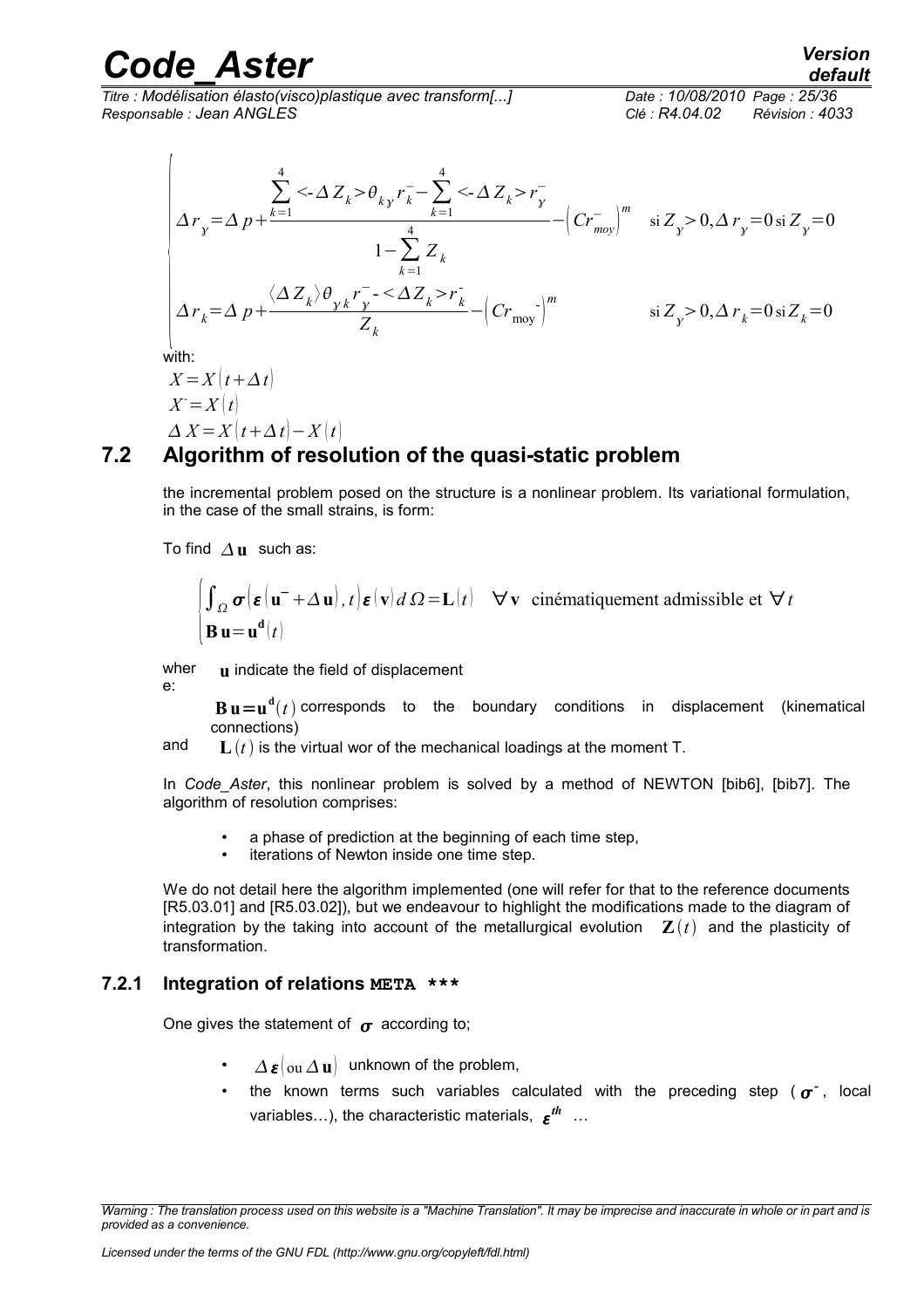*Titre : Modélisation élasto(visco)plastique avec transform[...] Date : 10/08/2010 Page : 26/36 Responsable : Jean ANGLES Clé : R4.04.02 Révision : 4033*

$$
\sigma = A(T) \varepsilon^{e}
$$
\n
$$
\varepsilon^{e} = \varepsilon^{tot} - \varepsilon^{th} - \varepsilon^{vp} - \varepsilon^{pt}
$$
\nOn pose :  $\varepsilon = \varepsilon^{tot} - \varepsilon^{th}$ \n
$$
\begin{cases}\n\tilde{\sigma} = 2 \mu \tilde{\varepsilon}^{e} = \frac{\mu}{\mu^{-}} \sigma^{-} + 2 \mu \left( \Delta \tilde{\varepsilon} - \Delta \tilde{\varepsilon}^{vp} - \Delta \tilde{\varepsilon}^{pt} \right) \\
tr \sigma = 3K \text{ tr} \left( \varepsilon^{e} \right) = \frac{3K}{3K^{-}} tr \sigma^{-} + 3K tr \Delta \varepsilon \\
\tilde{\sigma} = \frac{\mu}{\mu^{-}} \sigma^{-} + 2 \mu \left( \Delta \tilde{\varepsilon} - \frac{3}{2} \tilde{\sigma} F(Z, DZ) - \frac{3}{2} \Delta p \frac{\tilde{\sigma}}{\sigma_{eq}} \right)\n\end{cases}
$$

from where

$$
\tilde{\sigma} = \frac{1}{1 + 3 \mu F(Z, DZ)} \left( \frac{\mu}{\mu} - \tilde{\sigma}^{-} + 2 \mu D \tilde{\epsilon} - 3 \mu \Delta p \frac{\tilde{\sigma}}{s_{eq}} \right)
$$

with:

• statement of 
$$
\frac{\tilde{\sigma}}{s_{eq}}
$$

$$
\Delta \tilde{\boldsymbol{\varepsilon}} = \Delta \tilde{\boldsymbol{\varepsilon}}^{\epsilon} + \Delta \tilde{\boldsymbol{\varepsilon}}^{pt} + \Delta \tilde{\boldsymbol{\varepsilon}}^{vp}
$$
  
\n
$$
\Delta \tilde{\boldsymbol{\varepsilon}} = \left( \frac{\tilde{\sigma}}{2\mu} - \frac{\tilde{\sigma}^{-}}{2\mu^{-}} \right) + \frac{3}{2} \tilde{\sigma} F(Z, DZ) + \frac{3}{2} \Delta p \frac{\tilde{\sigma}}{s_{eq}}
$$
  
\n
$$
2\mu \Delta \tilde{\boldsymbol{\varepsilon}} + \frac{\mu}{\mu^{-}} \tilde{\sigma}^{-} = \frac{\tilde{\sigma}}{s_{eq}} \Big( (1 + 3\mu F(Z, DZ)) \sigma_{eq} + 3\mu \Delta p \Big)
$$

one poses:  $2\,\mu\,\Delta\,\tilde{\bm{\varepsilon}} + \frac{\mu}{\mu}$  $\frac{\mu}{\mu^-}\tilde{\boldsymbol{\sigma}}^-$ = $\tilde{\boldsymbol{\sigma}}^e$ 

one a:  $s_{eq}^{e} = (1 + 3\text{mF}(Z, DZ))s_{eq} + 3\text{mDp}$ and

$$
\frac{\tilde{\sigma}^e}{\sigma^e_{eq}} = \frac{\tilde{\sigma}}{\sigma_{eq}}
$$

statement of  $\Delta p$ 

Is the loading function:  $f =$  $\sigma_{\textit{eq}}^{\textit{e}}$ *e*  $1+3\mu F(Z, DZ)$  $-\overline{R}(r^-;T,Z)-\sigma_c(t,Z)$  $\overline{R}(r^{-},T,Z)$  is the term of hardening  $\ R[r;TZ]$  calculated for  $\varDelta$   $p$  = 0.

- If  $F < 0$  then one is in elastic mode and  $\Delta p = 0$
- If not one are in load and  $\Delta p$  check;

$$
\eta \left( \frac{\Delta p}{\Delta t} \right)^{1/2} = \frac{\sigma_{eq}^e - 3\mu \Delta p}{1 + 3\mu F(Z, \Delta Z)} - \overline{R}(r^{\cdot}; T, Z) - R_0 \Delta p - \sigma_c(T, Z)
$$

*Warning : The translation process used on this website is a "Machine Translation". It may be imprecise and inaccurate in whole or in part and is provided as a convenience.*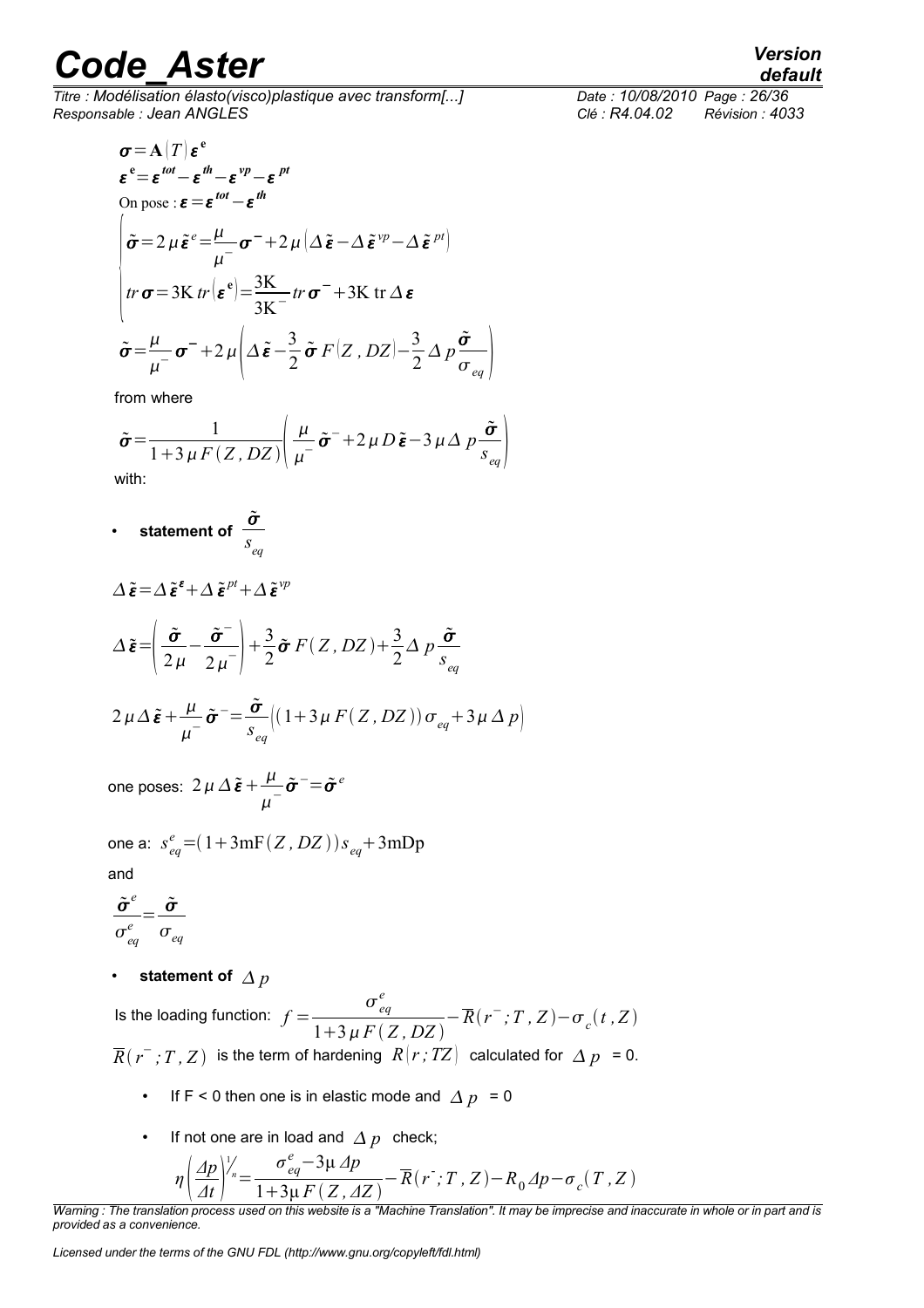*Titre : Modélisation élasto(visco)plastique avec transform[...] Date : 10/08/2010 Page : 27/36 Responsable : Jean ANGLES Clé : R4.04.02 Révision : 4033*

*default*

The resolution is made in *Code\_Aster* by a method of the secants with interval of search [bib15].

#### **Note:**

*Whenever the plasticity of transformation is not taken into account, the statements obtained are the same ones while taking*  $F(Z, \Delta Z) = 0$ .

*Whenever it is the restoration of hardening which is neglected then one also has the same statements but by taking all the equal ones to 1.*

 $H_{\,0}\,$  is the hardening slope of curve of tension. In the case of nonlinear isotropic hardening where  $\textrm{curve of tension is linear per pieces}$  ,  $\left. H_{\,0}\right.$  is defined for the segment to which  $p$  belongs .

#### <span id="page-28-1"></span>**7.2.2 Stamp tangent**

#### **7.2.2.1 Phase of prediction - Option RIGI\_MECA\_TANG**

<span id="page-28-0"></span>One linearizes the continuous problem compared to time, and one determines  $\Delta \mathbf{u}^0$  like solution of the problem of velocity:

$$
\int_{\Omega} \dot{\boldsymbol{\sigma}} \left( \boldsymbol{\varepsilon} \left( \Delta \mathbf{u}^0 \right), t \right) \boldsymbol{\varepsilon} \left( \mathbf{v} \right) d \Omega = \dot{\mathbf{L}} \left( t \right) \qquad \forall \ \mathbf{v} \text{ cinématiquement admissible}
$$
\nwhere 
$$
\dot{\mathbf{L}} \left( t \right) = \int_{\Omega} \dot{\mathbf{f}} \cdot \mathbf{v} \, d \Omega + \int_{\Gamma} \dot{\mathbf{g}} \cdot \mathbf{v} \, d \Gamma
$$

The problem from of velocity is obtained by deriving compared to time the equations from the continuous problem:

$$
\dot{\tilde{\boldsymbol{\sigma}}} = 2 \mu \left( \dot{\tilde{\boldsymbol{\varepsilon}}} - \dot{\boldsymbol{\varepsilon}}^{vp} - \dot{\boldsymbol{\varepsilon}}^{pt} \right)
$$

$$
\dot{\boldsymbol{\varepsilon}}^{pt} = \frac{3}{2} F(Z, DZ) \dot{\tilde{\boldsymbol{\sigma}}}
$$

In the case of the élasto-viscoplastic models, one uses, for the phase of prediction, the "elastic" matrix in the meaning where one will not take account of the term  $\dot{\bm{\epsilon}}^{\nu p}$  . As for the plastic case one a:

$$
\dot{\boldsymbol{\varepsilon}}^{vp} = \begin{vmatrix} \frac{3}{2} \dot{p} \frac{\tilde{\boldsymbol{\sigma}}}{\sigma_{eq}} & \text{si } \sigma_{eq} - R(T, Z, r) - \sigma_{y}(T, Z) = 0 \\ 0 & \text{si } \sigma_{eq} - R(T, Z, r) - \sigma_{y}(T, Z) < 0 \end{vmatrix}
$$

the derivative compared to the time of the equation  $\sigma_{_{eq}}-R(T$  *,*  $\mathbf{Z}$  *, r* $)-\sigma_{_{\mathcal{Y}}}(T$  *,*  $\mathbf{Z})\text{=0}\;$  gives the statement of  $\dot{p}$  (relation of consistency).

$$
\frac{d\sigma_{eq}}{dt} - \frac{dR}{dt} - \frac{d\sigma_y}{dt} = \frac{3}{2} \frac{\tilde{\sigma} \cdot \mathbf{A} \left( \tilde{\mathbf{\varepsilon}} - \tilde{\mathbf{\varepsilon}}^{vp} - \tilde{\mathbf{\varepsilon}}^{pt} \right)}{\sigma_{eq}} - \frac{dR}{dt} - \frac{d\sigma_y}{dt}
$$

**Note:**

*Warning : The translation process used on this website is a "Machine Translation". It may be imprecise and inaccurate in whole or in part and is provided as a convenience.*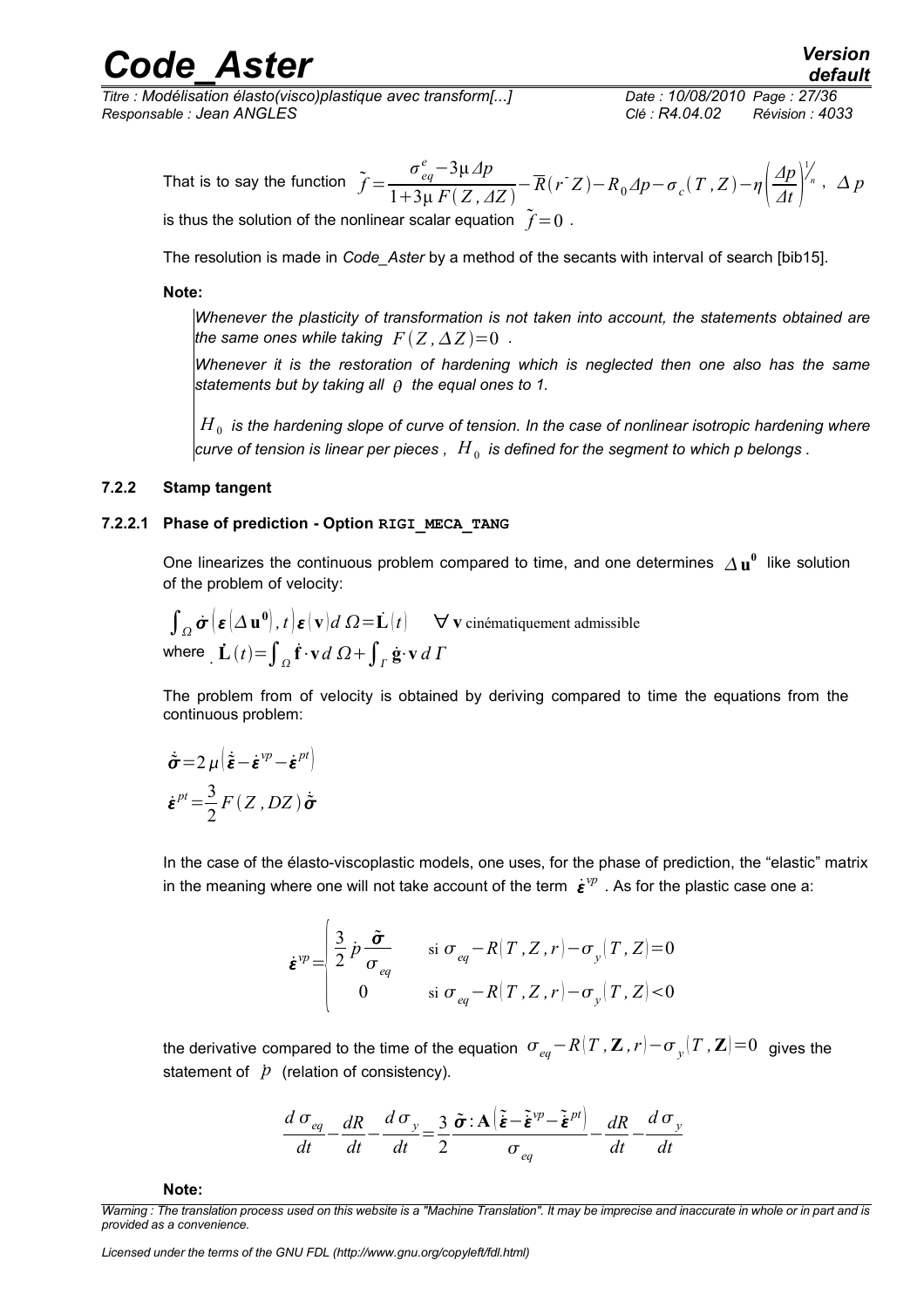*Titre : Modélisation élasto(visco)plastique avec transform[...] Date : 10/08/2010 Page : 28/36 Responsable : Jean ANGLES Clé : R4.04.02 Révision : 4033*

*The derivative of A was neglected in this phase of prediction*

$$
\dot{R}(T, Z_i, \varepsilon_i^{eff}) = \sum_{i=1}^{i=5} \dot{Z}_i R_{0i} r_i + \sum_{i=1}^{i=5} Z_i \dot{R}_{0i} r_i + \sum_{i=1}^{i=5} Z_i R_{0i} \dot{r}_i \n= \sum_{i=1}^{i=5} \dot{Z}_i R_{0i} r_i + \sum_{i=1}^{i=5} Z_i \dot{R}_{0i} r_i + \sum_{i=1}^{i=5} Z_i R_{0i} p \n+ \sum_{k=1}^{k=4} \langle \dot{Z}_k \rangle R_{0k} \theta_{\gamma k} r_{\gamma} + \sum_{k=1}^{k=4} \langle -\dot{Z}_k \rangle R_{0\gamma} \theta_{k\gamma} r_k \n- \sum_{i=1}^{i=5} \langle \dot{Z}_i \rangle R_{0i} r_i \n= R_0 \dot{p} + B
$$

$$
\dot{\sigma}_y = \frac{\partial \sigma_y}{\partial T} \dot{T} + \frac{\partial \sigma_y}{\partial Z} \dot{Z} = C
$$

from where:

$$
\frac{d\,\sigma_{eq}}{dt} - \frac{d\,R}{dt} - \frac{d\,\sigma_{y}}{dt} = 3\,\mu \frac{\tilde{\sigma} \cdot \dot{\tilde{\mathbf{g}}}}{\sigma_{eq}} - 3\mu \sum_{i=1}^{i=4} K_{i} F\, \prime \, \left(1 - Z_{y}\right) \langle \dot{\mathbf{Z}} \rangle_{i} \sigma_{eq} - \left(3\,\mu + R_{0}\right) \dot{p} - B - C = 0
$$
\n
$$
\dot{p} = \frac{\langle 3\,\mu \frac{\tilde{\sigma} \cdot \dot{\tilde{\mathbf{g}}}}{\sigma_{eq}} - 3\,\mu \sum_{i=1}^{i=4} K_{i} F\, \prime \, \left(1 - Z_{y}\right) \langle \dot{\mathbf{Z}}_{i} \rangle \sigma_{eq} - B - C \rangle}{3\mu + R_{0}}
$$

From where, finally the statement of  $\dot{\epsilon}^{vp}$ :

$$
\dot{\varepsilon}^{vp} = \frac{3}{2\left(3\mu + H_0\right)} < 3\mu \frac{\tilde{\sigma} \cdot \tilde{\dot{\varepsilon}}}{\sigma_{eq}} - 3\mu \sum_{i=1}^{i=4} K_i F'_i \left(1 - Z_y\right) < \tilde{Z}_i > \sigma_{eq} - B - C > \frac{\tilde{\sigma}}{\sigma_{eq}}
$$
\n
$$
\text{si } \sigma_{eq} - R\left(T, \mathbf{Z}, \varepsilon_i^{eff}\right) - \sigma_y \left(T, \mathbf{Z}\right) = 0
$$
\n
$$
\mathbf{\varepsilon}^{vp} = 0 \text{ si } \sigma_{eq} - R\left(T, \mathbf{Z}, \varepsilon_i^{eff}\right) - \sigma_y \left(T, \mathbf{Z}\right) < 0
$$

Taking into account the variations of  $\,H_{\,0i}\,$  and  $\,\sigma_{\,y}\,$  according to the temperature and of metallurgical structure, one chooses by convenience to neglect the term  $(B+C)$  and one thus leads to a statement of  $\dot{\sigma}$  form:

$$
\dot{\tilde{\sigma}} = 2\mu \left[ \dot{\tilde{\boldsymbol{\epsilon}}} - \frac{3}{2\left(3\mu + R_0\right)} \right] 3 \mu \frac{\tilde{\boldsymbol{\sigma}} : \dot{\tilde{\boldsymbol{\epsilon}}}}{\sigma_{eq}} - \mu \sum_{i=1}^{i=4} K_i F'_{i} \left(1 - Z_{\gamma}\right) \left\langle \mathbf{Z}_i \right\rangle \sigma_{eq} \left| \frac{\tilde{\boldsymbol{\sigma}}}{\sigma_{eq}} - \frac{3}{2} \sum_{i=1}^{i=4} K_i F'_{i} \left(1 - Z_{\gamma}\right) \left\langle \mathbf{Z}_i \right\rangle \tilde{\boldsymbol{\sigma}} \right]
$$

The statement of  $\dot{\sigma}$  depends on the sign of the term (criterion of load-discharge)  $3\,\mu\frac{\tilde{\boldsymbol{\sigma}}:\tilde{\boldsymbol{\varepsilon}}}{\varepsilon}$  $\sigma_{eq}$  $-3\mu\sum$ *i*=1 *i*=4  $K_{i}F^{\ \prime}_{\ \ i}\Big|Z_{i}\Big|\Big\langle {\dot{\mathbf{Z}}_{i}}\Big|\sigma_{eq}\;.$ 

One approximates  $\dot{\sigma}$  by:

*default*

*Warning : The translation process used on this website is a "Machine Translation". It may be imprecise and inaccurate in whole or in part and is provided as a convenience.*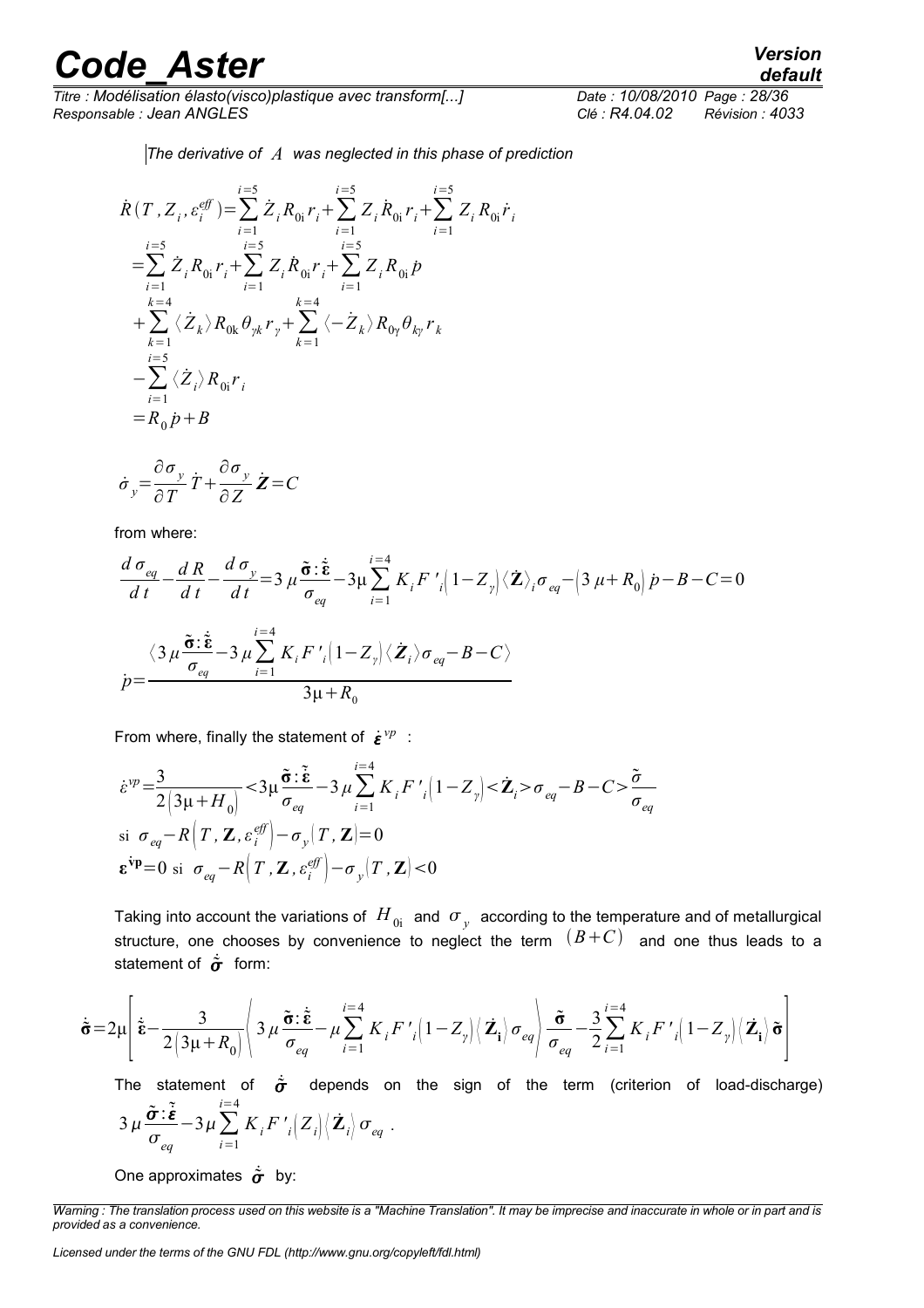*Titre : Modélisation élasto(visco)plastique avec transform[...] Date : 10/08/2010 Page : 29/36 Responsable : Jean ANGLES Clé : R4.04.02 Révision : 4033*

$$
\dot{\tilde{\boldsymbol{\sigma}}} = 2 \mu \left[ \dot{\tilde{\boldsymbol{\varepsilon}}} - \frac{9 \mu}{2} \frac{\langle \tilde{\boldsymbol{\sigma}} : \dot{\tilde{\boldsymbol{\varepsilon}}} \rangle}{\left( 3 \mu + R_0 \right)} \frac{\tilde{\boldsymbol{\sigma}}}{\sigma_{eq}^2} - \frac{3}{2} \sum_{i=1}^{i=4} K_i F'_{i} \left( 1 - Z_{\gamma} \right) \langle \dot{\boldsymbol{Z}}_i \rangle \tilde{\boldsymbol{\sigma}} \left( 1 - d \frac{3 \mu}{3 \mu + R_0} \right) \right] \text{ éq 7.2.2.1 - 1}
$$

with  $d=1$  if one plasticizes and if one is in load at time t and  $d=0$  in the contrary case.

It is noticed that  $\dot{\sigma}$  is a function closely connected of  $\dot{\varepsilon}$ . The plasticity of transformation, like the thermal strain, generate in the problem of velocity a second member.

That introduced by the plasticity of transformation is form:

$$
\varDelta \mathbf{L}^{pt} = \int_{\Omega} 2\,\mu \left[ \frac{3}{2} \sum_{i=1}^{i=4} K_i F'_{i} \left( 1 - Z_{\gamma} \right) \left\langle \mathbf{Z}_i \right\rangle \tilde{\sigma} \left( 1 - d \, \frac{3\mu}{3\mu + R_0} \right) \right] \mathbf{\varepsilon}(\mathbf{v}) d\,\Omega
$$

To determine  $\varDelta\mathbf{u}^0$  , it is necessary to solve after discretization spaces the following linear system of it:

$$
\begin{pmatrix} \mathbf{K}_0 & \mathbf{T_B} \\ \mathbf{B} & \mathbf{0} \end{pmatrix} \begin{pmatrix} \Delta \mathbf{u}^0 \\ \mathbf{0} \end{pmatrix} = \begin{pmatrix} \Delta \mathbf{L} \\ \mathbf{0} \end{pmatrix} + \begin{pmatrix} \mathbf{0} \\ \Delta \mathbf{u}^d \end{pmatrix} + \begin{pmatrix} \Delta \mathbf{L}^{\text{th}} \\ \mathbf{0} \end{pmatrix} + \begin{pmatrix} \Delta \mathbf{L}^{\text{pt}} \\ \mathbf{0} \end{pmatrix}
$$

On simple cases tests for which there exists an analytical solution, one noted that the fact of neglecting the second member  $({\mathit{\Delta L}}^{\rm pt})$  could lead, to converge, with a significant number of iterations. This is why this term is taken into account for the phase of prediction.

#### **7.2.2.2 Iterations of Newton - Option FULL\_MECA**

<span id="page-30-0"></span>In the method of NEWTON, knowing 
$$
\Delta \mathbf{u}^n
$$
, one determines as well as possible  $\Delta \mathbf{u}^{n+1}$  checking:  
\n
$$
\mathbf{F}(\varepsilon(\Delta \mathbf{u}^{n+1})) = \int_{\Omega} \sigma(\varepsilon(\Delta \mathbf{u}^{n+1}), t) \varepsilon(\mathbf{v}) d\Omega - L(t) \approx 0
$$
\n
$$
\mathbf{F}(\varepsilon(\Delta \mathbf{u}^{n+1})) \approx \mathbf{F}(\varepsilon(\Delta \mathbf{u}^n)) + (\frac{\partial \mathbf{F}}{\partial \Delta \varepsilon}|_{(\varepsilon(\Delta \mathbf{u}^n), t)} (\varepsilon(\Delta \mathbf{u}^{n+1}) - e(\Delta \mathbf{u}^n)) = 0
$$

From where:

$$
\mathbf{K}_{\mathbf{n}} \, \delta \, \boldsymbol{\varepsilon} = \left( \frac{\partial \, \mathbf{F}}{\partial \, \Delta \, \boldsymbol{\varepsilon}} \right)_{(\boldsymbol{\varepsilon} \, \left( \Delta \, \mathbf{u}^n \right), \, t)} \delta \, \boldsymbol{\varepsilon} = -\, \mathbf{F} \big( \, \boldsymbol{\varepsilon} \, \big( \Delta \, \mathbf{u}^{\, \mathbf{n}} \big) \big)
$$

A each iteration one solves the linear system:

 $\lambda$ 

$$
\begin{pmatrix} \mathbf{K_n} & \mathbf{B}^{\mathbf{T}} \\ \mathbf{B} & 0 \end{pmatrix} \begin{pmatrix} \delta \mathbf{u}^{\mathbf{n}} \\ \delta \lambda^{\mathbf{n}} \end{pmatrix} = \begin{pmatrix} \mathbf{L} \\ \mathbf{0} \end{pmatrix} - \begin{pmatrix} \mathbf{F}^{\mathbf{n}} \\ \mathbf{0} \end{pmatrix} \text{ avec } \mathbf{F}^{\mathbf{n}} = \int_{\Omega} \sigma \Big( \boldsymbol{\varepsilon} \big( \Delta \mathbf{u}^{\mathbf{n}} \big), t \Big) \boldsymbol{\varepsilon} (\mathbf{v}) d \Omega
$$

During iterations of one time step given, the method of NEWTON thus uses the computation of the tangent operator **K<sup>n</sup>** , who is given by derivative of the implicit problem according to the increment of strain  $\varDelta$   $\bm{\varepsilon}$  . The tangent operator  $\textbf{K}_\textbf{n}^{\phantom{\dag}}$  can be recomputed or not with each iteration.

One gives the statement of  $\frac{\partial \boldsymbol{\sigma}}{\partial \boldsymbol{\sigma}}$ ∂ε for the constitution of the consistent tangent matrix of the iterative method of Newton.

*Warning : The translation process used on this website is a "Machine Translation". It may be imprecise and inaccurate in whole or in part and is provided as a convenience.*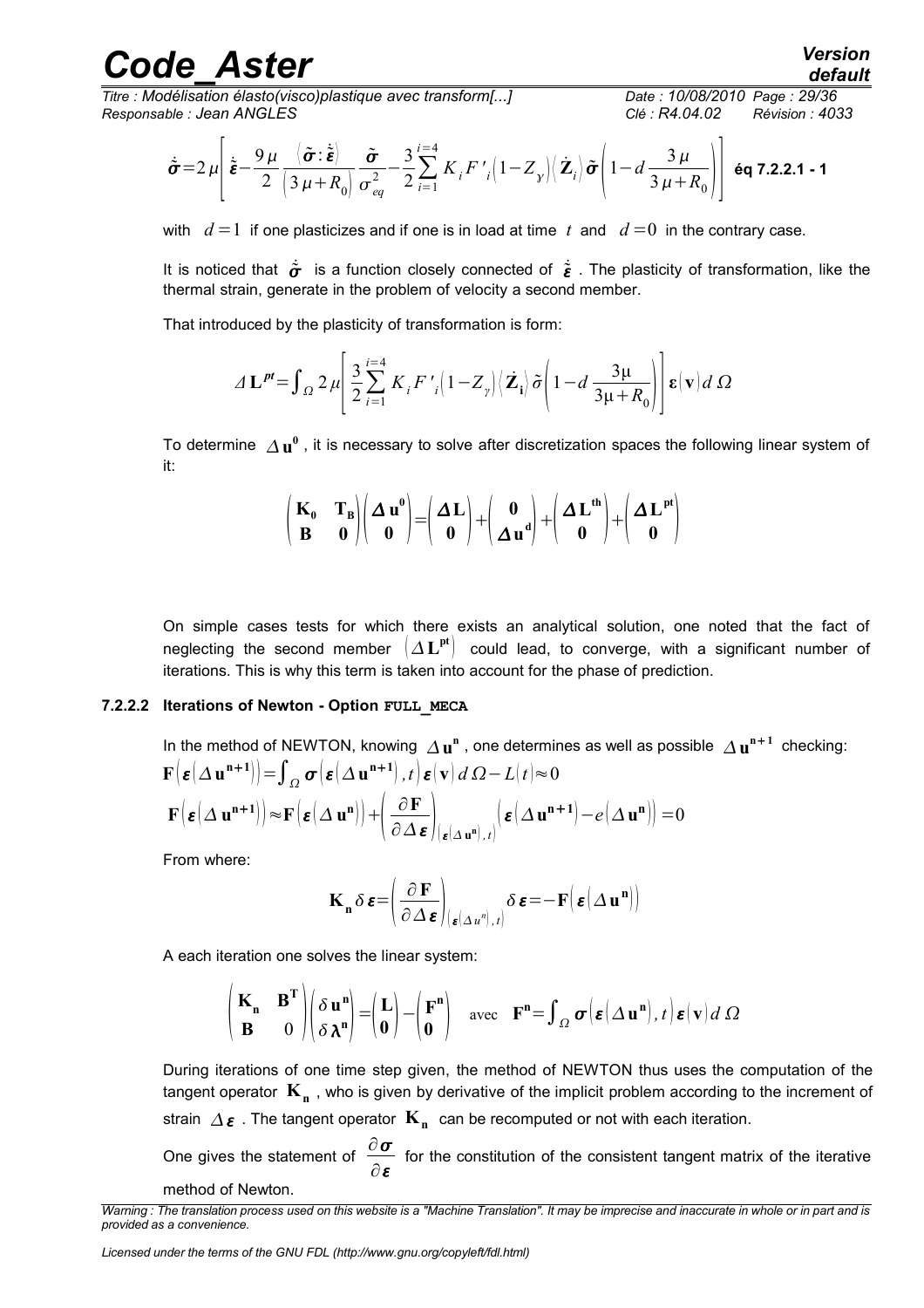*Titre : Modélisation élasto(visco)plastique avec transform[...] Date : 10/08/2010 Page : 30/36 Responsable : Jean ANGLES Clé : R4.04.02 Révision : 4033*

$$
\frac{\partial \sigma}{\partial \varepsilon} = \frac{\partial \tilde{\sigma}}{\partial \varepsilon} + \frac{1}{3} \frac{\partial (tr \sigma)}{\partial \varepsilon} \operatorname{Id} \quad \text{avec} \quad \frac{\partial \tilde{\sigma}}{\partial \varepsilon} = \frac{\partial \tilde{\sigma}}{\partial \varepsilon} \frac{\partial \tilde{\varepsilon}}{\partial \varepsilon}
$$

$$
\frac{\partial \tilde{\sigma}}{\partial \tilde{\varepsilon}} = \frac{\partial}{\partial \tilde{\varepsilon}} \left( 2 \mu \left( \Delta \tilde{\varepsilon} - \Delta \varepsilon^{\text{pt}} - \Delta \varepsilon^{\text{vp}} \right) \right)
$$

One a:

$$
\frac{\partial}{\partial \tilde{\boldsymbol{\varepsilon}}} \left( \Delta \tilde{\boldsymbol{\varepsilon}} \right) = \mathbf{Id} \quad \text{with} \quad Id_{ijkl} = \delta_{ik} \delta_{jl}
$$
\n
$$
\frac{\partial}{\partial \tilde{\boldsymbol{\varepsilon}}} \left( \Delta \tilde{\boldsymbol{\varepsilon}}^{pl} \right) = \frac{3}{2} F(Z, DZ) \frac{\partial \tilde{\boldsymbol{\sigma}}}{\partial \tilde{\boldsymbol{\varepsilon}}}
$$
\n
$$
\frac{\partial}{\partial \tilde{\boldsymbol{\varepsilon}}} \left( \Delta \tilde{\boldsymbol{\varepsilon}}^{sp} \right) = \frac{3}{2} \frac{\partial \Delta p}{\partial \tilde{\boldsymbol{\varepsilon}}} \otimes \frac{\tilde{\boldsymbol{\sigma}}}{\sigma_{eq}} + \Delta p \frac{\partial}{\partial \tilde{\boldsymbol{\varepsilon}}} \left( \frac{\tilde{\boldsymbol{\sigma}}}{\sigma_{eq}} \right) \right)
$$
\n
$$
\frac{\partial \tilde{\boldsymbol{\sigma}}}{\partial \tilde{\boldsymbol{\varepsilon}}} = 2 \mu \mathbf{Id}
$$
\n
$$
\frac{\partial \tilde{\boldsymbol{\sigma}}_{eq}}{\partial \tilde{\boldsymbol{\varepsilon}}} = 3 \mu \frac{\tilde{\boldsymbol{\sigma}}}{\sigma_{eq}}
$$
\n
$$
\frac{\partial}{\partial \tilde{\boldsymbol{\varepsilon}}} \left( \frac{\tilde{\boldsymbol{\sigma}}}{\sigma_{eq}} \right) = \frac{1}{\sigma_{eq}^e} \left( 2 \mu \mathbf{Id} - 3 \mu \frac{\tilde{\boldsymbol{\sigma}}}{\sigma_{eq}} \otimes \frac{\tilde{\boldsymbol{\sigma}}}{\sigma_{eq}} \right)
$$

the statement of  $\frac{\partial (\Delta p)}{\partial p}$ ∂ $\tilde{\pmb{\varepsilon}}$ is obtained while deriving  $\tilde{f} = 0$  compared to  $\delta \epsilon$ , which gives:

$$
\frac{\partial (\Delta p)}{\partial \tilde{\boldsymbol{\varepsilon}}} = \frac{3\mu}{3\mu + \left[R_0 + \frac{\eta}{n\varDelta t} \left(\frac{\varDelta p}{\varDelta t}\right)^{\frac{1-n}{n}}\right] \left(1 + 3\mu F(Z, \varDelta Z)\right)} \frac{\tilde{\boldsymbol{\sigma}}}{\sigma_{eq}}
$$

from where:

$$
\frac{\partial \tilde{\sigma}}{\partial \tilde{\epsilon}} = \frac{1}{1 + 3 \mu F(Z, \Delta Z)} \left[ 2 \mu \operatorname{Id} \left( 1 - \frac{3 \mu \Delta p}{\sigma_{eq}} \right) - 3 \mu^2 \left( \frac{1}{3 \mu + \left( R_0 + \frac{\eta}{n \Delta t} \left( \frac{\Delta p}{\Delta t} \right)^{\frac{1 - n}{n}} \right) \left( 1 + 3 \mu F(Z, \Delta Z) \right)} - \frac{\Delta p}{\sigma_{eq}^e} \right) \left( \frac{\tilde{\sigma}}{\sigma_{eq}} \otimes \frac{\tilde{\sigma}}{\sigma_{eq}} \right) \right]
$$
\n
$$
\text{Eq 7.2.2.2 - 1}
$$

#### **7.2.2.3 tangent Operator**

<span id="page-31-0"></span>Either  $\Delta\bm{\sigma}^*$   $=$   $(\Delta\bm{\sigma}_{11}^*, \Delta\bm{\sigma}_{22}^*, \Delta\bm{\sigma}_{33}^*, \sqrt{2}\Delta\bm{\sigma}_{12}^*, \sqrt{2}\Delta\bm{\sigma}_{23}^*, \sqrt{2}\Delta\bm{\sigma}_{13}^*)$  the virtual increase in stress and or  $\Delta\bm{\varepsilon}^*\!=\!(\Delta\bm{\varepsilon}_{11}^*,\Delta\bm{\varepsilon}_{22,}^*\Delta\bm{\varepsilon}_{33}^*,\sqrt{2}\Delta\bm{\varepsilon}_{12}^*,\sqrt{2}\Delta\bm{\varepsilon}_{23,}^*\sqrt{2}\Delta\bm{\varepsilon}_{13}^*)$  the virtual increase in strain, the operator who binds  $\varDelta \, \boldsymbol{\varepsilon}^*$  to  $\varDelta \, \boldsymbol{\sigma}^*$  is given by the following statement:

$$
\left(\Delta \tilde{\sigma}_{ij}^* = \left| \frac{2\mu}{a} \left( 1 - c_3 \frac{3\mu \Delta p}{\sigma_{eq}^e} \right) \delta_{ik} \delta_{jl} - \frac{c_p}{a} \tilde{\sigma}_{ij}^e \tilde{\sigma}_{kl}^e \right| \Delta \tilde{\epsilon}_{kl}^*
$$
  

$$
tr(\Delta \sigma^*) = 3K tr(\Delta \varepsilon^*)
$$

*Warning : The translation process used on this website is a "Machine Translation". It may be imprecise and inaccurate in whole or in part and is provided as a convenience.*

*Licensed under the terms of the GNU FDL (http://www.gnu.org/copyleft/fdl.html)*

*default*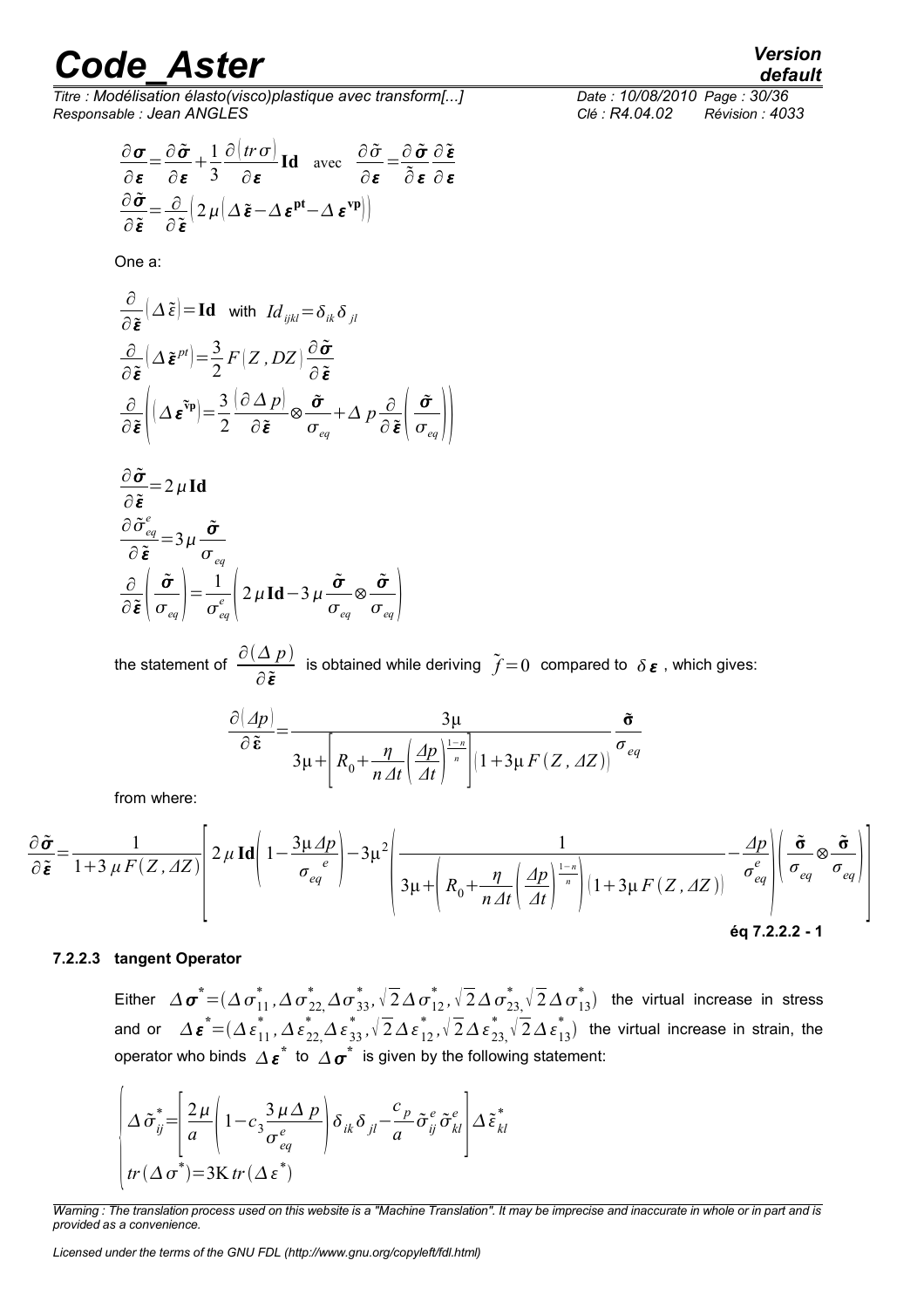*Titre : Modélisation élasto(visco)plastique avec transform[...] Date : 10/08/2010 Page : 31/36 Responsable : Jean ANGLES Clé : R4.04.02 Révision : 4033*

with

$$
a = \begin{pmatrix} 1 & \text{au début de chaque pas de temps (cf. [éq 7.2.2.1-1])(option 'RIGL MECA_TANG') \end{pmatrix}
$$
  
\n
$$
c_3 = \begin{pmatrix} 0 & \text{au début de chaque pas de temps} \\ 1 & \text{loss des iterations courantes} \end{pmatrix}
$$
  
\n
$$
c_4 = \begin{pmatrix} 0 & \text{au début de chaque pas de temps} \\ 1 & \text{loss des iterations courantes} \end{pmatrix}
$$
  
\n
$$
c_5 = \begin{pmatrix} 0 & \text{au début de chaque pas de temps} \\ 1 & \text{loss des iterations courantes} \end{pmatrix}
$$
  
\n
$$
c_6 = \begin{pmatrix} 0 & \text{au début de chaque pas de temps} \\ \frac{1}{2} & \frac{1}{2} & \frac{1}{2} \\ \frac{1}{2} & \frac{1}{2} & \frac{1}{2} \end{pmatrix}
$$
  
\n
$$
c_7 = \begin{pmatrix} 0 & \text{au début de chaque pas de temps} \\ 1 & \text{si élasto-plastique et } 3\mu \frac{\tilde{\sigma} \cdot \dot{\tilde{\sigma}}}{\sigma_{eq}} - 3\mu \sum_{i=1}^{i=4} K_i F'_{i} (1 - Z_i) \tilde{Z}_i \end{pmatrix} \tilde{Z}_i \tilde{Z}_i
$$
  
\n
$$
c_8 = \begin{pmatrix} 1 & \text{si élasto-plastique et } 3\mu \frac{\tilde{\sigma} \cdot \dot{\tilde{\sigma}}}{\sigma_{eq}} - 3\mu \sum_{i=1}^{i=4} K_i F'_{i} (1 - Z_i) \tilde{Z}_i \end{pmatrix} \tilde{Z}_i \tilde{Z}_i \tilde{Z}_i
$$
  
\n
$$
c_6 = \begin{pmatrix} 1 & \text{sin est en charge } (\tilde{\sigma} \cdot \delta \tilde{\epsilon} \ge 0) \text{ et si on plastic} \\ 0 & \text{sinon} \end{pmatrix}
$$
  
\nLet us note then **K** the operator such as  $\Delta \sigma^* = K \Delta \varepsilon^*$   
\nand is S the vector of the deviator of the stresses:  $s = (\tilde{\sigma}_{11}^*, \tilde{\sigma}_{22}, \tilde{\sigma}_{33}, \sqrt{2} \tilde{\sigma}_{12}, \sqrt{2} \tilde$ 

from where:

 $rac{d \Delta \sigma}{d \Delta \varepsilon} = \frac{2 \mu}{a}$ 

$$
\frac{d\Delta\sigma^*}{d\Delta\varepsilon^*} = \frac{2\mu}{a}\left(1-c_3\frac{3\mu\Delta p}{\sigma_{eq}^e}\right)\left(\mathbf{Id} - \frac{1}{3}\mathbf{1}\otimes\mathbf{1}\right) - \frac{c_p}{a}\boldsymbol{\sigma}\otimes\boldsymbol{\sigma} + K(\mathbf{1}\otimes\mathbf{1})
$$

The operator  $\mathbf{K}$  is written:

 $\frac{d^2\mu}{a}$  1 -  $c_3$   $\frac{3\mu\Delta p}{\sigma_{eq}^e}$ 

 $\frac{d^2 P}{\sigma_{eq}^e}$  **Id** –

*c p a*

⊗

$$
K_{11} = \left(K + \frac{2}{3} \left[ \frac{2 \mu}{a} \left( 1 - c_3 \frac{3 \mu \Delta p}{\sigma_{eq}^e} \right) \right] - \frac{c_p}{a} s_1 s_1 \right)
$$

*Licensed under the terms of the GNU FDL (http://www.gnu.org/copyleft/fdl.html)*

*Warning : The translation process used on this website is a "Machine Translation". It may be imprecise and inaccurate in whole or in part and is provided as a convenience.*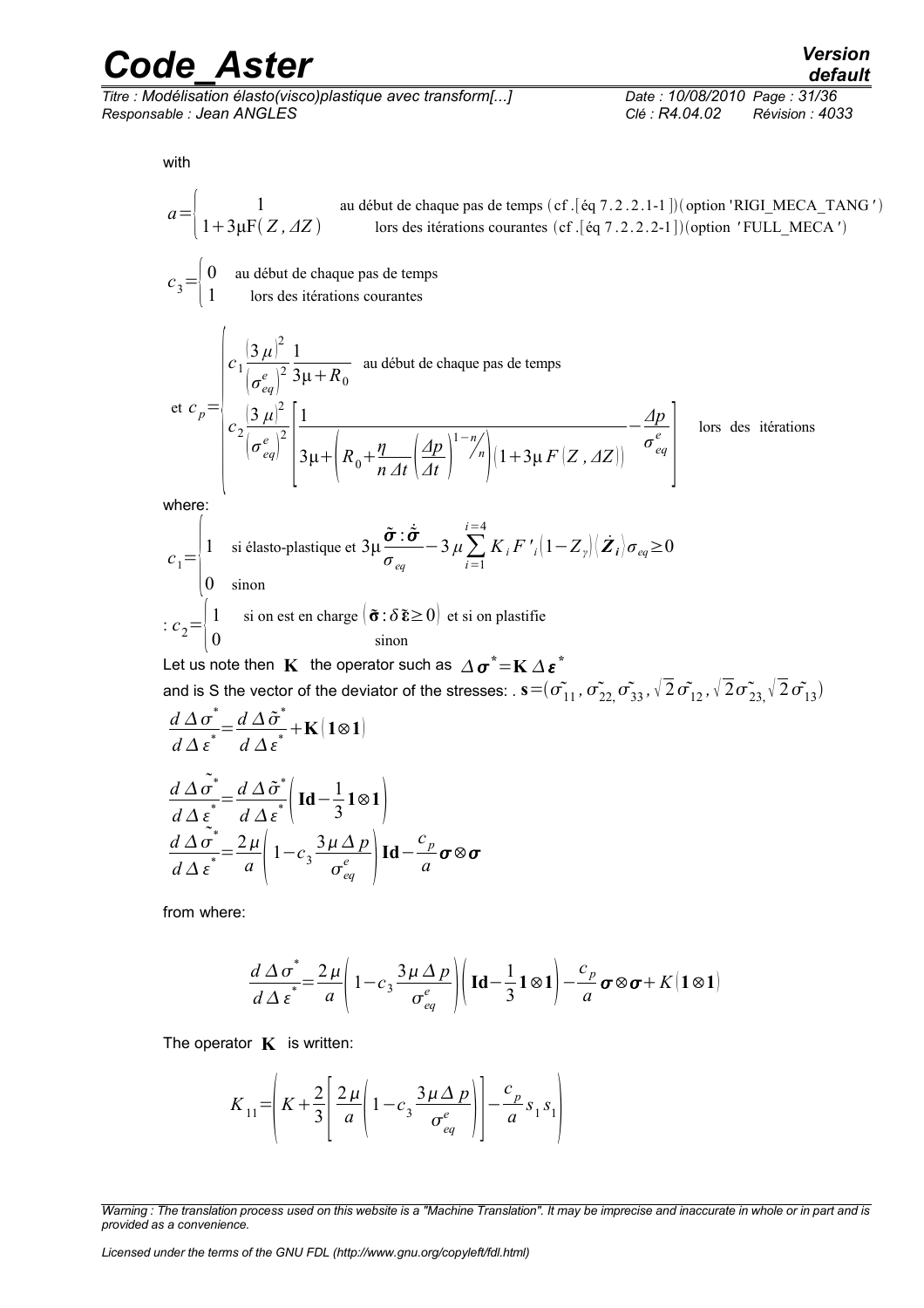*Code* Aster<br>Titre : Modélisation élasto(visco)plastique avec transform[...] *Date : 10/08/2010 Page : 32/36* 

*Titre : Modélisation élasto(visco)plastique avec transform[...] Date : 10/08/2010 Page : 32/36 Responsable : Jean ANGLES Clé : R4.04.02 Révision : 4033*

$$
K_{22} = \begin{pmatrix} K - \frac{1}{3} \left[ \frac{2\mu}{a} \left( 1 - c_3 \frac{3\mu \Delta p}{\sigma_{eq}^e} \right) \right] - \frac{c_p}{a} s_1 s_2 \\ K + \frac{2}{3} \left[ \frac{2\mu}{a} \left( 1 - c_3 \frac{3\mu \Delta p}{\sigma_{eq}^e} \right) \right] - \frac{c_p}{a} s_2 s_2 \end{pmatrix}
$$
  
\n
$$
K_{33} = \begin{pmatrix} K - \frac{1}{3} \left[ \frac{2\mu}{a} \left( 1 - c_3 \frac{3\mu \Delta p}{\sigma_{eq}^e} \right) \right] - \frac{c_p}{a} s_1 s_3 \\ K - \frac{1}{3} \left[ \frac{2\mu}{a} \left( 1 - c_3 \frac{3\mu \Delta p}{\sigma_{eq}^e} \right) \right] - \frac{c_p}{a} s_2 s_3 \end{pmatrix}
$$
  
\n
$$
K + \frac{2}{3} \left[ \frac{2\mu}{a} \left( 1 - c_3 \frac{3\mu \Delta p}{\sigma_{eq}^e} \right) \right] - \frac{c_p}{a} s_3 s_3
$$
  
\n
$$
K_{44} = \begin{pmatrix} \frac{c_p}{a} s_1 s_4 \\ - \frac{c_p}{a} s_3 s_4 \\ - \frac{c_p}{a} s_3 s_5 \end{pmatrix}
$$
  
\n
$$
K_{55} = \begin{pmatrix} \frac{c_p}{a} s_1 s_5 \\ - \frac{c_p}{a} s_2 s_5 \\ - \frac{c_p}{a} s_4 s_5 \\ - \frac{c_p}{a} s_4 s_5 \end{pmatrix}
$$
  
\n
$$
K_{55} = \begin{pmatrix} \frac{c_p}{a} s_4 s_5 \\ - \frac{c_p}{a} s_4 s_5 \\ \frac{2\mu}{a} \left( 1 - c_3 \frac{3\mu \Delta p}{\sigma_{eq}^e} \right) - \frac{c_p}{a} s_5 s_5 \end{pmatrix}
$$

1 *s* 2

 $\frac{1}{3}$ 

| Warning : The translation process used on this website is a "Machine Translation". It may be imprecise and inaccurate in whole or in part and is |  |  |
|--------------------------------------------------------------------------------------------------------------------------------------------------|--|--|
| provided as a convenience.                                                                                                                       |  |  |

*default*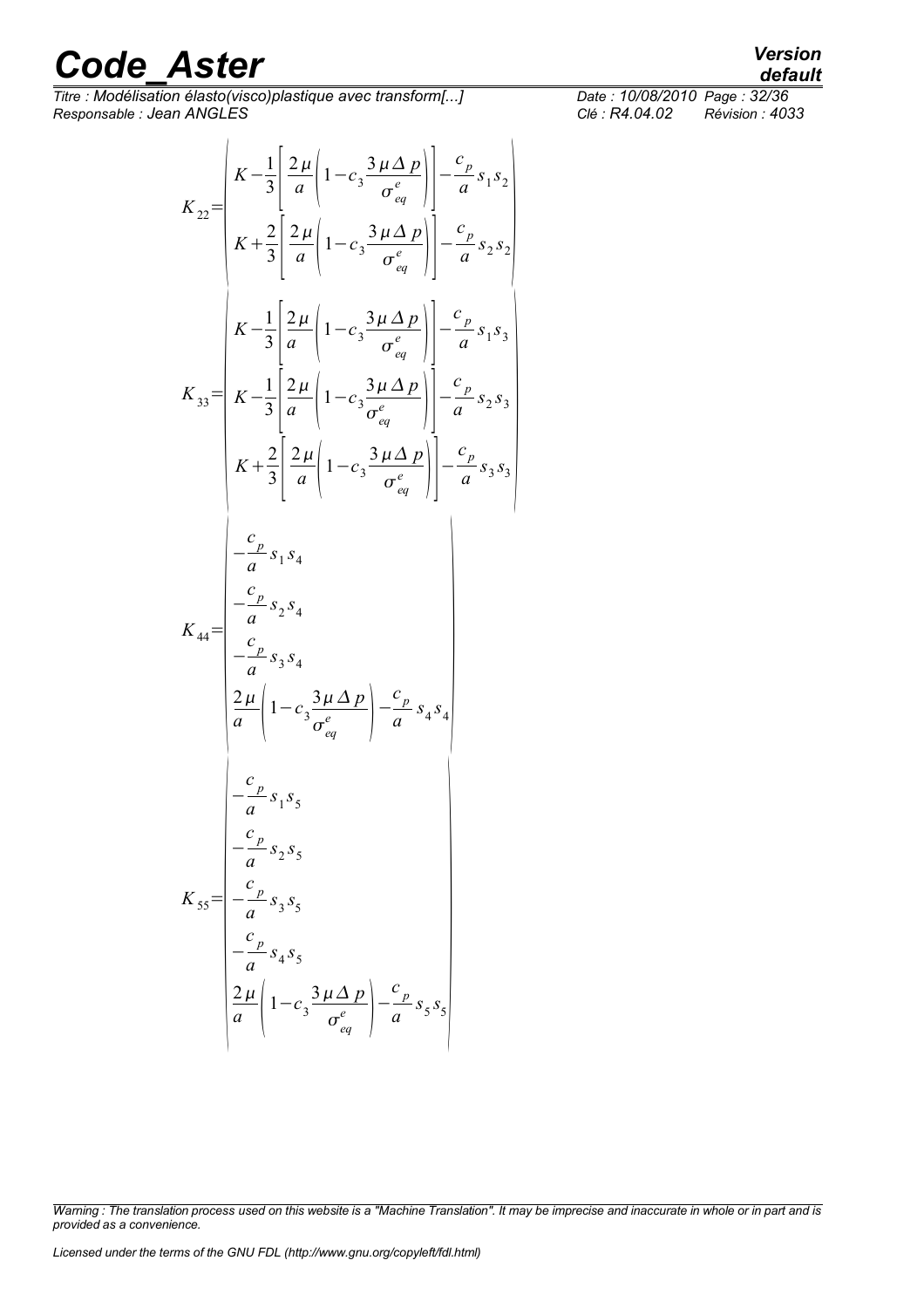*Titre : Modélisation élasto(visco)plastique avec transform[...] Date : 10/08/2010 Page : 33/36 Responsable : Jean ANGLES Clé : R4.04.02 Révision : 4033*

$$
s_1 s_6
$$
\n
$$
s_2 s_6
$$

 $K_{66}$ =  $\begin{vmatrix} 1 & 1 \end{vmatrix}$ − *c p a s* 2 6 − *c p a s* 3 *s* 6 − *c p a*  $s_4 s_6$ − *c p a*  $s_5 s_6$  $2\mu$  $\frac{2\mu}{a} \left(1-c_3 \frac{3\mu\Delta p}{\sigma_{eq}^e}\right)$  $\sigma_{_{eq}}^{e}$   $\parallel$ −  $c_p s_6 s_6$  $\left| \frac{a}{a} \right|$ 

− *c p a*

*default*

where the component *i* "" of the vector  $K_{ii}$  correspond to the "" *i* terms of the upper part of the ième column of the symmetric matrix **K**

One notices that the operator  $\mathbf{K_0}$  and the operator  $\mathbf{K_n}$  are different. The plasticity of transformation does not intervene in the same way in the computation of the two operators.

#### **Note:**

*These various terms were obtained by developing the case with isotropic hardening but one obtains the same thing in the case of <sup>L</sup> "kinematic hardening, R*<sup>0</sup> *is then replaced by the*  $\,$  coefficient D" kinematic hardening  $\,H_{\,0}\,$  .

### **8 Bibliography**

- <span id="page-34-0"></span>1 F. WAECKEL: Metallurgy elements for the study of structure transformations in steels - Note EDF-DER HI-71/8075.
- 2 S. ANDRIEUX, F. WAECKEL: Metallurgical thermal modelization and Mechanics of an operation of welding - Study Bibliographical. Note intern EDF-DER HI-71/7595.
- 3 S. ANDRIEUX, F. WAECKEL: A thermo-metallurgical constitutive law with cooling for steels slightly allied. Note intern EDF-DER HI-71/7459.
- 4 P. MIALON: Elements of analysis and numerical resolution of the relations of elastoplasticity, E.D.F. Bulletin of the D.E.R., series C, n°3 (ISSN 013-4511). A.M. DONORE
- 5 , F. WAECKEL: Influence structure transformations in the constitutive laws elastoplastic, Notes E.D.F-D.E.R HI 74/93/024. P. MIALON, J.P. LEFEBVRE
- 6 : Quasi-static nonlinear algorithm, Note E.D.F D.E.R. HI 75/7832 [R5.03.01]. P. MIALON: Elastoplastic integration
- 7 of the behavior models in the Code Aster, Notes intern E.D.F-D.E.R. HI  *75/7833 [*R5.03.02]. J.B. LEBLOND, G. MOTTET, J.C. DEVAUX (1986
- 8 ): A theorical (and numerical) approach to the plastic behavior of steels during phase transformations. Derivative of general equations. Newspaper of the Mechanics and

*Warning : The translation process used on this website is a "Machine Translation". It may be imprecise and inaccurate in whole or in part and is provided as a convenience.*